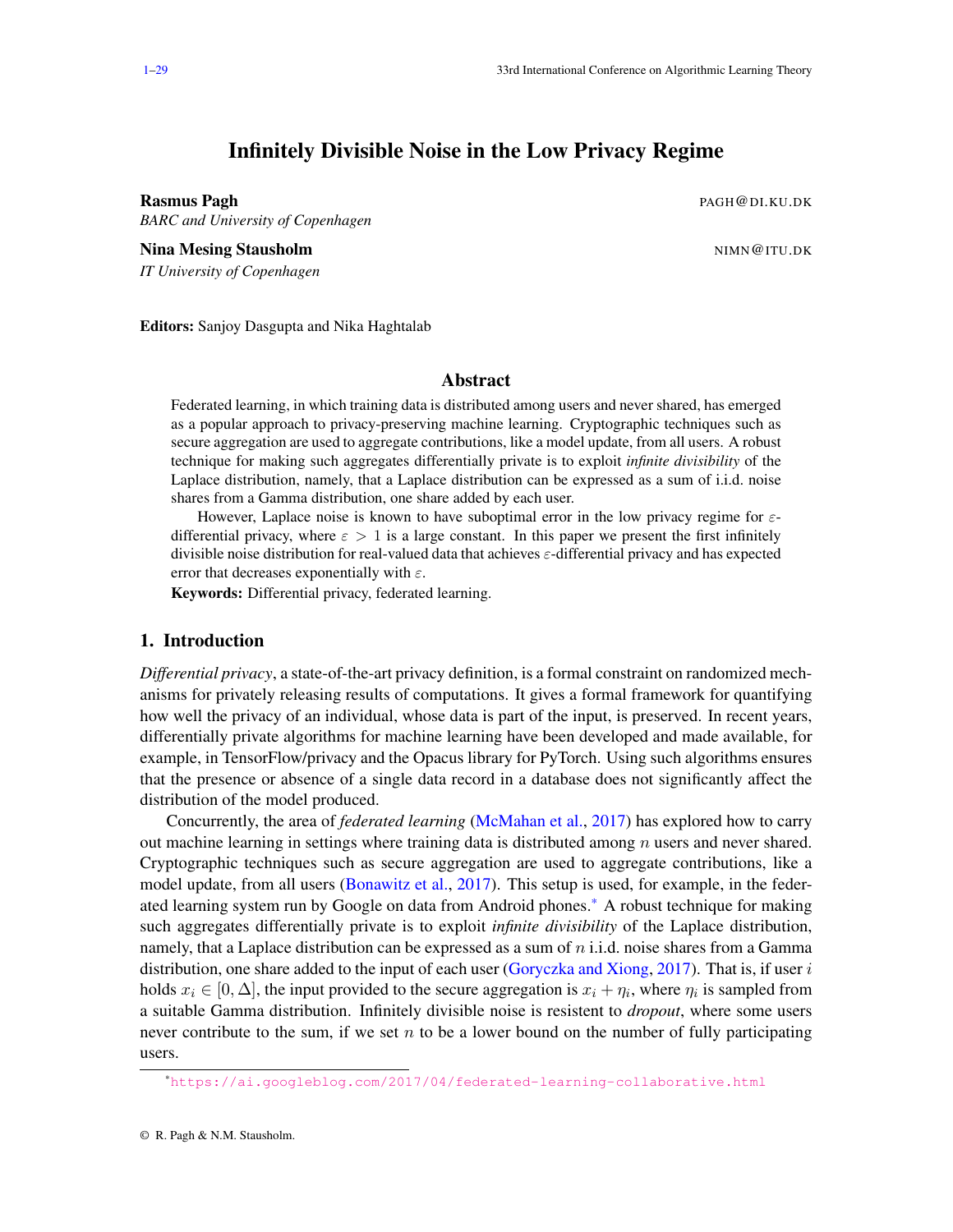

<span id="page-1-0"></span>Figure 1: Illustration of the density functions for the Laplace, Staircase and Arete distributions.

However, the Laplace noise needed for  $\varepsilon$ -differential privacy yields expected error  $\Theta(\Delta/\varepsilon)$ , which is not optimal in the "low privacy regime" when  $\varepsilon \gg 1$ . [Geng, Kairouz, Oh, and Viswanath](#page-15-0) [\(2015\)](#page-15-0) and [Geng and Viswanath](#page-15-1) [\(2016a\)](#page-15-1) presented the *Staircase* mechanism (see Lemma [30\)](#page-20-0), which can be parameterized to obtain expected error  $\Theta(\Delta e^{-\epsilon/2})$  or variance  $\Theta(\Delta^2 e^{-2\epsilon/3})$ , thus outperforming the Laplace mechanism for  $\varepsilon$  larger than some constant. However, the noise distribution used by this mechanism is not infinitely divisible, so it cannot replace Laplace noise in federated settings.

In this paper we present the first infinitely divisible noise distribution for real-valued data that achieves  $\varepsilon$ -differential privacy and has expected error that decreases exponentially with  $\varepsilon$ . Our new noise distribution, the *Arete*[\\*](#page-0-1) distribution, has expected absolute value and variance exponentially decreasing in  $\varepsilon$ , and thus comparable to that of the Staircase distribution up to constant factors in  $\varepsilon$ . Figure [1](#page-1-0) illustrates the shape of each of the three distributions. The Arete distribution has a continuous density function implying that the privacy level decreases more smoothly with sensitivity, in contrast to the Staircase distribution (see discussion in Section [2\)](#page-4-0).

The main part of this paper is devoted to the accuracy and privacy analysis of the Arete mechanism. Appendix [A](#page-17-1) discusses applications in distributed private data analysis.

#### The Arete Distribution

For simplicity, we will limit ourselves to 1-dimensional setting. In order to deal with vectors (with  $\ell_{\infty}$  sensitivity bounded by  $\Delta$ ), we may simply add independent noise from the Arete distribution to each coordinate. Our goal is to approximate the staircase distribution with an infinitely divisible distribution, so it is instructive to understand the essential properties of the staircase distribution: Only probability mass  $\exp(-\Omega(\varepsilon))$  is placed in the tails, which can be seen as a piece-wise uniform version of a scaled Laplace distribution. The majority of the probability mass is placed in a uniform distribution on an interval around zero of length  $\exp(-\Omega(\varepsilon)).$ 

<span id="page-1-1"></span>**Definition 1 (Arete distribution, informal)** *Let independent random variables*  $X_1, X_2 \sim \Gamma(\alpha, \theta)$ *and*  $Y \sim Laplace(\lambda)$ *. Then*  $Z := X_1 - X_2 + Y$  *has Arete distribution with parameters*  $\alpha, \theta$  *and*  $\lambda$ *, denoted*  $Arete(\alpha, \theta, \lambda)$ *. When the parameters*  $\alpha$ *,*  $\theta$  *and*  $\lambda$  *are understood from the context, we use*  $f_A(t)$ ,  $t \in \mathbb{R}$ , to denote the density function of Z.

<sup>\*</sup>The name *Arete* is inspired by the word arete (pronounced "ah-ray't"), which is a sharp-crested mountain ridge, ˆ while also a concept from Greek mythology, Arete (pronounced "ah-reh-'tay") referring to moral virtue and excellence: the notion of the fulfillment of purpose or function and the act of living up to one's full potential [\(Wikipedia\)](#page-17-2).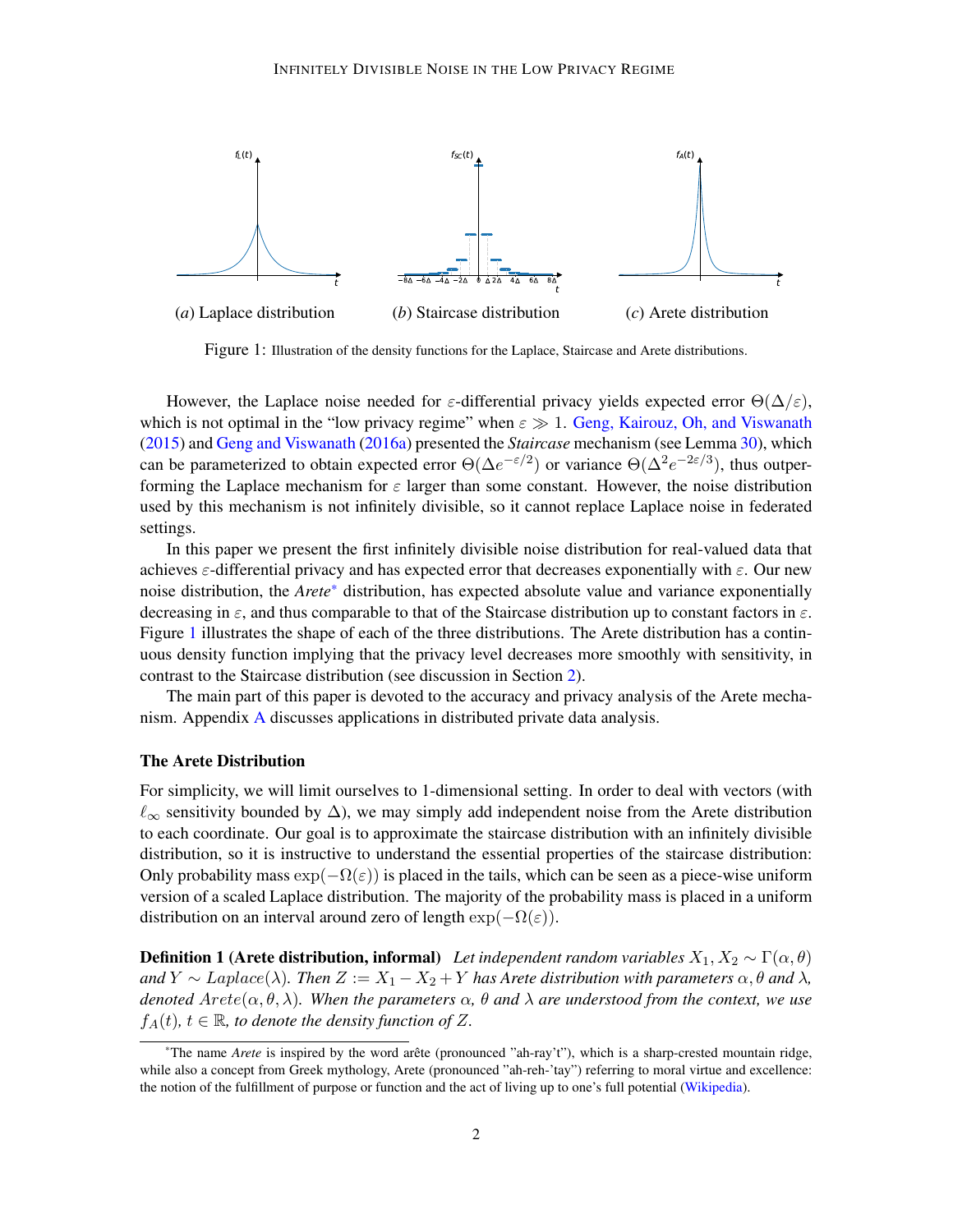<span id="page-2-2"></span>Since the  $\Gamma$  and Laplace distributions are continuous and infinitely divisible, and the Laplace distribution is symmetric, it follows that the Arete distribution also has these properties. In Section [3.2](#page-8-0) we show:

**Lemma 2** *For any choice of parameters*  $\alpha, \theta, \lambda > 0$ *, the Arete*( $\alpha, \theta, \lambda$ ) *distribution is infinitely*  $divisible$  and has density  $f_A(t)$  *that is continuous, symmetric around 0, and monotonely decreasing for*  $t > 0$ *.* 

Next, we discuss the intuition behind the noise and privacy properties of the Arete distribution: For privacy parameter  $\varepsilon > 0$  and sensitivity  $\Delta > 0$  we concern ourselves with distributions D with support S and density function  $f_{\mathcal{D}}$  satisfying

<span id="page-2-0"></span>
$$
e^{-\varepsilon} \le \frac{f_D(t)}{f_D(t+a)} \le e^{\varepsilon}, \qquad \forall t, a \in \mathbb{R}, |a| \le \Delta \tag{1}
$$

as this property is sufficient to ensure differential privacy, which is our main goal. We will refer to the property [\(1\)](#page-2-0) as the *differential privacy constraint*. In order to minimize the magnitude of the noise, the goal is to find a distribution with minimal expected (absolute) value while satisfying [\(1\)](#page-2-0).

The difference of two Γ distributed random variables can be parameterized to have similar tails and to "peak" in an interval around zero of the same width as the staircase distribution. But this does not provide differential privacy since the density function has a singularity at zero. To achieve differential privacy we add a small amount of Laplace noise that "smooths out" the singularity. In more detail, the  $\Gamma(\alpha, \theta)$ -distribution (see Definition [25\)](#page-19-0) with shape  $\alpha < 1$ , has most of its probability mass on an interval  $(0, O(\alpha))$ . The difference of two Γ distributions does not satisfy [\(1\)](#page-2-0) for any choice of  $\alpha < 1$ , as the density tends to infinity for values going to zero. To fix this we need to "flatten the curve" of the density function in the neighborhood of 0. Consider  $Z' := X + Y$  for independent  $X \sim \Gamma(\alpha, \theta)$  and  $Y \sim Exp(\lambda)$ . The Exponential distribution, with a suitable choice of parameter  $\lambda$ , is used to flatten the density function of the Γ distribution close to 0. In order to get a noise distribution that is symmetric around zero, we further consider  $Z = X_1 + Y_1 - (X_2 + Y_2)$ for  $X_1, X_2 \sim \Gamma(\alpha, \theta)$  and  $Y_1, Y_2 \sim Exp(\lambda)$ . Our definition of the Arete distribution follows from the fact that if  $Y_1, Y_2 \sim Exp(\lambda)$ , then  $Y = Y_1 - Y_2 \sim Laplace(\lambda)$ . We provide an explicit setting for the parameters  $\alpha$ ,  $\theta$ ,  $\lambda$  in Lemma [3.](#page-2-1)

We note that the Arete distribution generalizes the Laplace distribution in the sense that we obtain  $Laplace(\lambda)$  as the limiting distribution for  $\alpha \to 0$ . In this sense, the Arete distribution is suitable also for  $\varepsilon$  close to zero, where it may simply be used to implement Laplace noise.

#### Main Results

Let the Arete distribution  $Arete(\alpha, \theta, \lambda)$  be as in Definition [1](#page-1-1) (and formally, Definition [9\)](#page-6-0) with density function  $f_A$ . In Section [4.3](#page-12-0) we show the following result:

**Lemma 3** *For every choice of*  $\Delta \geq 2/e$  *and*  $\varepsilon \geq 20 + 4 \ln(\Delta)$  *there exist parameters*  $\alpha, \beta, \lambda > 0$ *such that:*

- <span id="page-2-1"></span>• For every choice of  $t, a \in \mathbb{R}$  with  $|a| \leq \Delta$ ,  $e^{-\varepsilon} \leq \frac{f_A(t)}{f_A(t+a)} \leq e^{\varepsilon}$ .
- For  $Z \sim A \text{rete}(\alpha, \theta, \lambda)$ ,  $E[|Z|] = O(\Delta e^{-\epsilon/4})$  and  $Var[Z] = O(\Delta^2 e^{-\epsilon/4})$ .

*Parameters*  $\alpha = e^{-\epsilon/4}, \theta = \frac{4\Delta}{\epsilon}$  $\frac{\Delta}{\varepsilon}$  and  $\lambda = e^{-\varepsilon/4}$  suffice.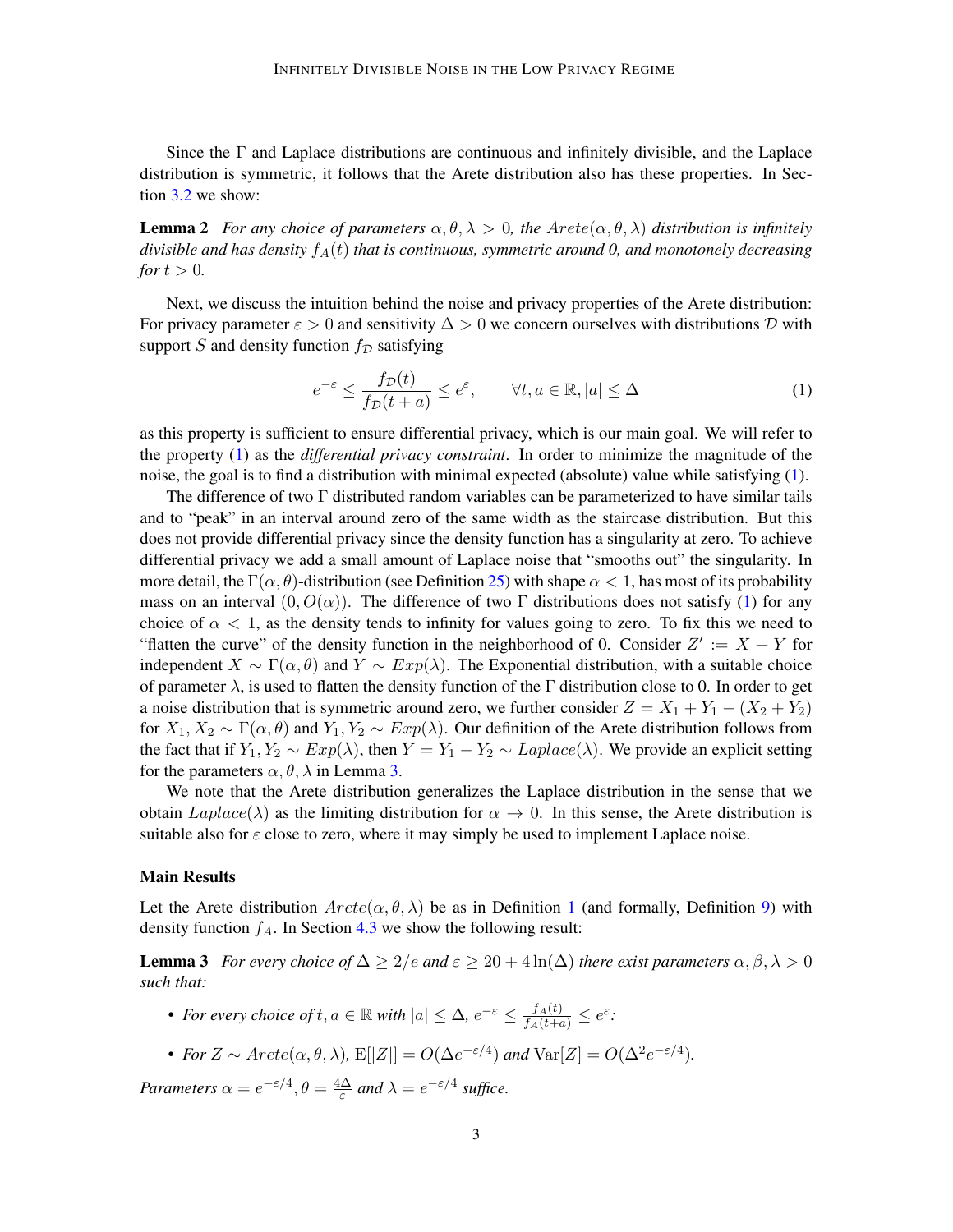

<span id="page-3-0"></span>Figure 2: Empirical cumulative distribution functions for Arete distributions parameterized according to Lemma [3](#page-2-1) for various values of  $\varepsilon$ , compared to two known  $\varepsilon$ -differentially noise distributions: Laplace( $1/\varepsilon$ ), which is infinitely divisible, and a Staircase distribution (not infinitely divisible) parameterized to be  $(\varepsilon + o(1))$ differentially private at neighbor distance  $\Delta = 1 + o(1)$ . The values of  $\varepsilon < 20$  are for illustration only, since they are too small for Lemma [3](#page-2-1) to apply.

The condition  $\Delta \geq 2/e$  is not essential in the sense that we may always scale the noise by a factor  $\Delta$ , which means that it is enough to consider sensitivity 1. This also means that  $\varepsilon \geq 20$ suffices if we use a scaled Arete distribution.

Figure [2](#page-3-0) shows empirical cumulative distribution functions for Arete distributions derived from Lemma [3.](#page-2-1) The code for generating these plots, as well as all other plots in this paper, can be found on GitHub.[†](#page-0-1)

The following corollary, shown in Section [3.2,](#page-8-0) says that adding noise from the Arete distribution gives an  $\varepsilon$ -differentially private mechanism. We refer to Section [B.2](#page-20-1) for details about differential privacy and the definition of the sensitivity of a query.

**Definition 4 (The Arete mechanism)** Let  $x \in \mathcal{X}^d$  be an input and  $q : \mathcal{X}^d \to \mathbb{R}$  a query with sen*sitivity bounded by*  $\Delta \geq 2/e$ *. Given parameters*  $\alpha, \theta, \lambda$ *, the Arete mechanism*  $\mathcal{M}_{Arete}(x)$  *samples*  $Z \sim \text{Arete}(\alpha, \theta, \lambda)$  and returns  $q(x) + Z$ .

<span id="page-3-1"></span><sup>†</sup><https://github.com/rasmus-pagh/alt22-code>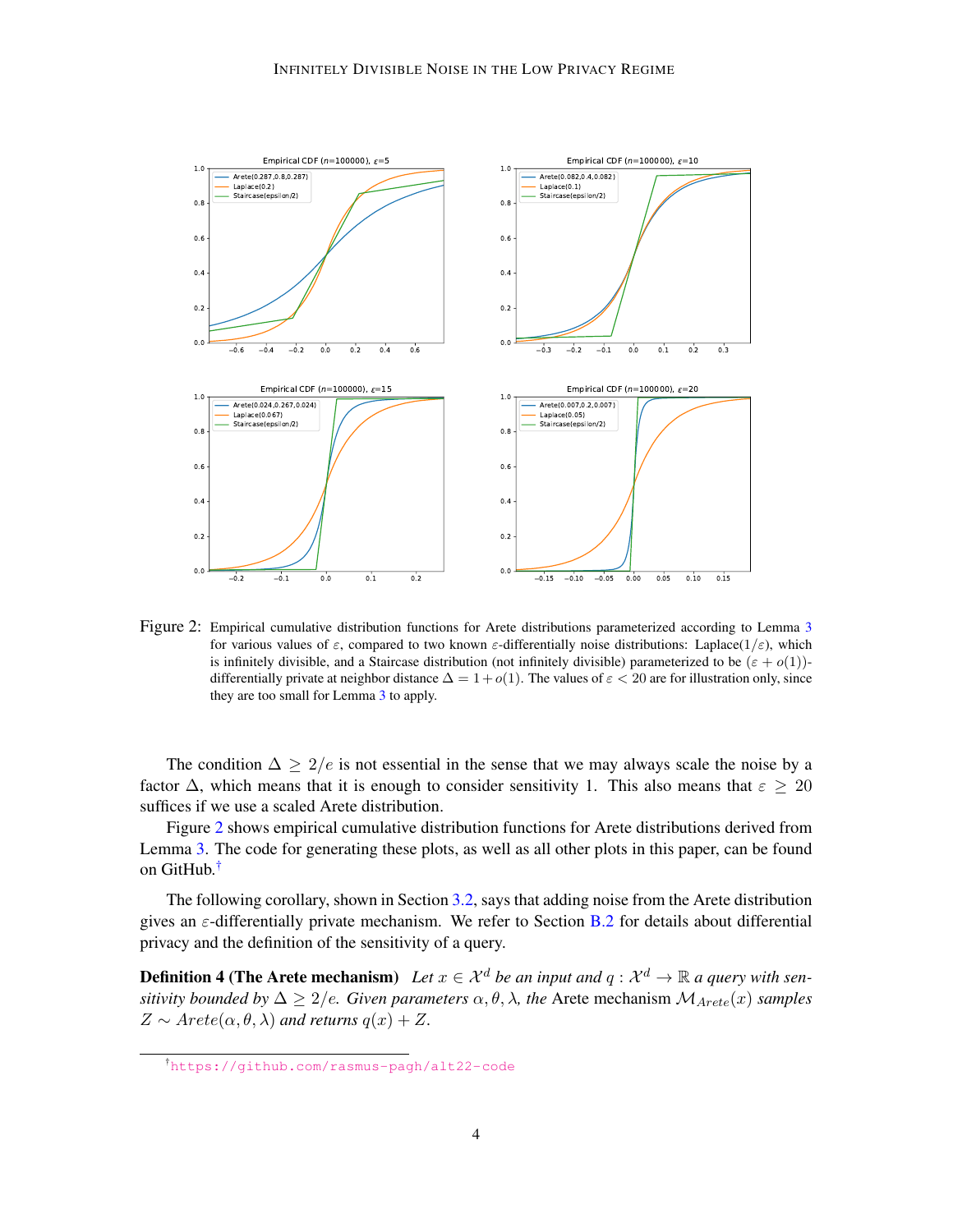Corollary 5 *The Arete mechanism* MArete *with parameters as specified in Lemma [3](#page-2-1) has expected error*  $O(\Delta e^{-\epsilon/4})$  *and is*  $\epsilon$ *-differentially private.* 

**Discussion of Large Values of**  $\varepsilon$ **.** Values of  $\varepsilon$  larger than one often appear in practice. Examples of deployments using large values of  $\varepsilon$  include Google's RAPPOR with  $\varepsilon$  up to 9, Apple's MacOS with  $\varepsilon = 6$ , iOS 10 with  $\varepsilon = 14$  [\(Greenberg,](#page-16-1) [2017\)](#page-16-1), and US Census Bureau with  $\varepsilon$  up to 19.6.<sup>[‡](#page-0-1)</sup>

These examples are not directly comparable to our setting since they deal with either local differential privacy (data of a single user), or with the release of many statistics (rather than a single aggregate). However, we note that mechanisms in the low-privacy regime can often be "boosted", e.g. using sampling [\(Balle et al.,](#page-14-1) [2018\)](#page-14-1) or shuffling [\(Erlingsson et al.,](#page-15-2) [2019\)](#page-15-2), to obtain a mechanism with a better privacy parameter. If sampling is used to improve privacy we will of course get noise due to sampling error, and this will dominate the total error in most cases. One way to use our result (with secure aggregation) is to essentially match the error of estimating a sum from a sample, getting privacy almost for free when the sample is much smaller than the whole data set.

The lower bound on  $\varepsilon$  in Lemma [3](#page-2-1) is high, but we note that *empirically* we achieve differential privacy for significantly lower values of  $\varepsilon$  (see Section [5\)](#page-13-0).

### <span id="page-4-0"></span>2. Related Works

A fundamental question is what can be said about the tradeoff between error and privacy. [Hardt and](#page-16-2) [Talwar](#page-16-2) [\(2010\)](#page-16-2) study this tradeoff for linear queries, showing a lower bound of  $\Omega(1/\varepsilon)$  for worst case expected  $\ell_2$ -norm of noise (std. deviation) under the constraint of  $\varepsilon$ -differential privacy for small  $\varepsilon$ . [Nikolov et al.](#page-17-3) [\(2013\)](#page-17-3) extend the work of [\(Hardt and Talwar,](#page-16-2) [2010\)](#page-16-2) to the tradeoff between error and  $(\varepsilon, \delta)$ -differential privacy. For error that can be a general function of the added noise, [Gupte and](#page-16-3) [Sundararajan](#page-16-3) [\(2010\)](#page-16-3) and [Ghosh, Roughgarden, and Sundararajan](#page-16-4) [\(2012\)](#page-16-4) introduced the Geometric Mechanism for *counting queries* (integer valued) with sensitivity 1, showing that the optimal noise has a (symmetric) Geometric distribution with error (standard deviation)  $\Theta(e^{-\epsilon/2})$ . [Brenner and](#page-14-2) [Nissim](#page-14-2) [\(2010\)](#page-14-2) extend these results, showing that for general queries there is no optimal mechanism for  $\varepsilon$ -differential privacy. In the high privacy regime, [Geng and Viswanath](#page-15-3) [\(2016b\)](#page-15-3) present a (near) optimal mechanism for integer-valued vector queries for  $(\varepsilon, \delta)$ -differential privacy, achieving error (for single-dimensional queries)  $\Theta(\min\{1/\varepsilon, 1/\delta\})$  for small  $\varepsilon$  and  $\delta$ . Though the geometric mechanism yields optimal error in the *discrete* setting, and is infinitely divisible [\(Goryczka and Xiong,](#page-16-0) [2017\)](#page-16-0), it does not seem to generalize to a differentially private, infinitely divisible noise distribution in the real-valued setting. Recently, [Kairouz et al.](#page-16-5) [\(2021\)](#page-16-5) studied a distributed, discrete version of the Gaussian mechanism, which has good composition properties. This mechanism is not aimed at the low privacy regime, and does not have error that decreases exponentially as  $\varepsilon$  grows.

Generalizing to *real-valued* 1-dimensional queries with arbitrary sensitivity, [Geng and Viswanath](#page-15-1) [\(2016a\)](#page-15-1) introduced the  $\varepsilon$ -differentially private Staircase mechanism (see Lemma [30\)](#page-20-0), which adds noise from the Staircase distribution – a geometric mixture of uniform distributions. The density function of the Staircase distribution,  $f_{SC}$ , is a piece-wise continuous step (or "staircase-shaped") function, symmetric around zero, with geometrically decaying density as a function of the distance from zero. The staircase mechanism circumvents a lower bound of [Koufogiannis et al.](#page-16-6) [\(2015\)](#page-16-6) on "Lipschitz" differential privacy, which requires the privacy loss to be bounded by  $\varepsilon|q(x)-q(y)|/\Delta$ , by only bounding the worst case privacy loss for  $|q(x) - q(y)|/\Delta \leq 1$ .

<sup>‡</sup> <https://www.census.gov/newsroom/press-releases/2021/2020-census-key-parameters.html>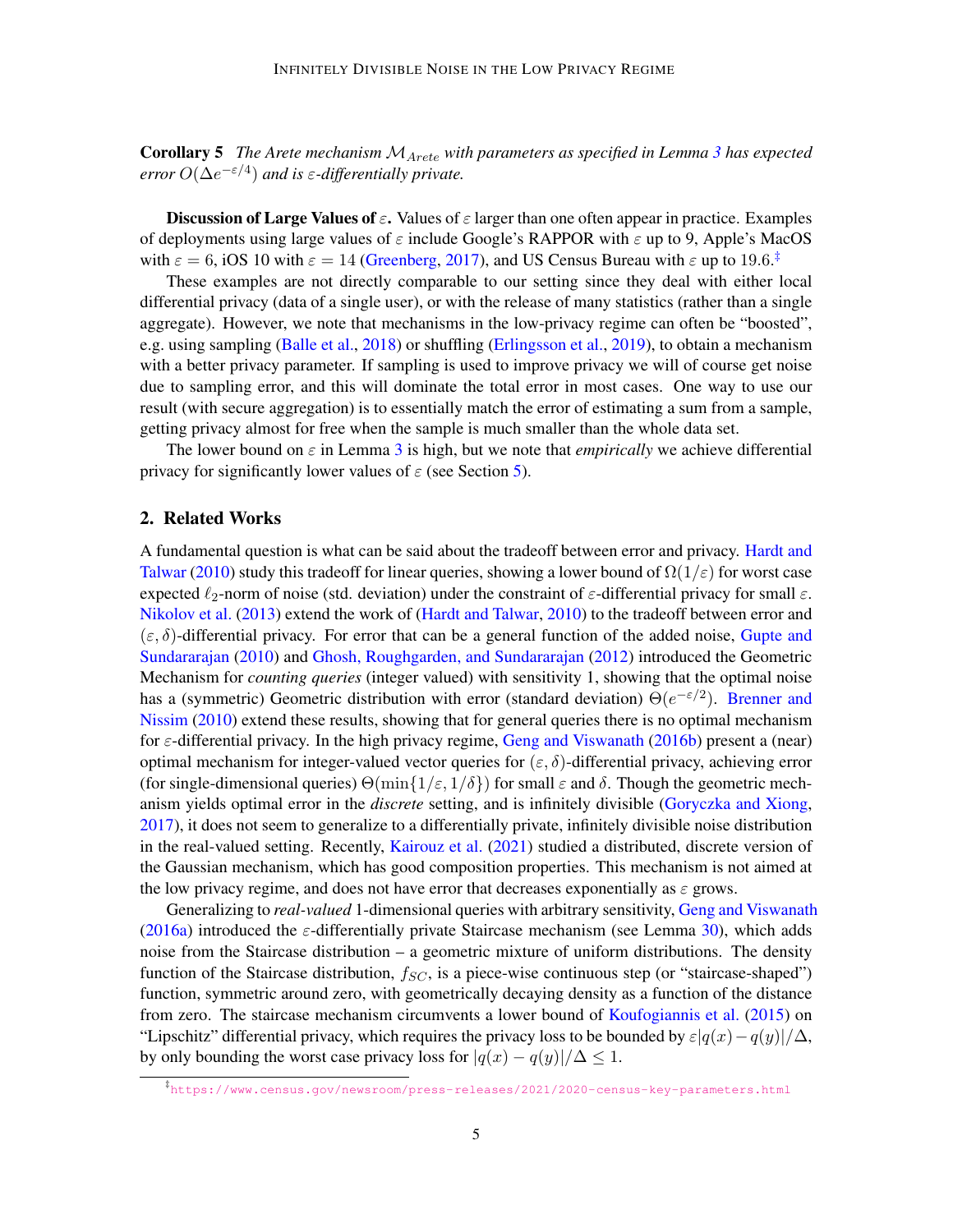[Geng and Viswanath](#page-15-1) [\(2016a\)](#page-15-1) prove that the optimal  $\varepsilon$ -differentially private mechanism for single real-valued queries, measuring error as expected magnitude or variance of noise, is not Laplace but rather Staircase distributed: while the Laplace mechanism is asymptotically optimal as  $\varepsilon \to 0$ , the Staircase mechanism performs better in the low privacy regime (i.e., for large  $\varepsilon$ ), as the expected magnitude of the noise is exponentially decreasing in  $\varepsilon$ . Specifically, for sensitivity  $\Delta$  and for the parameter setting of  $\gamma$  optimizing for expected noise magnitude, the Staircase mechanism achieves error  $\Theta(\Delta e^{-\epsilon/2})$ . For the choice of  $\gamma$  optimizing for variance, the Staircase mechanism ensures variance of the noise  $\Theta(\Delta^2 e^{-2\epsilon/3})$ . We note that the  $\gamma$  optimizing for noise magnitude is not generally the same a for optimizing for variance. The Laplace distribution has expected noise magnitude  $\Theta(\Delta/\varepsilon)$  and variance  $\Theta(\Delta^2/\varepsilon^2)$ . In comparison, the expected noise magnitude and variance of the Arete distribution is also exponentially decreasing in  $\varepsilon$ , specifically  $O(\Delta e^{-\varepsilon/4})$  and  $O(\Delta^2 e^{-\varepsilon/4})$ , respectively, for our choice of parameters. The expected error and variance mentioned here are for a single parameter setting for both Laplace and Arete mechanisms.

As we want a noise distribution that is implementable in a distributed setting, we limit our interest to noise distributions that are oblivious of the input data and the query output. A nice property of the Arete distribution is that the density function is continuous and so we get a more graceful decrease in privacy than the Staircase mechanism for inputs that are not quite neighboring. We can measure this using the *worst case privacy loss*, which is the logarithm of the largest ratio between the mechanism's density functions on inputs x and y. If  $|q(x) - q(y)| \leq \Delta$ , inequality [\(1\)](#page-2-0) implies that the worst case privacy loss is at most  $\varepsilon$ . For inputs with  $|q(x) - q(y)| > \Delta$  this is no longer guaranteed, but it is still interesting to study how the level of privacy decreases as a function of |q(x) − q(y)|. The Staircase mechanism is *exactly* fitted to the sensitivity of the query such that differential privacy is guaranteed for neighboring inputs, but as soon as  $|q(x)-q(y)| > \Delta$  the worst case privacy loss is immediately doubled. The privacy loss increases in a smoother fashion when applying the Arete distribution due to the continuity of the density function (See Figure [3\)](#page-6-1).

[Geng et al.](#page-15-0) [\(2015\)](#page-15-0) extend the Staircase mechanism from [\(Geng and Viswanath,](#page-15-1) [2016a\)](#page-15-1) to queries in multiple dimensions.

### 3. The Arete Distribution

This section introduces the Arete distribution and some of its properties. We refer to Appendix [B](#page-19-1) for definitions of probability distributions and differential privacy. The following lemma is well-known from the probability theory literature:

**Lemma 6** If X and Y are independent, continuous random variables with density functions  $f_X$ *and*  $f_Y$ , then  $Z = X + Y$  *is a continuous random variable where the density is the convolution* 

<span id="page-5-1"></span><span id="page-5-0"></span>
$$
f_Z(z) = \int_{-\infty}^{\infty} f_X(x) f_Y(z - x) dx = \int_{-\infty}^{\infty} f_X(z - x) f_Y(x) dx.
$$

The following distribution will be useful in defining the Arete distribution:

**Definition 7 (The**  $\Gamma - \Gamma$  **Distribution**) *Let*  $X_1, X_2 \sim \Gamma(\alpha, \theta)$  *be independent and consider their difference*  $X := X_1 - X_2$ . We say that X has the  $\Gamma - \Gamma(\alpha, \theta)$  distribution and the density of X is

$$
f_{\Gamma-\Gamma(\alpha,\theta)}(t) = \int_0^\infty f_{\Gamma(\alpha,\theta)}(t+x) f_{\Gamma(\alpha,\theta)}(x) dx = \begin{cases} \int_0^\infty f_{\Gamma}(t+x) f_{\Gamma}(x) dx, & t \ge 0 \\ \int_{|t|}^\infty f_{\Gamma}(t+x) f_{\Gamma}(x) dx, & t < 0. \end{cases}
$$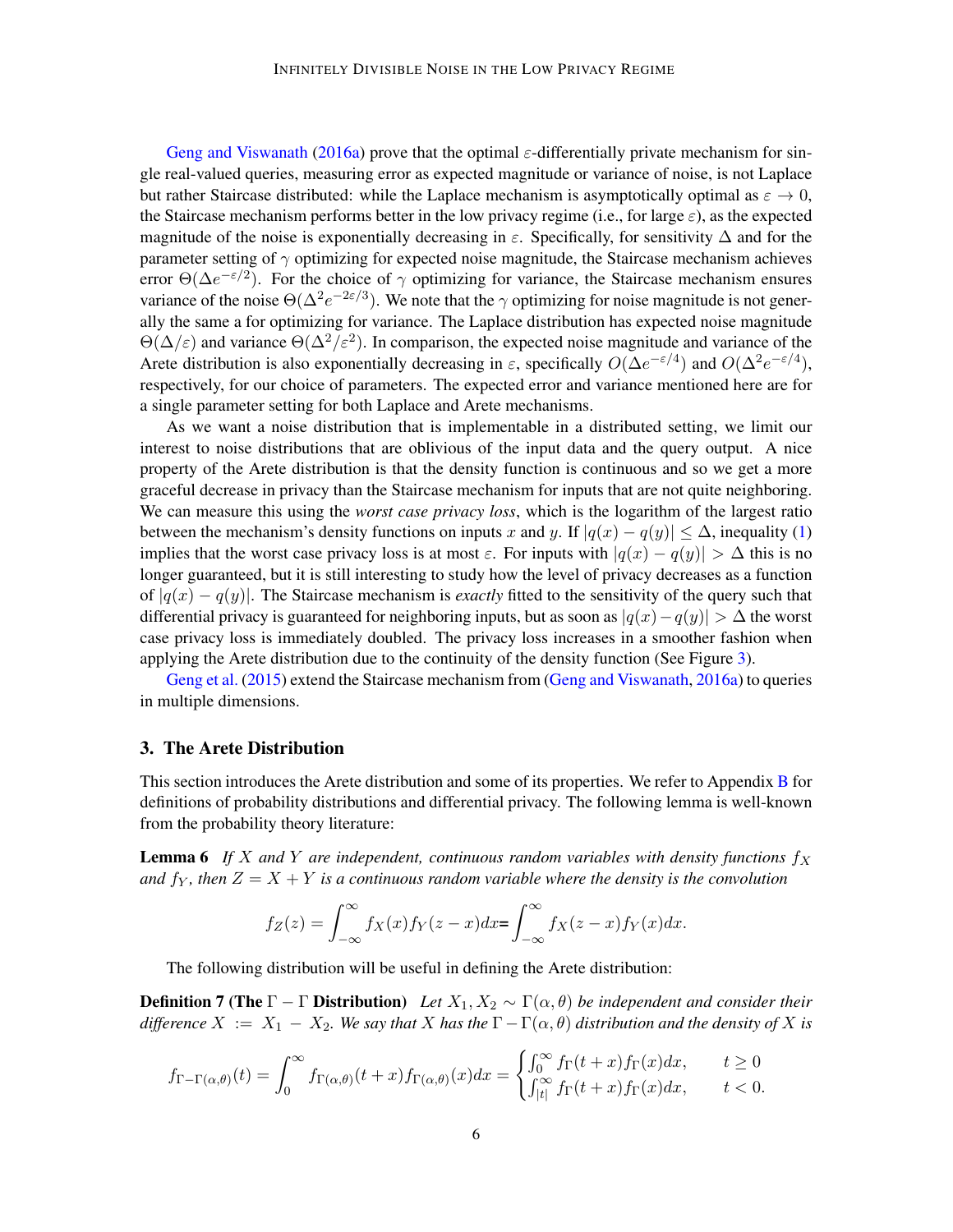

<span id="page-6-1"></span>Figure 3: Worst case privacy loss of the Staircase and Arete mechanisms (the latter with  $\varepsilon = 6$ ) as a function of the difference between query outputs. As we have no closed form for the density of the Arete distribution, the plot on the right hand side is a numerical approximation computed by discretizing the involved Γ and Laplace distributions and computing the convolution of the discretizations. The privacy loss of the Arete distribution increases rapidly from distance 0 to about  $\Delta/2$  and then increases more slowly from  $\Delta/2$  to  $\Delta$  where it reaches  $\varepsilon$ . As can be seen the Arete distribution has a smaller privacy loss than the staircase distribution for larger distances  $|q(x) - q(y)|$ , suggesting that it in fact adds more noise than necessary.

*where the integrals are reduced to the intervals where*  $f_{\Gamma}(t+x) f_{\Gamma}(x)$  *is non-zero.* 

<span id="page-6-2"></span>Lemma 8 *The* Γ − Γ *distribution is infinitely divisible: For* 2n *independent random variables*  $X_i, Y_i \sim \Gamma(\alpha/n, \theta)$ *, we have*  $X = \sum_{i=1}^n (X_i - Y_i) \sim \Gamma - \Gamma(\alpha, \theta)$ *.* 

Proof The result follows immediately from infinite divisibility of the Γ-distribution.

<span id="page-6-0"></span>**Definition 9 (The Arete distribution)** *Let*  $X \sim \Gamma - \Gamma(\alpha, \theta)$  and  $Y \sim Laplace(\lambda)$  *be independent. Define*  $Z := X + Y$ *, then*  $Z \sim \text{Arete}(\alpha, \theta, \lambda)$  *for*  $\alpha, \theta, \lambda > 0$ *. The density of* Z *is* 

$$
f_{A(\alpha,\theta,\lambda)}(t) = \int_{-\infty}^{\infty} f_{\Gamma-\Gamma(\alpha,\theta)}(t-x) f_{L(\lambda)}(x) dx = \int_{-\infty}^{\infty} f_{L(\lambda)}(t-x) f_{\Gamma-\Gamma(\alpha,\theta)}(x) dx, \quad t \in \mathbb{R}.
$$

<span id="page-6-3"></span>Lemma 10 *The Arete distribution is infinitely divisible: For* 4n *independent random variables*  $X_{1i}$ ,  $X_{2i} \sim \Gamma(\alpha/n, \theta)$  and  $Y_{1i}$ ,  $Y_{2i} \sim \Gamma(1/n, \lambda)$ , we have  $X = \sum_{i=1}^{n} (X_{1i} - X_{2i} + (Y_{1i} - Y_{2i})) \sim$  $Arete \, (\alpha, \theta, \lambda).$ 

**Proof** The result follows immediately from infinite divisibility of the Laplace distribution and Lemma [8.](#page-6-2)

<span id="page-6-4"></span>**Note 1** We remark that we are only interested in  $0 < \alpha < 1$ . Furthermore, we do not explicitly *state the density of the Arete distribution, as there is no simple closed form for the density of the* Γ−Γ *distribution. (It can, however, be expressed in terms of Bessel functions – see [\(Mathai,](#page-16-7) [1993\)](#page-16-7).)*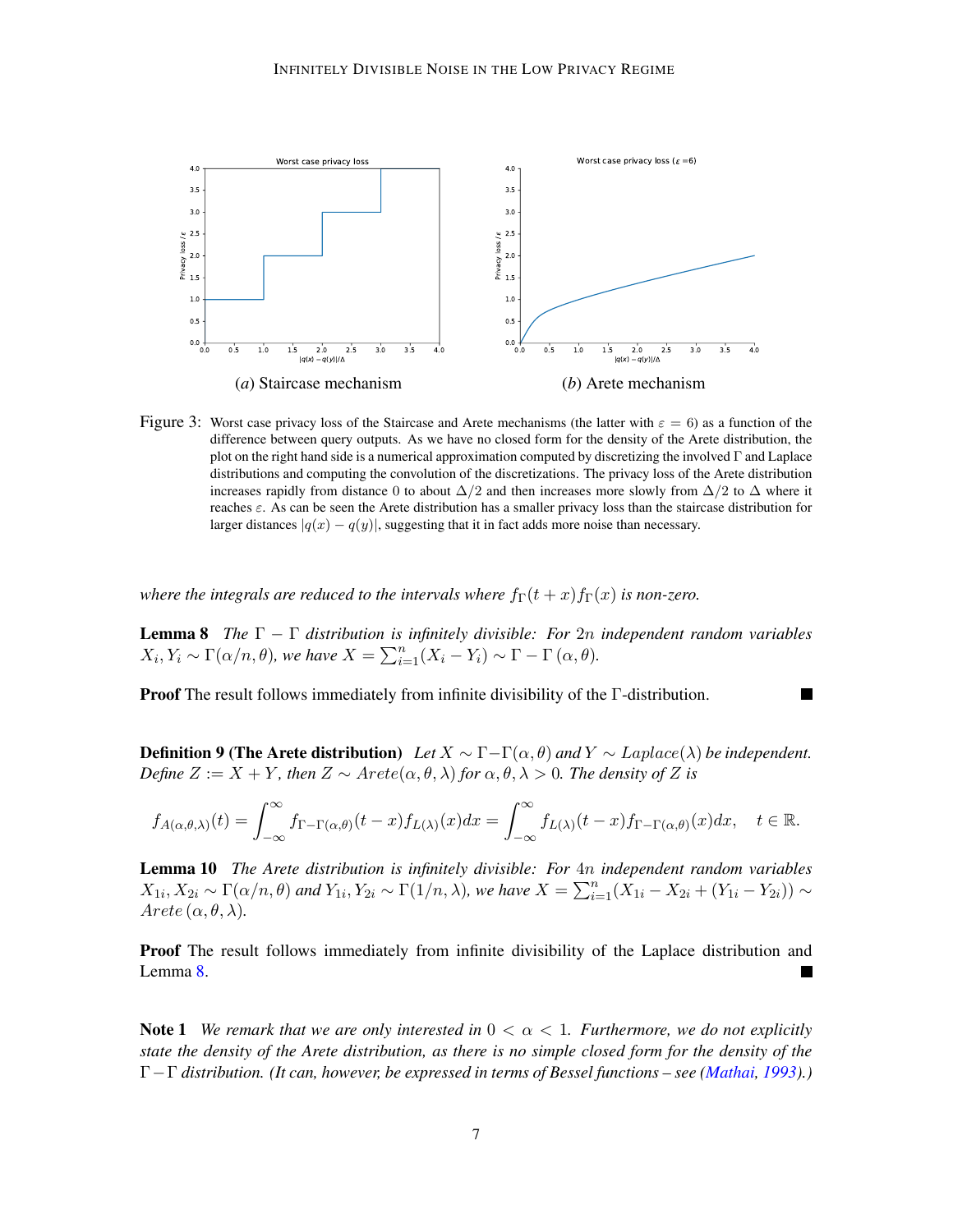*A similar intuitive way of defining our distribution would be to use a symmetric version of the* Γ*distribution (two halved* Γ*-distributions put back-to-back at zero), instead of the* Γ − Γ*-distribution. An important property of our distribution is infinite divisibility such that we can draw independent noise shares that sum to a random variable following the Arete distribution. As opposed to our* Γ − Γ *distribution, it is not clear whether a symmetric* Γ*-distribution is infinitely divisible.*

#### 3.1. Symmetric Density Functions

<span id="page-7-0"></span>We observe some simple properties of the Arete distribution.

**Lemma 11** *For*  $f, g : \mathbb{R} \to \mathbb{R}$ *, that are symmetric around 0, i.e.,*  $f(x) = f(-x)$  *and*  $g(x) = g(-x)$ *, we have for any*  $t \in \mathbb{R}$ 

$$
\int_{-\infty}^{\infty} f(x)g(t-x)dx = \int_{-\infty}^{\infty} f(x)g(|t| - x)dx.
$$

*In particular, the convolution* f ∗ g *is symmetric around 0.*

**Proof** The statement is immediate for  $t \geq 0$ , so suppose  $t < 0$ . Then for any  $a, b \in \mathbb{R}$ 

$$
\int_{-a}^{-b} f(x)g(t-x)dx = \int_{-a}^{-b} f(x)g(|t|+x)dx = \int_{b}^{a} f(-x)g(|t|-x)dx = \int_{b}^{a} f(x)g(|t|-x)dx
$$

where first step is by symmetry of  $g$ , the second step follows from integration by substitution and the last step is by symmetry of f. In particular, we may let a and b be  $\pm \infty$ . **The Second Second** 

<span id="page-7-1"></span>**Lemma 12**  $f_{\Gamma-\Gamma}$  *is symmetric around 0.* 

**Proof** We prove that  $f_{\Gamma-\Gamma}(t) = f_{\Gamma-\Gamma}(t)$  for all  $t \in \mathbb{R}$ . Clearly, this is the case if  $t \geq 0$ , so suppose  $t < 0$ . By Definition [7](#page-5-0)

$$
f_{\Gamma-\Gamma}(t) = \int_{|t|}^{\infty} f_{\Gamma}(t+x) f_{\Gamma}(x) dx = \int_{|t|}^{\infty} f_{\Gamma}(x-|t|) f_{\Gamma}(x) dx = \int_{0}^{\infty} f_{\Gamma}(x) f_{\Gamma}(|t|+x) dx = f_{\Gamma-\Gamma}(|t|).
$$

П

where the penultimate step follows from integration by substitution with  $x - |t|$ .

### <span id="page-7-2"></span>Corollary 13  $f_A$  *is symmetric around 0.*

**Proof** The result follows directly from symmetry of the density of the Laplace distribution,  $f_L$ , and Lemmas [11](#page-7-0) and [12.](#page-7-1)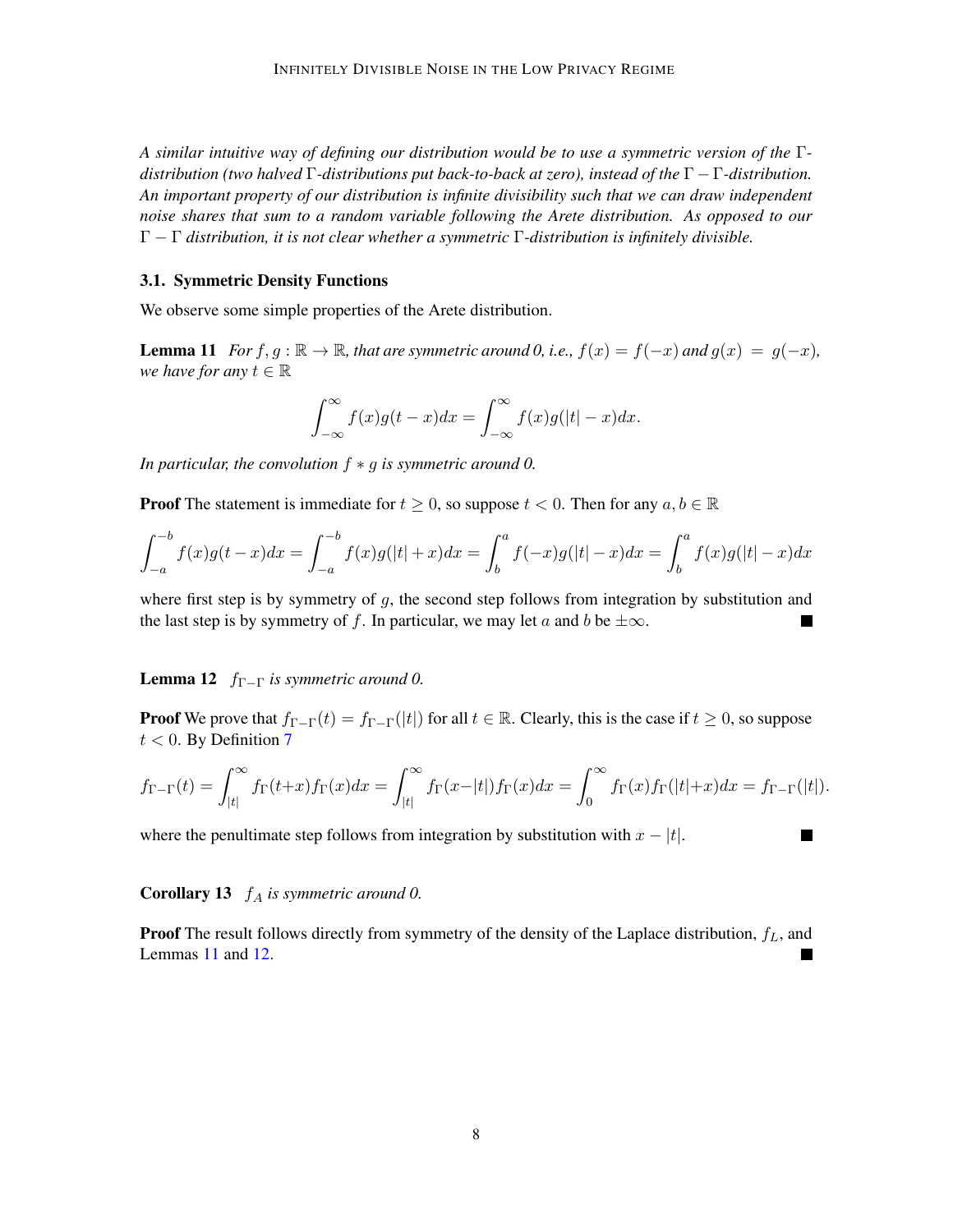#### <span id="page-8-0"></span>3.2. Properties of the Arete Distribution

We restate the lemma here for convenience:

**Lemma 14** *For any choice of parameters*  $\alpha, \theta, \lambda > 0$ , the  $Arete(\alpha, \theta, \lambda)$  distribution is infinitely *divisible and has density*  $f_A(t)$  *that is continuous, symmetric around 0, and monotonely decreasing for*  $t > 0$ *.* 

**Proof** Symmetry of the density function  $f_A$  is proven in Corollary [13](#page-7-2) and infinite divisibility in Lemma [10.](#page-6-3) Since  $f_{\Gamma}$  and  $f_{L}$  are continuous,  $f_{\Gamma-\Gamma}$  and  $f_{A}$  are also continuous by Lemma [6.](#page-5-1) We prove that  $f_A$  is monotonely decreasing, i.e., for  $|t| \leq |t'|$  we have  $f_A(t) \geq f_A(t')$ . First, we argue that  $f_{\Gamma-\Gamma}$  is monotonely decreasing. Recall Definition [7](#page-5-0) and observe

$$
f_{\Gamma-\Gamma}(t) = \int_0^\infty f_\Gamma(|t|+x) f_\Gamma(x) dx, \qquad \forall t \in \mathbb{R}
$$

which is immediate for  $t \geq 0$  while for  $t < 0$ 

$$
f_{\Gamma-\Gamma}(t) = \int_{|t|}^{\infty} f_{\Gamma}(-|t|+x) f_{\Gamma}(x) dx = \int_{0}^{\infty} f_{\Gamma}(x') f_{\Gamma}(x'+|t|) dx'
$$

where we substituted  $x' := x - |t|$ . So assume  $|t| \leq |t'|$ . Then, since  $f_{\Gamma}$  is monotonely decreasing

$$
f_{\Gamma-\Gamma}(t) = \int_0^{\infty} f_{\Gamma}(|t|+x) f_{\Gamma}(x) dx \ge \int_0^{\infty} f_{\Gamma}(|t'|+x) f_{\Gamma}(x) dx = f_{\Gamma-\Gamma}(t').
$$

We prove that  $f_A$  is also monotonely decreasing: Assuming that  $|t| \leq |t'|$  we prove that  $f_A(t) \geq f_A(t')$ . Recall Definition [9](#page-6-0) and observe

$$
f_A(t) = \int_{-\infty}^{\infty} f_{\Gamma-\Gamma}(|t|-x) f_L(x) dx = \int_{-\infty}^{\infty} f_{\Gamma-\Gamma}(x) f_L(|t|-x) dx
$$

which is obvious for  $t \geq 0$  and since for  $t < 0$ :

$$
f_A(t) = \int_{-\infty}^{\infty} f_{\Gamma-\Gamma}(t-x) f_L(x) dx = \int_{-\infty}^{\infty} f_{\Gamma-\Gamma}(|t|+x) f_L(x) dx = \int_{-\infty}^{\infty} f_{\Gamma-\Gamma}(x') f_L(|t|-x') dx'
$$

using that  $f_{\Gamma-\Gamma}$  and  $f_L$  are symmetric and a substitution with  $x' := |t| + x$ . A similar argument can be made if the convolution is flipped. We conclude that

$$
f_A(t) = \int_{-\infty}^{\infty} f_{\Gamma-\Gamma}(|t|-x) f_L(x) dx \ge \int_{-\infty}^{\infty} f_{\Gamma-\Gamma}(|t'|-x) f_L(x) dx = f_A(t')
$$

 $\blacksquare$ 

using that  $f_{\Gamma-\Gamma}$  is monotonely decreasing.

We finally assume Lemma [3](#page-2-1) and prove Corollary [5,](#page-3-1) restated here for convenience. The proof of Lemma [3](#page-2-1) is given in Section [4.](#page-9-0)

Corollary 15 *The Arete mechanism* MArete *with parameters as specified in Lemma [3](#page-2-1) has expected*  $error O(\Delta e^{-\varepsilon/4})$  and is  $\varepsilon$ -differentially private.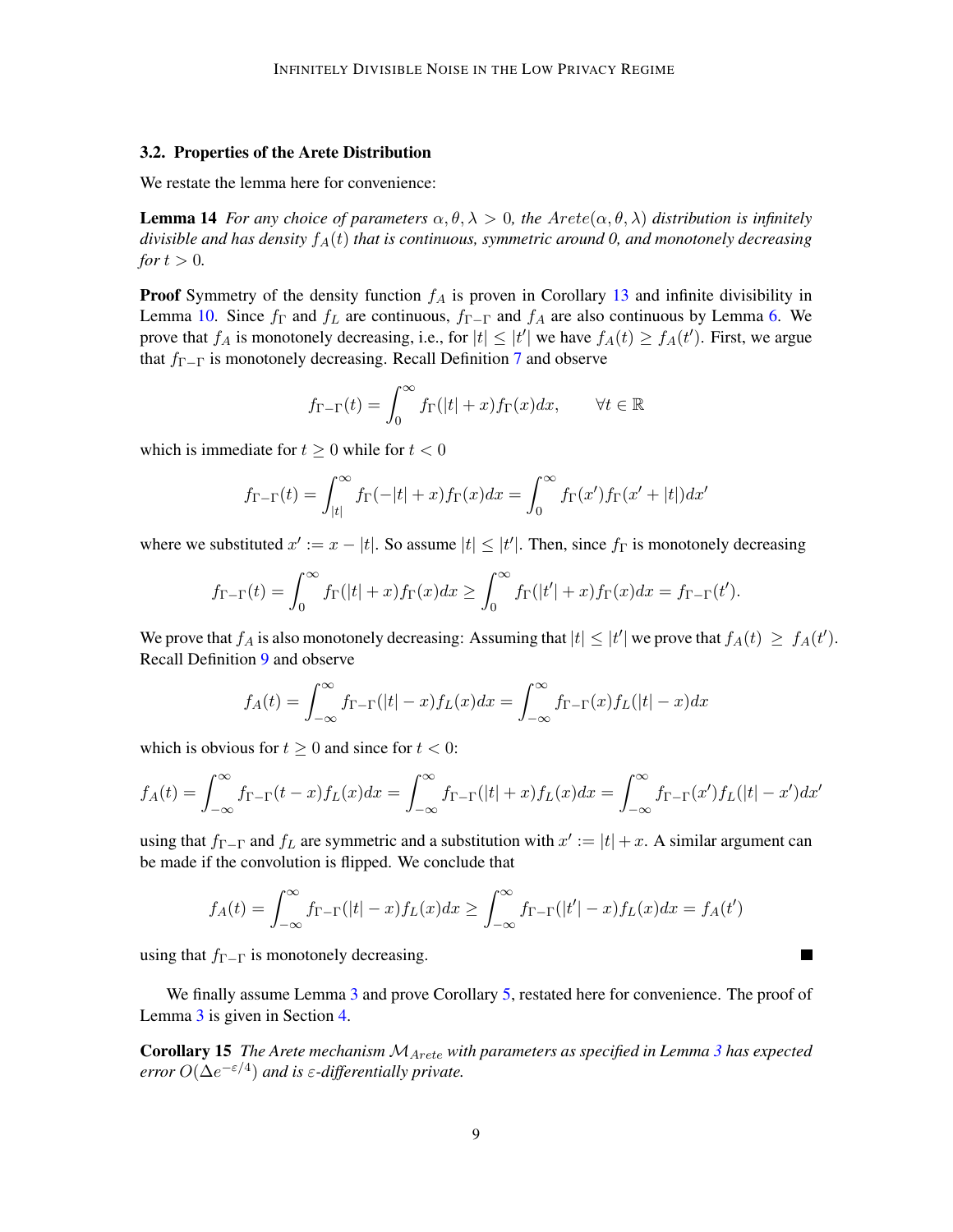**Proof** The expected error bound follows directly from the bound on  $E[|Z|]$  in Lemma [3.](#page-2-1) For the claim of differential privacy, let  $x, x' \in \mathbb{R}$  with  $|x - x'| \leq 1$ . We show that for any subset  $S \subset \mathbb{R}$ 

$$
\Pr[\mathcal{M}_{Arete}(x) \in S] \le e^{\varepsilon} \Pr[\mathcal{M}_{Arete}(x') \in S]. \tag{2}
$$

<span id="page-9-1"></span> $\blacksquare$ 

Let noise  $Z \sim \text{Arete}(\alpha, \theta, \lambda)$  for parameters  $\alpha, \theta, \lambda$  as in Lemma [3.](#page-2-1) Define  $S' := S - q(x) = \{s - q(x) : s \in S\}$ , then:

$$
\frac{\Pr[\mathcal{M}_{Arete}(x) \in S]}{\Pr[\mathcal{M}_{Arete}(x') \in S]} = \frac{\int_{S'} f_A(z)dz}{\int_{S'} f_A(z + q(x') - q(x))dz} \le \frac{\int_{S'} f_A(|z|)dz}{\int_{S'} f_A(|z| + |q(x') - q(x)|)dz}
$$

where we used symmetry of  $f_A$ , the triangle inequality, and the fact that  $f_A(t)$  is decreasing for t > 0. By assumption  $|q(x) - q(x')| \leq \Delta$ . Lemma [3](#page-2-1) says that  $f_A(t)/f_A(t+a) \leq e^{\varepsilon}$  for all  $t \in \mathbb{R}$ and  $a \leq \Delta$ , and so we get

$$
\frac{\int_{S'} f_A(|z|)dz}{\int_{S'} f_A(|z|+|q(x')-q(x)|)dz} \le \frac{\int_{S'} e^{\varepsilon} f_A(|z|+\Delta)dz}{\int_{S'} f_A(|z|+|q(x')-q(x)|)dz} \le e^{\varepsilon}.
$$

The first inequality in [\(2\)](#page-9-1) follows by symmetry.

## <span id="page-9-0"></span>4. Proof of Main Lemma

In the remaining part of this section we prove a number of theoretical lemmas, that will help prove our main result, Lemma [3.](#page-2-1) The bulk of the analysis is the proof of the first bullet point of Lemma [3,](#page-2-1) showing that the given parameters  $\alpha, \theta, \lambda > 0$  suffice to bound  $f_A(t)/f_A(t+a)$  for all  $t, a \in \mathbb{R}$ ,  $|a| \leq \Delta$ . We break this part of the analysis down in this section. The intuition behind the structure is as follows: We first remark that (to the best of our knowledge) there is no simple expression for the density of the  $\Gamma - \Gamma$  distribution (see Note [1\)](#page-6-4). Hence, we will show upper and lower bounds for  $f_{\Gamma-\Gamma}$  and use these to bound the ratio  $f_A(t)/f_A(t+a)$ . As discussed earlier, we have not optimized for constants, and as our proof includes *several* steps of bounding, our analysis may not be tight, thus leading to the high value of  $\varepsilon$  required in Lemma [3.](#page-2-1) A tighter analysis is likely to allow for a better setting of parameters  $\alpha$ ,  $\theta$ ,  $\lambda$  and a smaller  $\varepsilon$ . We give the proof of Lemma [3](#page-2-1) in Section [4.3.](#page-12-0)

## 4.1. Bounds on Density of  $\Gamma - \Gamma$  Distribution

We first derive upper and lower bounds on the density function of the  $\Gamma - \Gamma$  distribution (see Section [B](#page-19-1) for definitions).

**Lemma 16** *For any*  $t \in \mathbb{R}$  *and any*  $\zeta_{\Gamma} > 0$ 

<span id="page-9-2"></span>
$$
f_{\Gamma}(|t| + \zeta_{\Gamma})c_{\zeta_{\Gamma}} \leq f_{\Gamma - \Gamma}(t) \leq f_{\Gamma}(|t|)
$$
 where  $c_{\zeta_{\Gamma}} := \int_0^{\zeta_{\Gamma}} f_{\Gamma}(x)dx$ .

**Proof** Recall Definition [7](#page-5-0) and Lemma [12](#page-7-1) and let  $t \in \mathbb{R}$ . For the upper bound, we have

$$
f_{\Gamma-\Gamma}(t) = \int_0^\infty f_{\Gamma}(|t|+x) f_{\Gamma}(x) dx < f_{\Gamma}(|t|) \int_0^\infty f_{\Gamma}(x) dx = f_{\Gamma}(|t|).
$$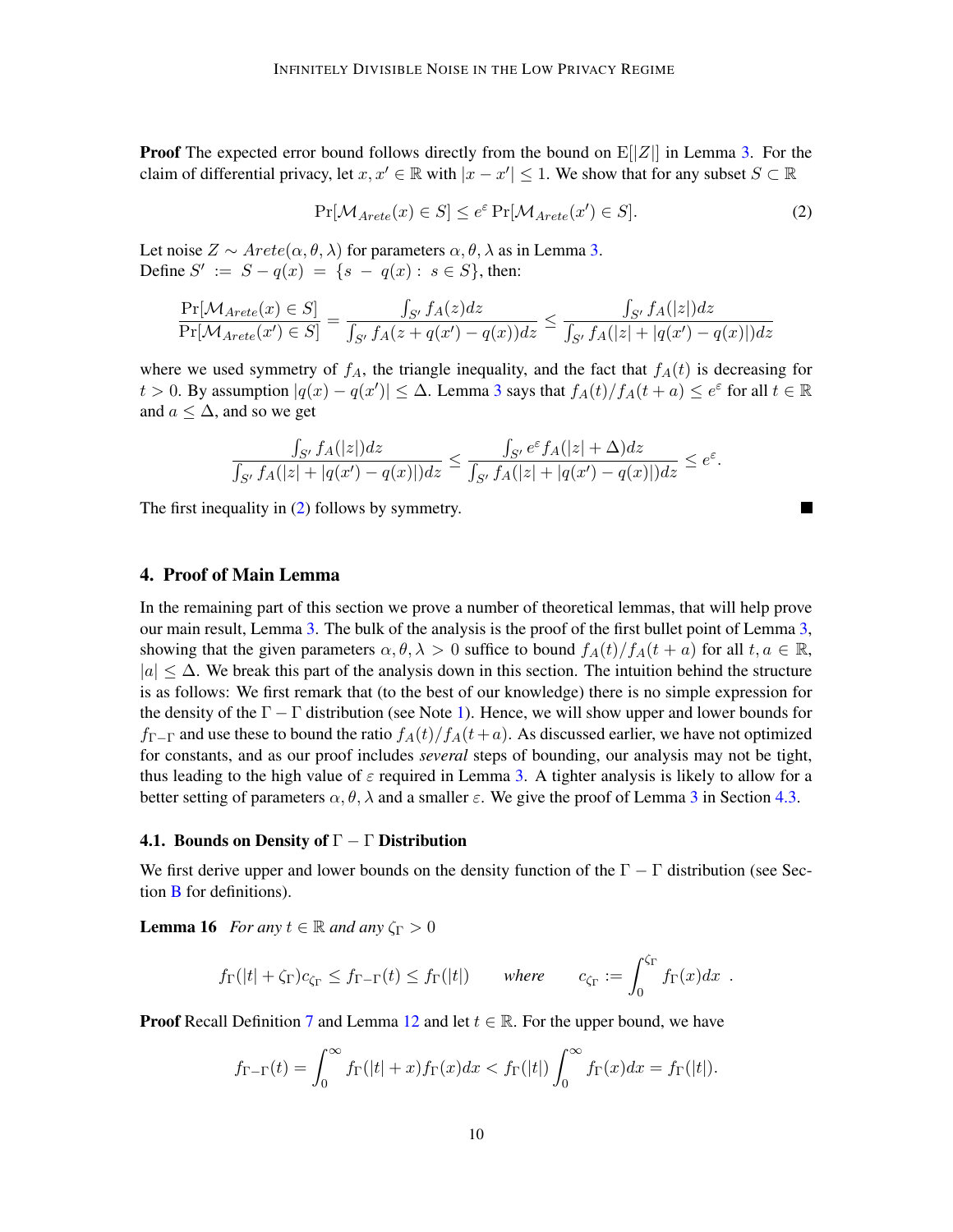For the lower bound we have for any  $\zeta_{\Gamma} > 0$ 

$$
f_{\Gamma-\Gamma}(t) = \int_0^\infty f_{\Gamma}(|t|+x) f_{\Gamma}(x) dx \ge \int_0^{\zeta_{\Gamma}} f_{\Gamma}(|t|+x) f_{\Gamma}(x) dx \ge f_{\Gamma}(|t|+\zeta_{\Gamma}) \int_0^{\zeta_{\Gamma}} f_{\Gamma}(x) dx .
$$

### <span id="page-10-2"></span>4.2. Bounds on Density of Arete Distribution

In this section we show that for  $\Delta > 0$  and setting of parameters  $\alpha, \theta, \lambda$  and for large enough  $\varepsilon$ :

<span id="page-10-0"></span>
$$
e^{-\varepsilon} \le f_A(t)/f_A(t+\Delta) \le e^{\varepsilon}, \qquad \forall t \in \mathbb{R}.
$$
 (3)

We remark that by monotonicity of the density of the Arete distribution, if we show [\(3\)](#page-10-0) it follows that  $f_A$  satisfies [\(1\)](#page-2-0): Take any  $a \in \mathbb{R}$  such that  $|a| \leq \Delta$  and suppose without loss of generality that  $f(t) \ge f(t+a)$  (if this is not the case, substitute  $t' := |t| - a$ , such that  $f(t') \ge f(t'+a)$ ). Then  $e^{-\varepsilon} \leq \frac{f(t)}{f(t)+c}$  $\frac{f(t)}{f(t+a)}$ . We prove that  $f(t+a) \ge f(t+\Delta)$  ensuring  $\frac{f(t)}{f(t+a)} \le \frac{f(t)}{f(t+\Delta)} \le e^{\epsilon}$ , which finishes the argument: by assumption  $f(t) \ge f(t+a)$  and so  $|t| \le |t+a|$ , further implying that  $t \ge -a/2$ . Hence, as  $|a| \leq \Delta$  we have  $|t + \Delta| \geq |t + a|$  and so we conclude that  $f(t + a) \geq f(t + \Delta)$  as wanted.

Throughout the section we assume that  $|t| \leq |t + \Delta|$  (and so  $t \geq -\Delta/2$ ). For such t,  $f_A(t) \geq f_A(t + \Delta)$  and so the first inequality in [\(3\)](#page-10-0) is immediate. Hence, we put our focus toward proving the latter inequality. If  $|t + \Delta| \leq |t|$ , the result follows by symmetry of  $f_A$  (Corollary [13\)](#page-7-2).

We start with the following lower bound on the density  $f_A$ :

**Lemma 17** Let  $\zeta_{\Gamma}$  and  $c_{\zeta_{\Gamma}}$  be as in Lemma [16](#page-9-2) and assume  $\lambda \leq \Delta/\ln(2)$  for  $\Delta > 0$ . For  $-\Delta/2 \leq t \in \mathbb{R}$ 

<span id="page-10-1"></span>
$$
f_A(t + \Delta) \ge f_\Gamma(|t + \Delta| + \zeta_\Gamma)c_{\zeta_\Gamma}c_L
$$
 where  $c_L := 1/4$ .

Proof By Definition [9](#page-6-0) and Lemma [16](#page-9-2) we have

$$
f_A(t + \Delta) = \int_{-\infty}^{\infty} f_{\Gamma - \Gamma}(t + \Delta - x) f_L(x) dx \ge \int_{-\infty}^{\infty} f_{\Gamma}(|t + \Delta - x| + \zeta_{\Gamma}) c_{\zeta_{\Gamma}} f_L(x) dx
$$
  

$$
\ge c_{\zeta_{\Gamma}} \int_{0}^{2(t + \Delta)} f_{\Gamma}(|t + \Delta - x| + \zeta_{\Gamma}) f_L(x) dx \ge c_{\zeta_{\Gamma}} f_{\Gamma}(t + \Delta + \zeta_{\Gamma}) \int_{0}^{2(t + \Delta)} f_L(x) dx,
$$

where we used that  $f_{\Gamma}(|t + \Delta - x| + \zeta_{\Gamma}) \geq f_{\Gamma}(|t + \Delta| + \zeta_{\Gamma})$  for  $x \in (0, 2(t + \Delta))$  and that by assumption  $t + \Delta \ge \Delta/2$  allowing us to remove the absolute value signs. Again using that  $t + \Delta \geq \Delta/2$ 

$$
\int_0^{2(t+\Delta)} f_L(x)dx \ge \int_0^{\Delta} f_{L(\lambda)}(x)dx = \frac{1}{2}\int_0^{\Delta} f_{Exp(\lambda)}(x)dx \ge \frac{1}{4}, \qquad \lambda < \Delta/\ln(2)
$$

where we noticed that on the positive reals, the density function of the Laplace distribution is  $1/2$ times the density function of the Exponential distribution, and used that the median of the latter is ln(2) $\lambda$ , so that the last inequality is true as long as ln(2) $\lambda \leq \Delta$ . Hence,

$$
f_A(t+\Delta) \ge c_{\zeta_{\Gamma}} f_{\Gamma}(t+\Delta+\zeta_{\Gamma})1/4.
$$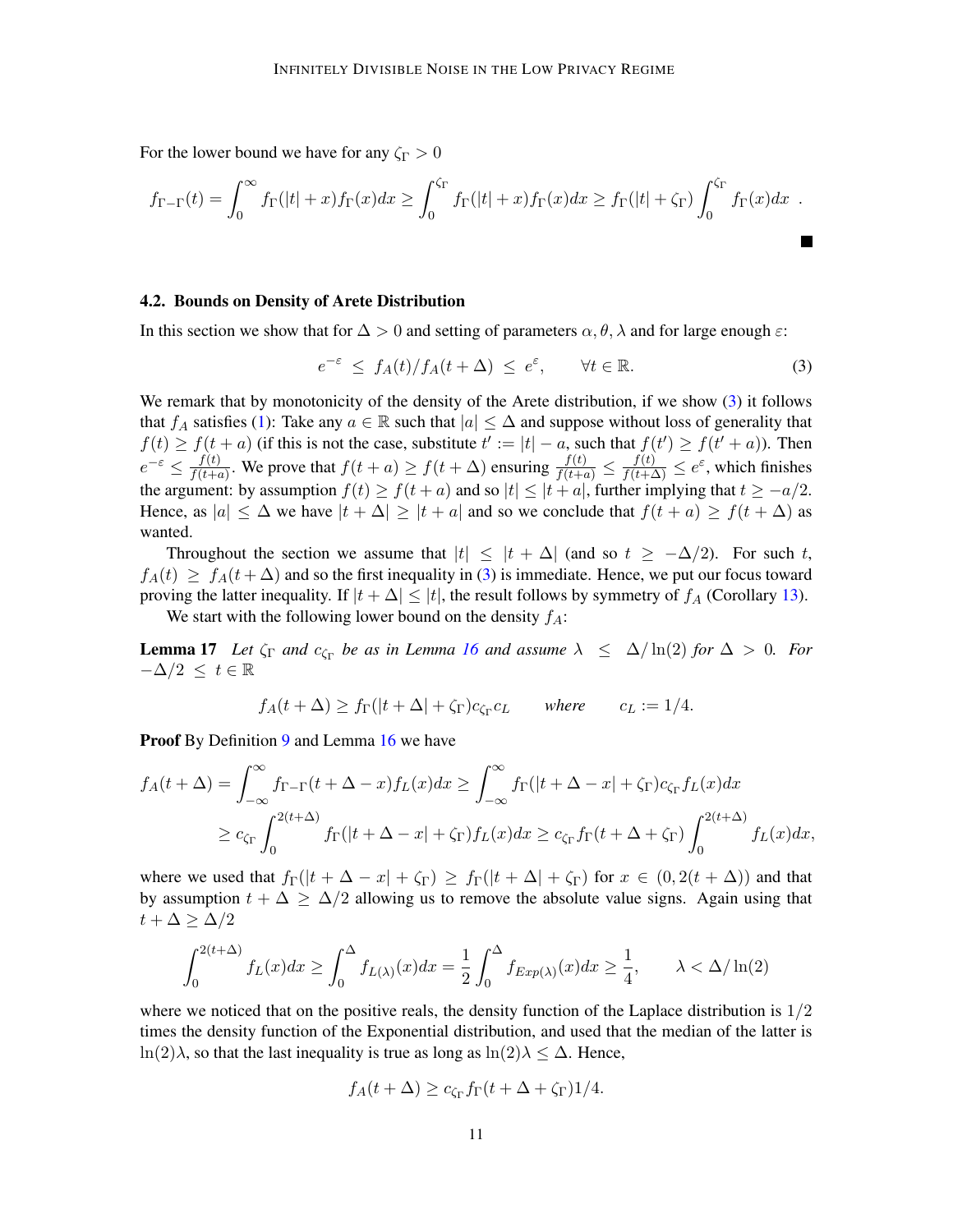Defining  $c_L := 1/4$  finishes the proof.

The following three lemmas are technical and give upper bounds for the ratio  $f_A(t) / f_A(t + \Delta)$ ; first for large and small  $|t|$  separately in Lemmas [18](#page-11-0) and [19](#page-11-1) (i.e., for t close to and far from 0, where "close to/far from" is quantified by a parameter  $\zeta_{\rm u}$ , which we will set in Lemma [21\)](#page-12-1). We combine these results to an upper bound for general t in Lemma [20](#page-11-2) (still assuming t is s.t.  $f_A(t) \ge f_A(t+\Delta)$ ) and finally choose parameters to ensure an upper bound of  $e^{\epsilon}$  in Lemma [21,](#page-12-1) thus satisfying the second inequality of [\(3\)](#page-10-0). Throughout the next three lemmas we make use the variables  $\zeta_{\Gamma}, c_{\zeta_{\Gamma}}$  (from Lemma  $16$ ) and  $c<sub>L</sub>$  (from Lemma [17\)](#page-10-1), all of which will be handled in the proof of Lemma [21.](#page-12-1)

**Lemma 18** Let  $\zeta_u > 0$  be given and assume  $0 < \alpha \leq 1$ . Let  $\zeta_{\Gamma}, c_{\zeta_{\Gamma}}$  be as in Lemma [16](#page-9-2) and  $c_L$  *as in Lemma [17.](#page-10-1)* Assume  $1/\lambda - 1/\theta \ge 1/(\zeta_u + \Delta + \zeta_{\Gamma})$  and  $\lambda \le \Delta/\ln(2)$  for  $\Delta > 0$ . For  $-\Delta/2 < t \in \mathbb{R}$  *with*  $|t| \geq \zeta$ <sub>u</sub> *we have* 

$$
\frac{f_A(t)}{f_A(t+\Delta)} \le \frac{e^{(\zeta_\Gamma+\Delta)/\theta}}{c_{\zeta_\Gamma}} \left( \left(1+\frac{\Delta+\zeta_\Gamma}{\zeta_\mathrm{u}}\right) + \frac{c_{\zeta_\mathrm{u}} \Gamma(\alpha) \theta^\alpha}{2\lambda c_L} e^{\zeta_\mathrm{u}/\theta} (\zeta_\Gamma+\Delta+\zeta_\mathrm{u})^{1-\alpha} \right)
$$

*where*  $c_{\zeta_u} := 2 \int_0^{\zeta_u} f_{\Gamma}(x) dx$ .

**Proof** The proof can be found in Appendix [C.1.](#page-21-0)

<span id="page-11-1"></span>**Lemma 19** Let  $\zeta_u > 0$  be given and assume  $0 < \alpha \leq 1$ . Let  $\zeta_{\Gamma}, c_{\zeta_{\Gamma}}$  be as in Lemma [16](#page-9-2) and  $c_L$  as *in Lemma* [17.](#page-10-1) Assume  $1/\lambda - 1/\theta \ge 1/(\Delta + \zeta_{\Gamma})$  and  $\lambda \le \Delta/\ln(2)$  for  $\Delta > 0$ . For  $-\Delta/2 < t \in \mathbb{R}$ *such that*  $|t| \leq \zeta_u$  *we have* 

$$
\frac{f_A(t)}{f_A(t+\Delta)} \le \frac{e^{(\zeta_\Gamma + \Delta)/\theta}}{c_L c_{\zeta_\Gamma} \lambda} \left( \frac{\zeta_\mathrm{u} + \zeta_\Gamma + \Delta}{\alpha} + \Gamma(\alpha) \theta^\alpha (\zeta_\Gamma + \Delta)^{1-\alpha} \right)
$$

**Proof** The proof can be found in Appendix [C.2.](#page-24-0)

<span id="page-11-2"></span>The following lemma combines Lemmas [18](#page-11-0) and [19](#page-11-1) to give an upper bound for general  $t > -\Delta/2$ :

**Lemma 20** Let  $\zeta_{\Gamma}, c_{\zeta_{\Gamma}}$  be as in Lemma [16](#page-9-2) and  $c_L$  as in Lemma [17.](#page-10-1) Assume  $0 < \alpha \leq 1$ ,  $\theta \leq \zeta_{\Gamma} + 1$ ,  $\lambda \leq \min\{\theta/2, \Delta/\ln(2)\}\$  *and*  $\Gamma(\alpha) \leq 1/\alpha$  for  $\Delta > 0$ *. For*  $-\Delta/2 < t \in \mathbb{R}$ 

$$
\frac{f_A(t)}{f_A(t+\Delta)} \le \frac{2e^{(\zeta_{\Gamma}+\Delta)/\theta}e^{\alpha}(\alpha\theta + \zeta_{\Gamma}+\Delta)}{\alpha c_{\zeta_{\Gamma}}c_L\lambda}
$$

**Proof** The proof can be found in Appendix [C.3.](#page-25-0)

**Note 2** *The fact that*  $\Gamma(\alpha) \leq 1/\alpha$  *for*  $0 < \alpha \leq 1$  *follows from Euler's definition of the Gamma function,*

$$
\Gamma(\alpha) = \frac{1}{\alpha} \prod_{n=1}^{\infty} \frac{(1 + \frac{1}{n})^{\alpha}}{1 + \frac{\alpha}{n}},
$$

since  $(1 + \frac{1}{n})^{\alpha} \leq 1 + \frac{\alpha}{n}$  for any  $n > 0$  and  $0 < \alpha \leq 1$ .

<span id="page-11-0"></span>L.

**The State** 

L.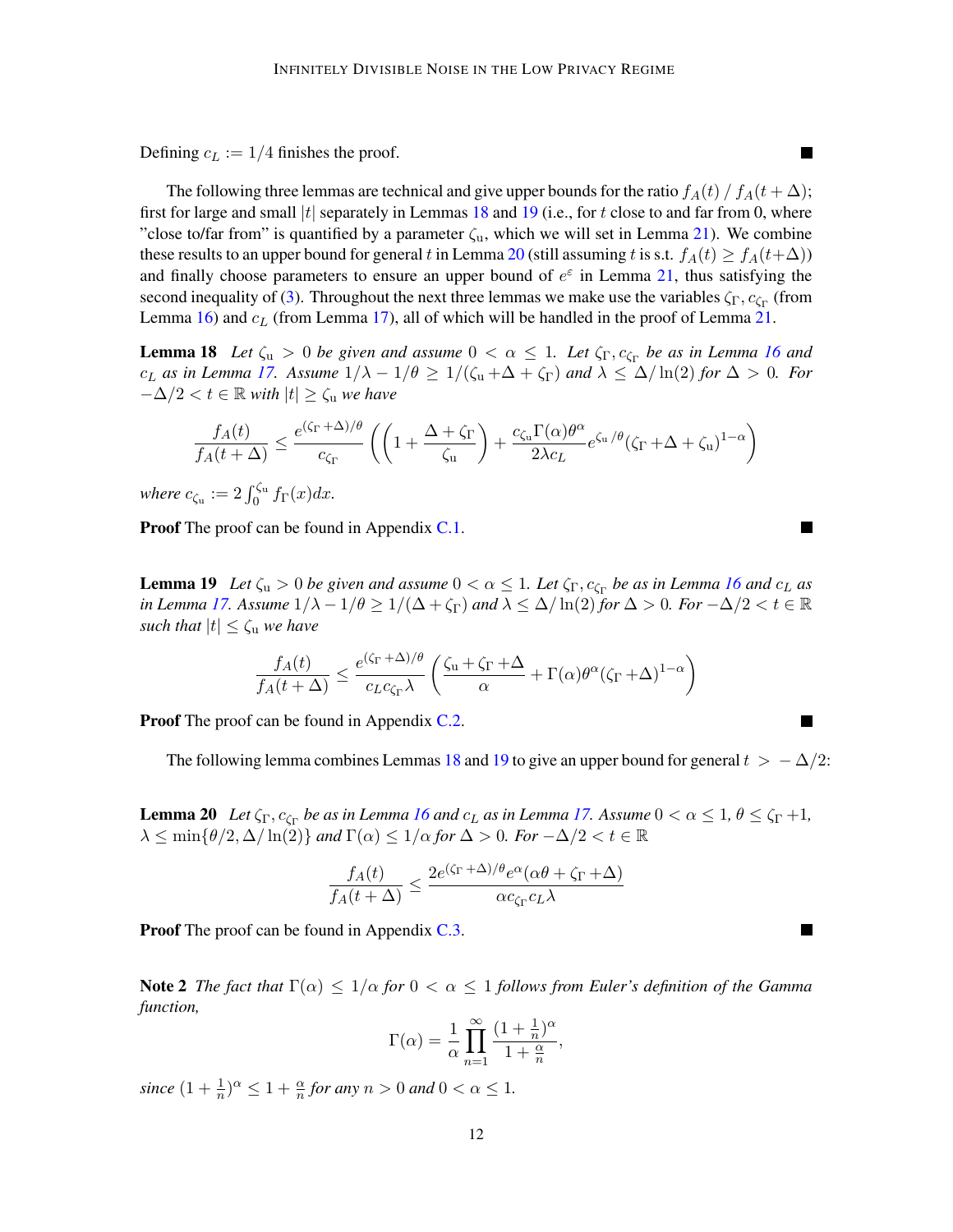<span id="page-12-1"></span>We finally choose parameters  $\alpha, \theta, \lambda$  ensuring that the ratio  $e^{-\epsilon} \leq f(t)/f(t + \Delta) \leq e^{\epsilon}$  for  $\epsilon$ large enough:

**Lemma 21** *Suppose*  $\varepsilon \geq 20 + 4 \ln(\Delta)$  *for*  $\Delta \geq 2/e$ *. Let*  $\alpha = e^{-\varepsilon/4}, \theta = \frac{4\Delta}{\varepsilon}$  $\frac{d\Delta}{\varepsilon}$  and  $\lambda = e^{-\varepsilon/4}$ . Then *for*  $t \in \mathbb{R}$ 

$$
e^{-\varepsilon} \le \frac{f_A(t)}{f_A(t+\Delta)} \le e^{\varepsilon}.
$$

a sa

**Proof** The proof can be found in Appendix [C.4.](#page-27-0)

#### <span id="page-12-0"></span>4.3. Putting Things Together

We restate the lemma here for convenience:

**Lemma 22** *For every choice of*  $\Delta \geq 2/e$  *and*  $\varepsilon \geq 20 + 4 \ln(\Delta)$  *there exist parameters*  $\alpha, \beta, \lambda > 0$ *such that:*

- For every choice of  $t, a \in \mathbb{R}$  with  $|a| \leq \Delta$ ,  $e^{-\varepsilon} \leq \frac{f_A(t)}{f_A(t+a)} \leq e^{\varepsilon}$ .
- For  $Z \sim A \text{rete}(\alpha, \theta, \lambda)$ ,  $E[|Z|] = O(\Delta e^{-\epsilon/4})$  and  $Var[Z] = O(\Delta^2 e^{-\epsilon/4})$ .

*Parameters*  $\alpha = e^{-\epsilon/4}, \theta = \frac{4\Delta}{\epsilon}$  $\frac{\Delta}{\varepsilon}$  and  $\lambda = e^{-\varepsilon/4}$  suffice.

**Proof** The first bullet with the choice of parameters  $\alpha = e^{-\epsilon/4}, \theta = 4\Delta/\epsilon$  and  $\lambda = e^{-\epsilon/4}$  fol-low from Lemma [21](#page-12-1) and monotonicity of  $f_A$  (Lemma [2\)](#page-2-2), as described at the beginning of Section [4.2.](#page-10-2) The second bullet also follows from Lemma [21,](#page-12-1) as the expected error of a random variable  $Z = X + Y$ , where  $X \sim \Gamma - \Gamma(\alpha, \theta)$  and  $Y \sim Laplace(\lambda)$ , i.e.,  $Z \sim Arete(\alpha, \theta, \lambda)$ , is

$$
E[|Z|] = E[|X_1 - X_2 + Y|] \le 2E[X_1] + E[|Y|] = 2\alpha\theta + \lambda = \frac{8\Delta e^{-\epsilon/4}}{\varepsilon} + e^{-\varepsilon/4} = O\left(\frac{\Delta}{\varepsilon}e^{-\varepsilon/4}\right)
$$

where  $X_1, X_2 \sim \Gamma(\alpha, \theta)$ , and similarly, by independence

$$
\begin{aligned} \text{Var}[Z] &= \text{Var}[X+Y] = \text{Var}[X_1 - X_2 + Y] = 2\,\text{Var}[X_1] + \text{Var}[Y] = 2\alpha\theta^2 + 2\lambda^2 \\ &= 2\frac{16\Delta^2 e^{-\varepsilon/4}}{\varepsilon^2} + 2e^{-\varepsilon/2} = O\left(\frac{\Delta^2}{\varepsilon^2}e^{-\varepsilon/4}\right) \end{aligned}
$$

with our choice of parameters. Finally, for  $\varepsilon \geq 1/2$ √ 2 (which is significantly smaller than the values of  $\varepsilon$  that we are interested in), we may simplify to

$$
\mathbf{E}[|Z|] = O\left(\Delta e^{-\varepsilon/4}\right), \qquad \text{Var}[Z] = O\left(\Delta^2 e^{-\varepsilon/4}\right)
$$

thus finishing the proof.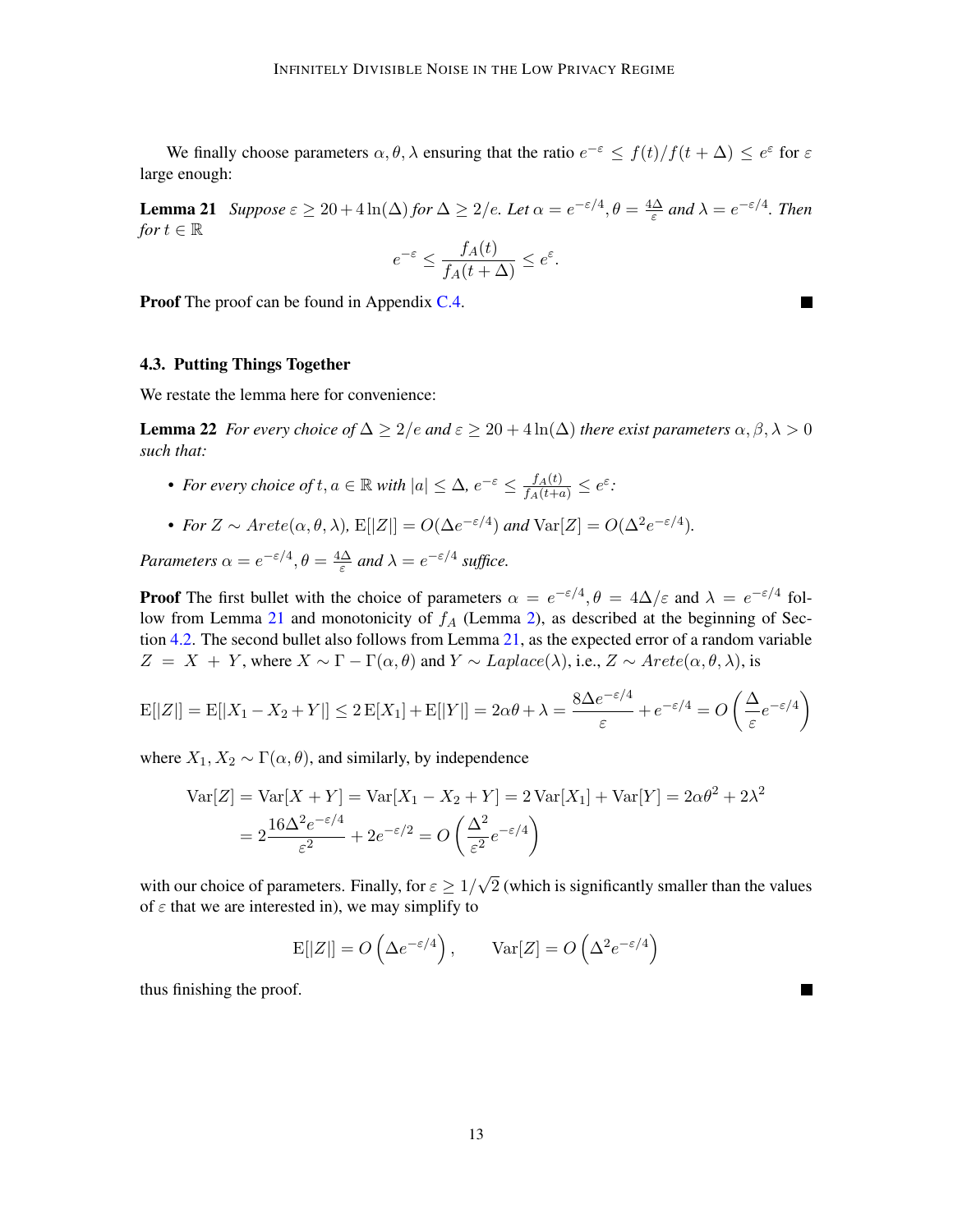

<span id="page-13-1"></span>Figure 4: Density functions for Arete distributions that empirically yield  $\varepsilon$ -DP with  $\varepsilon = 6$  and  $\varepsilon = 8$ , respectively. The density functions were approximated by rounding the constituent Γ and Laplace distribution values to a multiple of 0.001 and computing the discrete convolution. Parameters were found using a local search heuristic. For comparison, Laplace distributions with the same privacy guarantee have been included and are clearly less concentrated around zero.

### <span id="page-13-0"></span>5. Conclusion

In this work we have seen a new noise distribution, the Arete distribution, which has a continuous density function, is symmetric around zero, monotonely decreasing for  $t > 0$ , infinitely divisible and has expected absolute value and variance exponentially decreasing in  $\varepsilon$ . The Arete distribution yields an ε-differentially private mechanism, the Arete mechanism, which is an *infinitely divisible* alternative to the Staircase mechanism [\(Geng and Viswanath,](#page-15-1) [2016a\)](#page-15-1) with a *continuous* density function. The Arete mechanism achieves error comparable to the Staircase mechanism and outperforms the Laplace mechanism [\(Dwork et al.,](#page-15-4) [2006b\)](#page-15-4) in terms of absolute error and variance in the low privacy regime (for large  $\varepsilon$ ).

Simulations suggest that the constant factors of the Arete mechanism, with parameters chosen as we have described, can be improved (see Figure [4\)](#page-13-1). We leave open the question of finding an optimal (up to lower order terms), infinitely divisible error distribution for differential privacy in the low privacy regime.

### Acknowledgments

We thank Thomas Steinke for useful feedback on a previous version of this paper, and the anonymous reviewers for their constructive suggestions. This work was done while both authors were affiliated with BARC, supported by the VILLUM Foundation grant 16582.

## References

<span id="page-13-2"></span>Apple. Apple differential privacy technical overview. [https://www.apple.com/privacy/](https://www.apple.com/privacy/docs/Differential_Privacy_Overview.pdf) [docs/Differential\\_Privacy\\_Overview.pdf](https://www.apple.com/privacy/docs/Differential_Privacy_Overview.pdf). Accessed: 2021-07-06.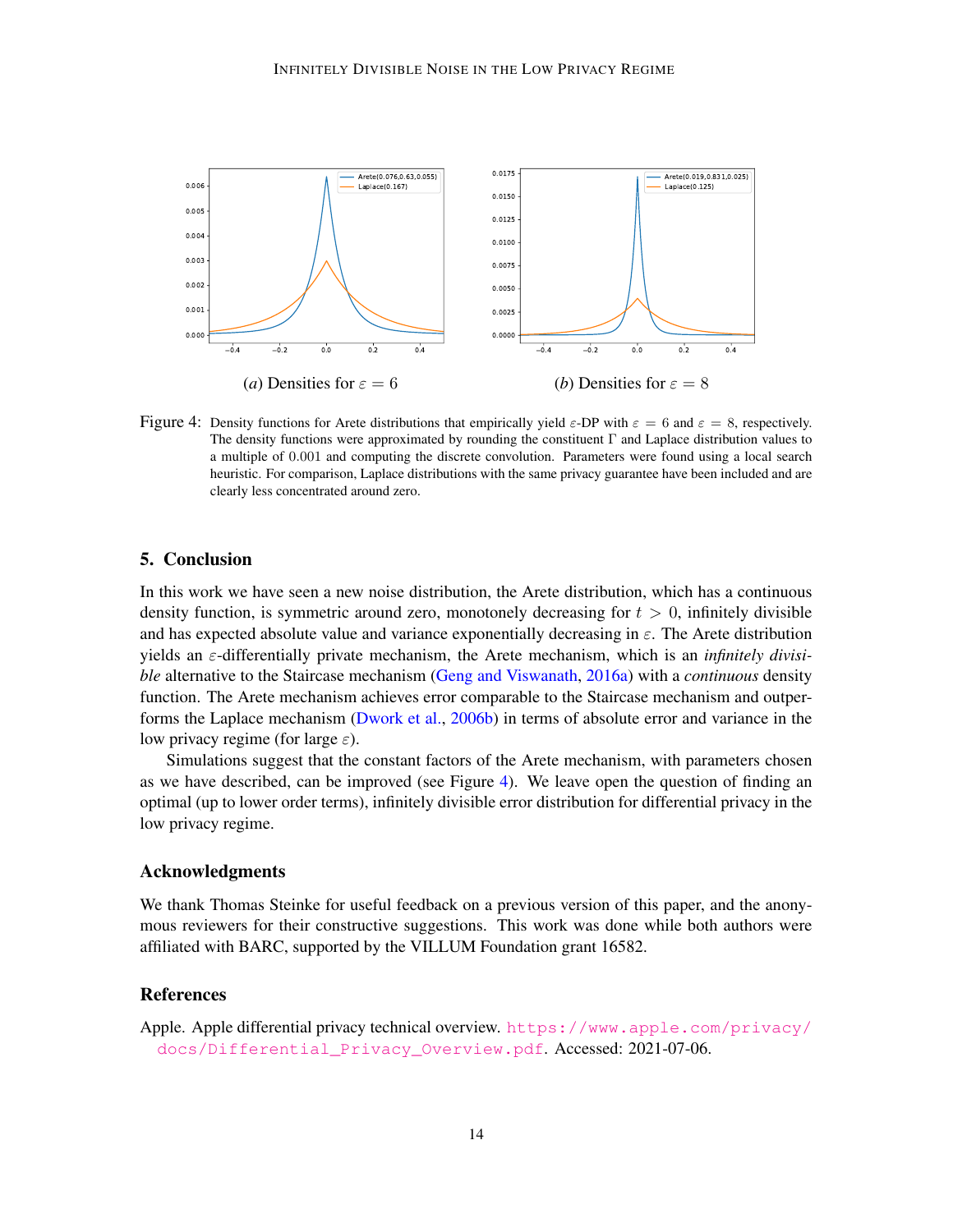- <span id="page-14-1"></span>Borja Balle, Gilles Barthe, and Marco Gaboardi. Privacy amplification by subsampling: Tight analyses via couplings and divergences. In Samy Bengio, Hanna M. Wallach, Hugo Larochelle, Kristen Grauman, Nicolo Cesa-Bianchi, and Roman Garnett, editors, ` *Advances in Neural Information Processing Systems 31: Annual Conference on Neural Information Processing Systems 2018, NeurIPS 2018, December 3-8, 2018, Montreal, Canada ´* , pages 6280–6290, 2018. URL [https://proceedings.neurips.cc/paper/2018/hash/](https://proceedings.neurips.cc/paper/2018/hash/3b5020bb891119b9f5130f1fea9bd773-Abstract.html) [3b5020bb891119b9f5130f1fea9bd773-Abstract.html](https://proceedings.neurips.cc/paper/2018/hash/3b5020bb891119b9f5130f1fea9bd773-Abstract.html).
- <span id="page-14-6"></span>Borja Balle, James Bell, Adrià Gascón, and Kobbi Nissim. The privacy blanket of the shuffle model. In *Advances in Cryptology - CRYPTO*, volume 11693 of *Lecture Notes in Computer Science*, pages 638–667, 2019. doi: 10.1007/978-3-030-26951-7\ 22. URL [https://doi.](https://doi.org/10.1007/978-3-030-26951-7_22) [org/10.1007/978-3-030-26951-7\\_22](https://doi.org/10.1007/978-3-030-26951-7_22).
- <span id="page-14-7"></span>Borja Balle, James Bell, Adrià Gascón, and Kobbi Nissim. Private summation in the multi-message shuffle model. In *Conference on Computer and Communications Security, CCS*, CCS '20, page 657–676, New York, NY, USA, 2020. ISBN 9781450370899. doi: 10.1145/3372297.3417242. URL <https://doi.org/10.1145/3372297.3417242>.
- <span id="page-14-5"></span>Andrea Bittau, Ulfar Erlingsson, Petros Maniatis, Ilya Mironov, Ananth Raghunathan, David Lie, ´ Mitch Rudominer, Ushasree Kode, Julien Tinnés, and Bernhard Seefeld. Prochlo: Strong privacy for analytics in the crowd. In *Symposium on Operating Systems Principles, SOSP*, pages 441–459, 2017. doi: 10.1145/3132747.3132769. URL [https://doi.org/10.1145/3132747.](https://doi.org/10.1145/3132747.3132769) [3132769](https://doi.org/10.1145/3132747.3132769).
- <span id="page-14-0"></span>Keith Bonawitz, Vladimir Ivanov, Ben Kreuter, Antonio Marcedone, H. Brendan McMahan, Sarvar Patel, Daniel Ramage, Aaron Segal, and Karn Seth. Practical secure aggregation for privacypreserving machine learning. In *Conference on Computer and Communications Security, CCS*, pages 1175–1191, 2017. doi: 10.1145/3133956.3133982. URL [https://doi.org/10.](https://doi.org/10.1145/3133956.3133982) [1145/3133956.3133982](https://doi.org/10.1145/3133956.3133982).
- <span id="page-14-2"></span>Hai Brenner and Kobbi Nissim. Impossibility of differentially private universally optimal mechanisms. In *Symposium on Foundations of Computer Science, FOCS*, pages 71–80, 2010. doi: 10.1109/FOCS.2010.13. URL <https://doi.org/10.1109/FOCS.2010.13>.
- <span id="page-14-4"></span>T.-H. Hubert Chan, Elaine Shi, and Dawn Song. Privacy-preserving stream aggregation with fault tolerance. In *Financial Cryptography and Data Security - FC*, volume 7397 of *Lecture Notes in Computer Science*, pages 200–214, 2012. doi: 10.1007/978-3-642-32946-3\15. URL [https:](https://doi.org/10.1007/978-3-642-32946-3_15) [//doi.org/10.1007/978-3-642-32946-3\\_15](https://doi.org/10.1007/978-3-642-32946-3_15).
- <span id="page-14-8"></span>Jeesen Chen and Herman Rubin. Bounds for the difference between median and mean of Gamma and Poisson distributions. *Statistics & Probability Letters*, 4(6):281–283, October 1986. URL <https://ideas.repec.org/a/eee/stapro/v4y1986i6p281-283.html>.
- <span id="page-14-3"></span>Albert Cheu, Adam D. Smith, Jonathan R. Ullman, David Zeber, and Maxim Zhilyaev. Distributed differential privacy via shuffling. In *Advances in Cryptology, EUROCRYPT*, volume 11476 of *Lecture Notes in Computer Science*, pages 375–403, 2019. doi: 10.1007/978-3-030-17653-2\ 13. URL [https://doi.org/10.1007/978-3-030-17653-2\\_13](https://doi.org/10.1007/978-3-030-17653-2_13).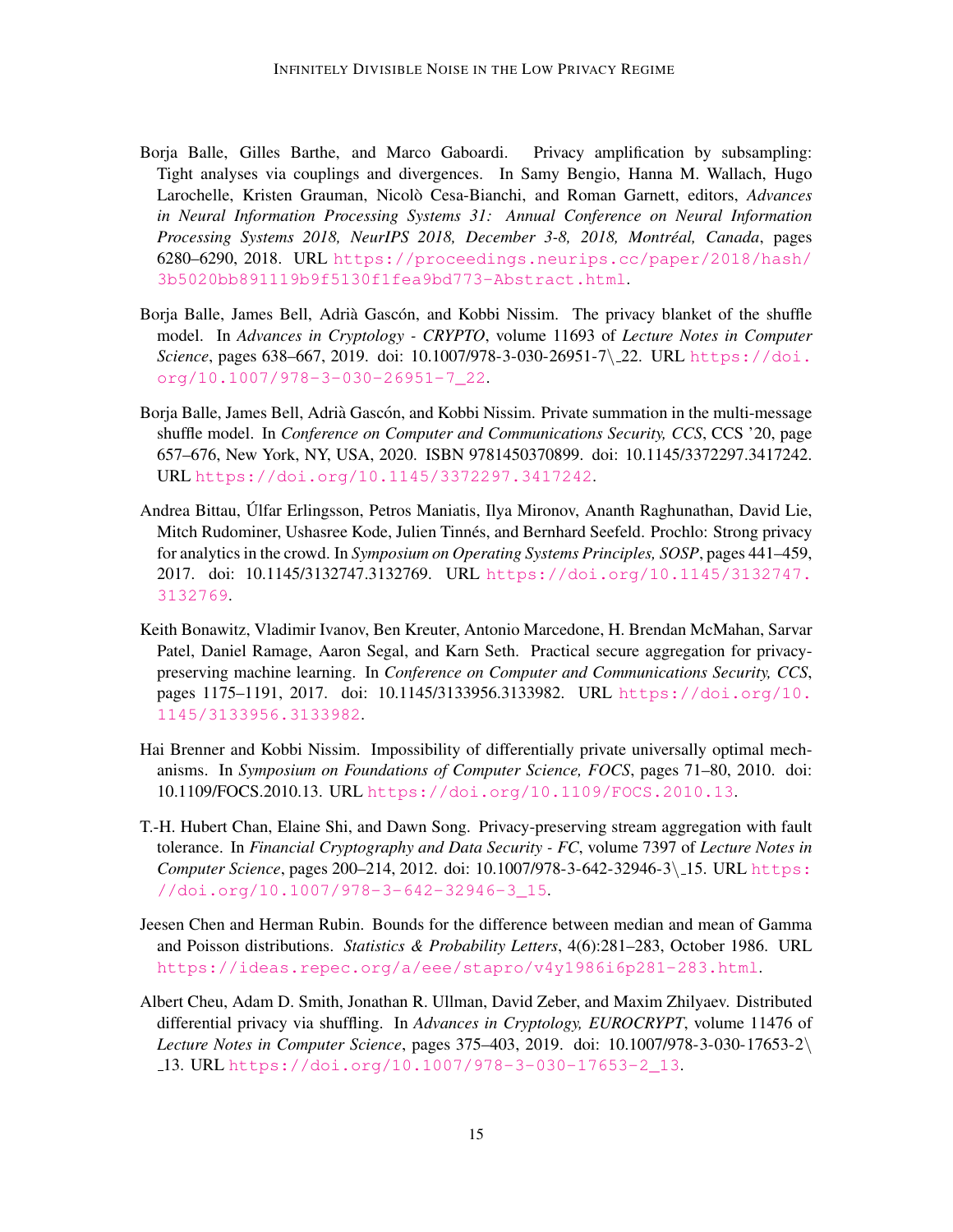- <span id="page-15-8"></span>Bolin Ding, Janardhan Kulkarni, and Sergey Yekhanin. Collecting telemetry data privately. In *Advances in Neural Information Processing Systems, NIPS*, pages 3571– 3580, 2017. URL [https://proceedings.neurips.cc/paper/2017/hash/](https://proceedings.neurips.cc/paper/2017/hash/253614bbac999b38b5b60cae531c4969-Abstract.html) [253614bbac999b38b5b60cae531c4969-Abstract.html](https://proceedings.neurips.cc/paper/2017/hash/253614bbac999b38b5b60cae531c4969-Abstract.html).
- <span id="page-15-6"></span>John C. Duchi, Michael I. Jordan, and Martin J. Wainwright. Local privacy and statistical minimax rates. In *54th Symposium on Foundations of Computer Science, FOCS*, pages 429–438, 2013. doi: 10.1109/FOCS.2013.53. URL <https://doi.org/10.1109/FOCS.2013.53>.
- <span id="page-15-9"></span>Cynthia Dwork. Differential privacy: A survey of results. In Manindra Agrawal, Ding-Zhu Du, Zhenhua Duan, and Angsheng Li, editors, *Theory and Applications of Models of Computation, TAMC*, volume 4978 of *Lecture Notes in Computer Science*, pages 1–19, 2008. doi: 10.1007/ 978-3-540-79228-4\ 1. URL [https://doi.org/10.1007/978-3-540-79228-4\\_1](https://doi.org/10.1007/978-3-540-79228-4_1).
- <span id="page-15-10"></span>Cynthia Dwork and Aaron Roth. The algorithmic foundations of differential privacy. *Found. Trends Theor. Comput. Sci.*, 9(3-4):211–407, 2014. doi: 10.1561/0400000042. URL [https://doi.](https://doi.org/10.1561/0400000042) [org/10.1561/0400000042](https://doi.org/10.1561/0400000042).
- <span id="page-15-5"></span>Cynthia Dwork, Krishnaram Kenthapadi, Frank McSherry, Ilya Mironov, and Moni Naor. Our data, ourselves: Privacy via distributed noise generation. In *Advances in Cryptology, EU-ROCRYPT*, volume 4004 of *Lecture Notes in Computer Science*, pages 486–503, 2006a. doi: 10.1007/11761679\ 29. URL [https://doi.org/10.1007/11761679\\_29](https://doi.org/10.1007/11761679_29).
- <span id="page-15-4"></span>Cynthia Dwork, Frank McSherry, Kobbi Nissim, and Adam D. Smith. Calibrating noise to sensitivity in private data analysis. In *Theory of Cryptography, TCC*, volume 3876 of *Lecture Notes in Computer Science*, pages 265–284, 2006b. doi: 10.1007/11681878\14. URL [https://doi.org/10.1007/11681878\\_14](https://doi.org/10.1007/11681878_14).
- <span id="page-15-7"></span>Ulfar Erlingsson, Vasyl Pihur, and Aleksandra Korolova. RAPPOR: randomized aggregatable ´ privacy-preserving ordinal response. In *Conference on Computer and Communications Security*, pages 1054–1067, 2014. doi: 10.1145/2660267.2660348. URL [https://doi.org/](https://doi.org/10.1145/2660267.2660348) [10.1145/2660267.2660348](https://doi.org/10.1145/2660267.2660348).
- <span id="page-15-2"></span>Ulfar Erlingsson, Vitaly Feldman, Ilya Mironov, Ananth Raghunathan, Kunal Talwar, and ´ Abhradeep Thakurta. Amplification by shuffling: From local to central differential privacy via anonymity. In *Symposium on Discrete Algorithms, SODA*, pages 2468–2479. SIAM, 2019. doi: 10.1137/1.9781611975482.151. URL [https://doi.org/10.1137/1.](https://doi.org/10.1137/1.9781611975482.151) [9781611975482.151](https://doi.org/10.1137/1.9781611975482.151).
- <span id="page-15-1"></span>Quan Geng and Pramod Viswanath. The optimal noise-adding mechanism in differential privacy. *IEEE Trans. Inf. Theory*, 62(2):925–951, 2016a. doi: 10.1109/TIT.2015.2504967. URL [https:](https://doi.org/10.1109/TIT.2015.2504967) [//doi.org/10.1109/TIT.2015.2504967](https://doi.org/10.1109/TIT.2015.2504967).
- <span id="page-15-3"></span>Quan Geng and Pramod Viswanath. Optimal noise adding mechanisms for approximate differential privacy. *IEEE Trans. Inf. Theory*, 62(2):952–969, 2016b. doi: 10.1109/TIT.2015.2504972. URL <https://doi.org/10.1109/TIT.2015.2504972>.
- <span id="page-15-0"></span>Quan Geng, Peter Kairouz, Sewoong Oh, and Pramod Viswanath. The staircase mechanism in differential privacy. *IEEE J. Sel. Top. Signal Process.*, 9(7):1176–1184, 2015. doi: 10.1109/ JSTSP.2015.2425831. URL <https://doi.org/10.1109/JSTSP.2015.2425831>.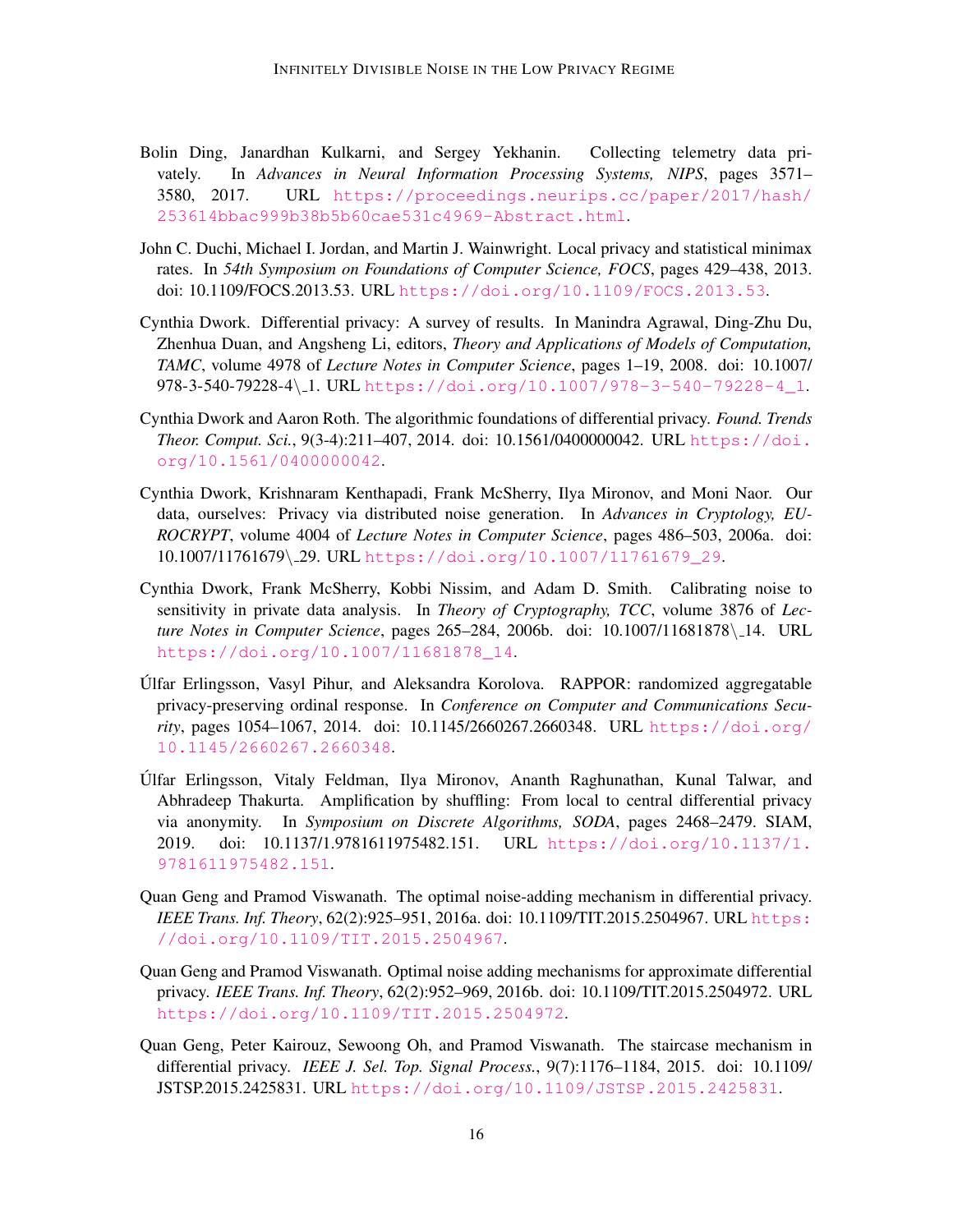- <span id="page-16-9"></span>Badih Ghazi, Noah Golowich, Ravi Kumar, Pasin Manurangsi, Rasmus Pagh, and Ameya Velingker. Pure differentially private summation from anonymous messages. In *Information-Theoretic Cryptography, ITC*, volume 163 of *LIPIcs*, pages 15:1–15:23, 2020a. doi: 10.4230/LIPIcs.ITC.2020. 15. URL <https://doi.org/10.4230/LIPIcs.ITC.2020.15>.
- <span id="page-16-11"></span>Badih Ghazi, Pasin Manurangsi, Rasmus Pagh, and Ameya Velingker. Private aggregation from fewer anonymous messages. In *Advances in Cryptology - EUROCRYPT*, volume 12106 of *Lecture Notes in Computer Science*, pages 798–827, 2020b. doi: 10.1007/978-3-030-45724-2\ 27. URL [https://doi.org/10.1007/978-3-030-45724-2\\_27](https://doi.org/10.1007/978-3-030-45724-2_27).
- <span id="page-16-10"></span>Badih Ghazi, Ravi Kumar, Pasin Manurangsi, Rasmus Pagh, and Amer Sinha. Differentially private aggregation in the shuffle model: Almost central accuracy in almost a single message. In *International Conference on Machine Learning, ICML*, 2021.
- <span id="page-16-4"></span>Arpita Ghosh, Tim Roughgarden, and Mukund Sundararajan. Universally utility-maximizing privacy mechanisms. *SIAM J. Comput.*, 41(6):1673–1693, 2012. doi: 10.1137/09076828X. URL <https://doi.org/10.1137/09076828X>.
- <span id="page-16-0"></span>Slawomir Goryczka and Li Xiong. A comprehensive comparison of multiparty secure additions with differential privacy. *Trans. Dependable Secur. Comput.*, 14(5):463–477, 2017. doi: 10. 1109/TDSC.2015.2484326. URL <https://doi.org/10.1109/TDSC.2015.2484326>.
- <span id="page-16-1"></span>Andy Greenberg. How one of apple's key privacy safeguards falls short. *Wired*, 9 2017.
- <span id="page-16-3"></span>Mangesh Gupte and Mukund Sundararajan. Universally optimal privacy mechanisms for minimax agents. In Jan Paredaens and Dirk Van Gucht, editors, *Symposium on Principles of Database Systems, PODS*, pages 135–146, 2010. doi: 10.1145/1807085.1807105. URL [https://doi.](https://doi.org/10.1145/1807085.1807105) [org/10.1145/1807085.1807105](https://doi.org/10.1145/1807085.1807105).
- <span id="page-16-2"></span>Moritz Hardt and Kunal Talwar. On the geometry of differential privacy. In *Symposium on Theory of Computing, STOC*, pages 705–714. ACM, 2010. doi: 10.1145/1806689.1806786. URL [https:](https://doi.org/10.1145/1806689.1806786) [//doi.org/10.1145/1806689.1806786](https://doi.org/10.1145/1806689.1806786).
- <span id="page-16-5"></span>Peter Kairouz, Ziyu Liu, and Thomas Steinke. The distributed discrete gaussian mechanism for federated learning with secure aggregation. In Marina Meila and Tong Zhang, editors, *Proceedings of the 38th International Conference on Machine Learning, ICML 2021, 18-24 July 2021, Virtual Event*, volume 139 of *Proceedings of Machine Learning Research*, pages 5201–5212. PMLR, 2021. URL <http://proceedings.mlr.press/v139/kairouz21a.html>.
- <span id="page-16-8"></span>Shiva Prasad Kasiviswanathan, Homin K. Lee, Kobbi Nissim, Sofya Raskhodnikova, and Adam D. Smith. What can we learn privately? *SIAM J. Comput.*, 40(3):793–826, 2011. doi: 10.1137/ 090756090. URL <https://doi.org/10.1137/090756090>.
- <span id="page-16-6"></span>Fragkiskos Koufogiannis, Shuo Han, and George J. Pappas. Optimality of the laplace mechanism in differential privacy. *CoRR*, abs/1504.00065, 2015. URL [http://arxiv.org/abs/1504.](http://arxiv.org/abs/1504.00065) [00065](http://arxiv.org/abs/1504.00065).
- <span id="page-16-7"></span>AM Mathai. On noncentral generalized laplacianness of quadratic forms in normal variables. *Journal of multivariate analysis*, 45(2):239–246, 1993.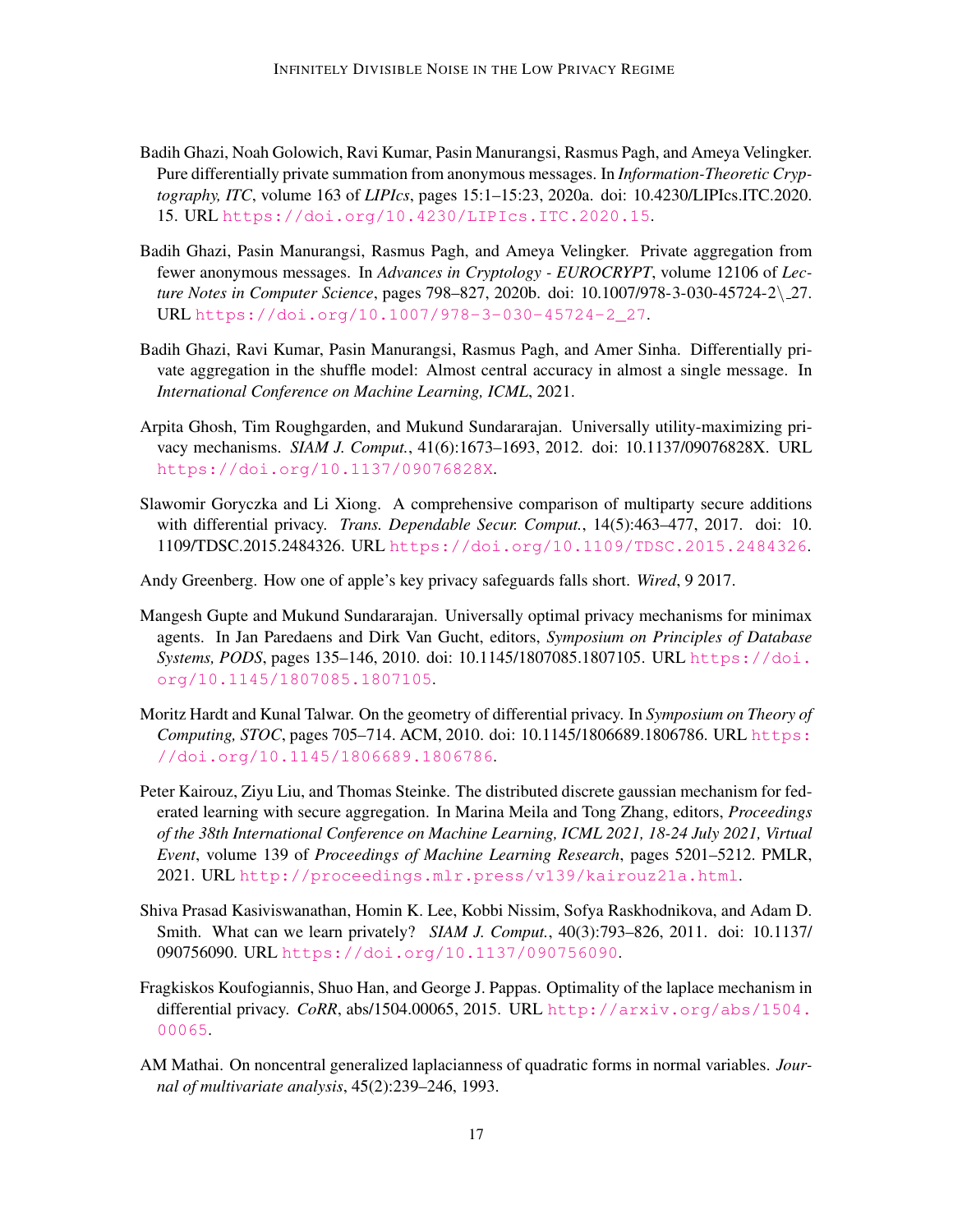- <span id="page-17-0"></span>Brendan McMahan, Eider Moore, Daniel Ramage, Seth Hampson, and Blaise Agüera y Arcas. Communication-efficient learning of deep networks from decentralized data. In Aarti Singh and Xiaojin (Jerry) Zhu, editors, *Proceedings of the 20th International Conference on Artificial Intelligence and Statistics (AISTATS)*, volume 54 of *Proceedings of Machine Learning Research*, pages 1273–1282. PMLR, 2017. URL [http://proceedings.mlr.press/v54/](http://proceedings.mlr.press/v54/mcmahan17a.html) [mcmahan17a.html](http://proceedings.mlr.press/v54/mcmahan17a.html).
- <span id="page-17-3"></span>Aleksandar Nikolov, Kunal Talwar, and Li Zhang. The geometry of differential privacy: the sparse and approximate cases. In *Symposium on Theory of Computing Conference, STOC*, 2013. doi: 10.1145/2488608.2488652. URL <https://doi.org/10.1145/2488608.2488652>.
- <span id="page-17-7"></span>Elaine Shi, T.-H. Hubert Chan, Eleanor Gilbert Rieffel, Richard Chow, and Dawn Song. Privacy-preserving aggregation of time-series data. In *Distributed System Security Symposium, NDSS*, 2011. URL [https://www.ndss-symposium.org/ndss2011/](https://www.ndss-symposium.org/ndss2011/privacy-preserving-aggregation-of-time-series-data) [privacy-preserving-aggregation-of-time-series-data](https://www.ndss-symposium.org/ndss2011/privacy-preserving-aggregation-of-time-series-data).
- <span id="page-17-8"></span>Salil P. Vadhan. The complexity of differential privacy. In *Tutorials on the Foundations of Cryptography*, pages 347–450. Springer International Publishing, 2017. doi: 10.1007/ 978-3-319-57048-8\ 7. URL [https://doi.org/10.1007/978-3-319-57048-8\\_7](https://doi.org/10.1007/978-3-319-57048-8_7).
- <span id="page-17-5"></span>Sameer Wagh, Xi He, Ashwin Machanavajjhala, and Prateek Mittal. DP-cryptography: marrying differential privacy and cryptography in emerging applications. *Commun. ACM*, 64(2):84–93, 2021. doi: 10.1145/3418290. URL <https://doi.org/10.1145/3418290>.
- <span id="page-17-4"></span>Stanley L Warner. Randomized response: A survey technique for eliminating evasive answer bias. *Journal of the American Statistical Association*, 60(309):63–69, 1965.
- <span id="page-17-2"></span>Wikipedia. Arete. <https://en.wikipedia.org/wiki/Arete>.
- <span id="page-17-6"></span>Andrew Chi-Chih Yao. Protocols for secure computations (extended abstract). In *Symposium on Foundations of Computer Science, FOCS*, pages 160–164, 1982. doi: 10.1109/SFCS.1982.38. URL <https://doi.org/10.1109/SFCS.1982.38>.

## <span id="page-17-1"></span>Appendix A. Applications

In differential privacy, two models are prevalent: the central model and the local model. In the *central* model of differential privacy [\(Dwork et al.,](#page-15-5) [2006a\)](#page-15-5) all data is held by a single trusted unit who makes the result of a query differentially private before releasing it. This is often done by adding noise to the query result. The central model usually has a very high level of accuracy, but requires a high level of trust. Often, data is split among many players, we refer to these as data owners, and a trusted central unit is not available. This setting is commonly known as the *local* model of differential privacy [\(Kasiviswanathan et al.,](#page-16-8) [2011;](#page-16-8) [Warner,](#page-17-4) [1965;](#page-17-4) [Duchi et al.,](#page-15-6) [2013\)](#page-15-6). In this model, each data owner must ensure privacy for their own data, and so applies a differentially private mechanism locally, which is then forwarded to an analyst who combines all reports to compute an approximate answer to the query. For many queries, the overall error in the local model grows rather quickly as a function of the number of players, significantly limiting utility. For example, while we can achieve constant error in the central model [\(Dwork et al.,](#page-15-4) [2006b\)](#page-15-4), a count query requires  $O(\sqrt{n})$  error for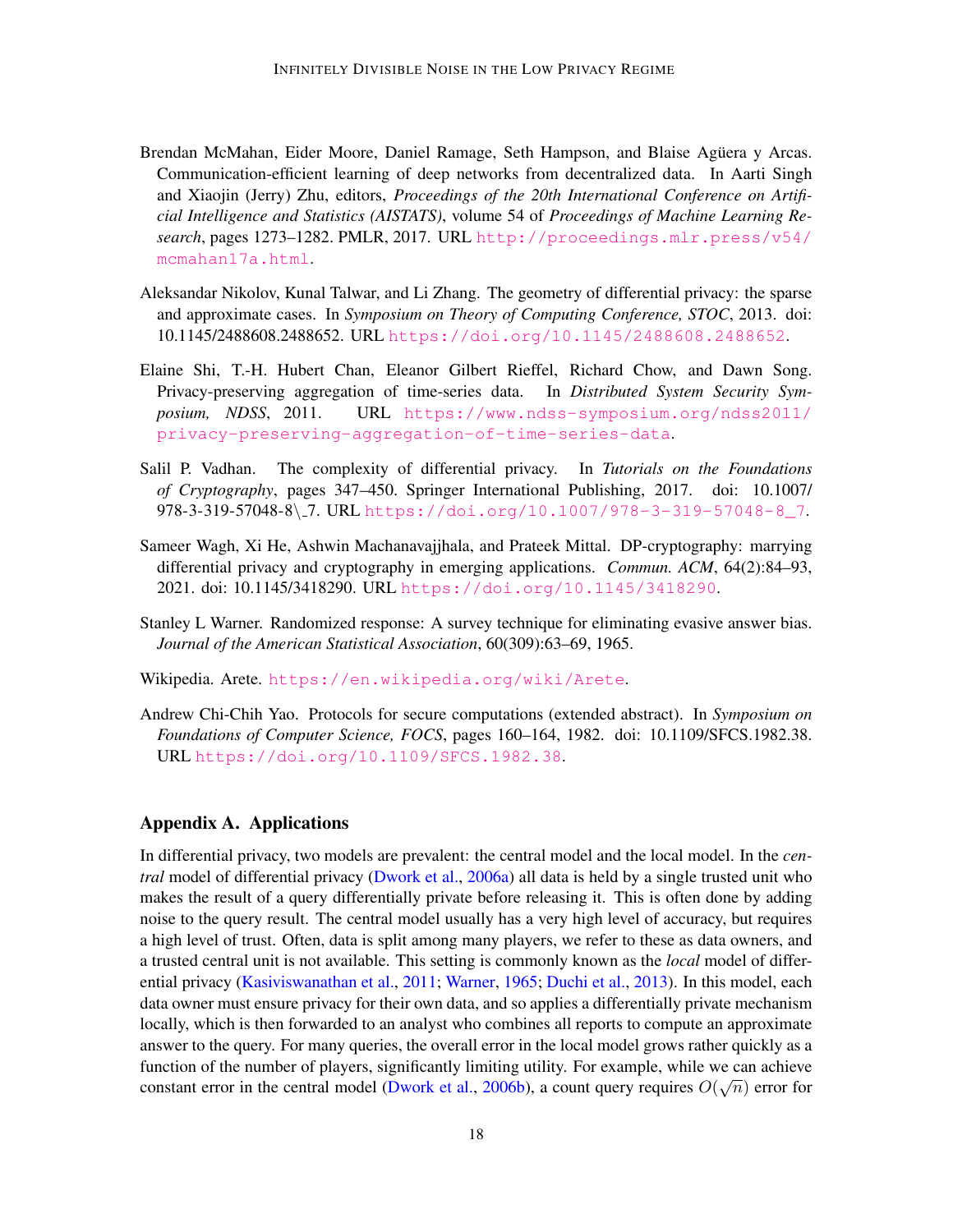the same level of privacy as in the central model, where  $n$  is the number of players [\(Cheu et al.,](#page-14-3) [2019\)](#page-14-3). The local model is often attractive for data collection as the collecting organizations are not liable for storing sensitive user data in this model – a few examples of deployment include Google's RAPPOR [\(Erlingsson et al.,](#page-15-7) [2014\)](#page-15-7), Apple (several features such as Lookup Hints, Emoji suggestion etc.) [\(Apple\)](#page-13-2) and Microsoft Telemetry [\(Ding et al.,](#page-15-8) [2017\)](#page-15-8).

In order to bridge this trust/utility gap, we may imitate the trusted unit from the centralized setting with cryptographic primitives [\(Wagh et al.,](#page-17-5) [2021\)](#page-17-5), allowing for differentially private implementations with better utility than in the local model while having lower trust assumptions than in the centralized model. Cryptographic primitives ensure that all parties learn only the output of the computation, while differential privacy further bounds the information leakage from this output, and so the combination gives very strong guarantees. We limit our discussion to the problem of computing the sum of real inputs, which is a basic building block in many other applications. If we can divide the noise among all players we can obtain the same accuracy in a distributed setting as in the central model without the assumption of a trusted aggregator. Luckily, we can divide the noise between the players if the noise distribution  $D$  is infinitely divisible, and so the Arete distribution can be applied in this model.

We discuss differential privacy implementations with two cryptographic primitives: Secure Multiparty Aggregation and Anonymous Communication but note that such implementations come with assumptions about the computational power of the analyst, which are accepted by the security com-munity, but limit the privacy guarantee to computational differential privacy [\(Wagh et al.,](#page-17-5) [2021\)](#page-17-5).

#### SECURE MULTIPARTY AGGREGATION

The cryptographic primitive secure multiparty Aggregation, rooted in the work of Yao [\(Yao,](#page-17-6) [1982\)](#page-17-6), has often been combined with differential privacy to solve the problem of private real summation, see for example [\(Shi et al.,](#page-17-7) [2011;](#page-17-7) [Bonawitz et al.,](#page-14-0) [2017;](#page-14-0) [Chan et al.,](#page-14-4) [2012\)](#page-14-4). [Goryczka and Xiong](#page-16-0) [\(2017\)](#page-16-0) give a comparative study of several protocols for private summation in a distributed setting. These protocols combine common approaches for achieving security (secret sharing, homomorphic encryption and perturbation-based) while each party adds noise shares whose sum follows the Laplace distribution before sharing their data, in order to ensure differential privacy. Continuing their line of work, we may exchange the Laplace noise in [\(Goryczka and Xiong,](#page-16-0) [2017\)](#page-16-0) with Arete distributed noise to achieve  $\varepsilon$ -differentially private protocols with error exponentially small in  $\varepsilon$ .

#### ANONYMOUS COMMUNICATION

Another line of work that has received a lot of attention over the past few years is the *shuffle* model of differential privacy [\(Bittau et al.,](#page-14-5) [2017;](#page-14-5) [Cheu et al.,](#page-14-3) [2019;](#page-14-3) [Erlingsson et al.,](#page-15-2) [2019\)](#page-15-2). Along with Google's Prochlo framework, [Bittau et al.](#page-14-5) [\(2017\)](#page-14-5) introduced the ESA (Encode Shuffle Analyze) framework where each data owner encodes their data before releasing it to a shuffler. The shuffler randomly permutes the encoded inputs and releases the (private) permuted set of data to an (untrusted) analyst, who then performs statistical analysis on the encoded, shuffled data. For recent work on the problem of summation in the shuffle model and a discussion of error/privacy-tradeoff, we refer to for example [\(Balle et al.,](#page-14-6) [2019,](#page-14-6) [2020;](#page-14-7) [Ghazi et al.,](#page-16-9) [2020a,](#page-16-9) [2021,](#page-16-10) [2020b\)](#page-16-11). [Ghazi et al.](#page-16-10) [\(2021\)](#page-16-10) propose an  $(\varepsilon, \delta)$ -differentially private protocol for summation in the shuffle model for summing reals or integers where each user sends expected  $1+o(1)$  messages. The protocol adds discrete Laplace noise (also sometimes called Geometrically distributed noise) and achieves error arbitrarily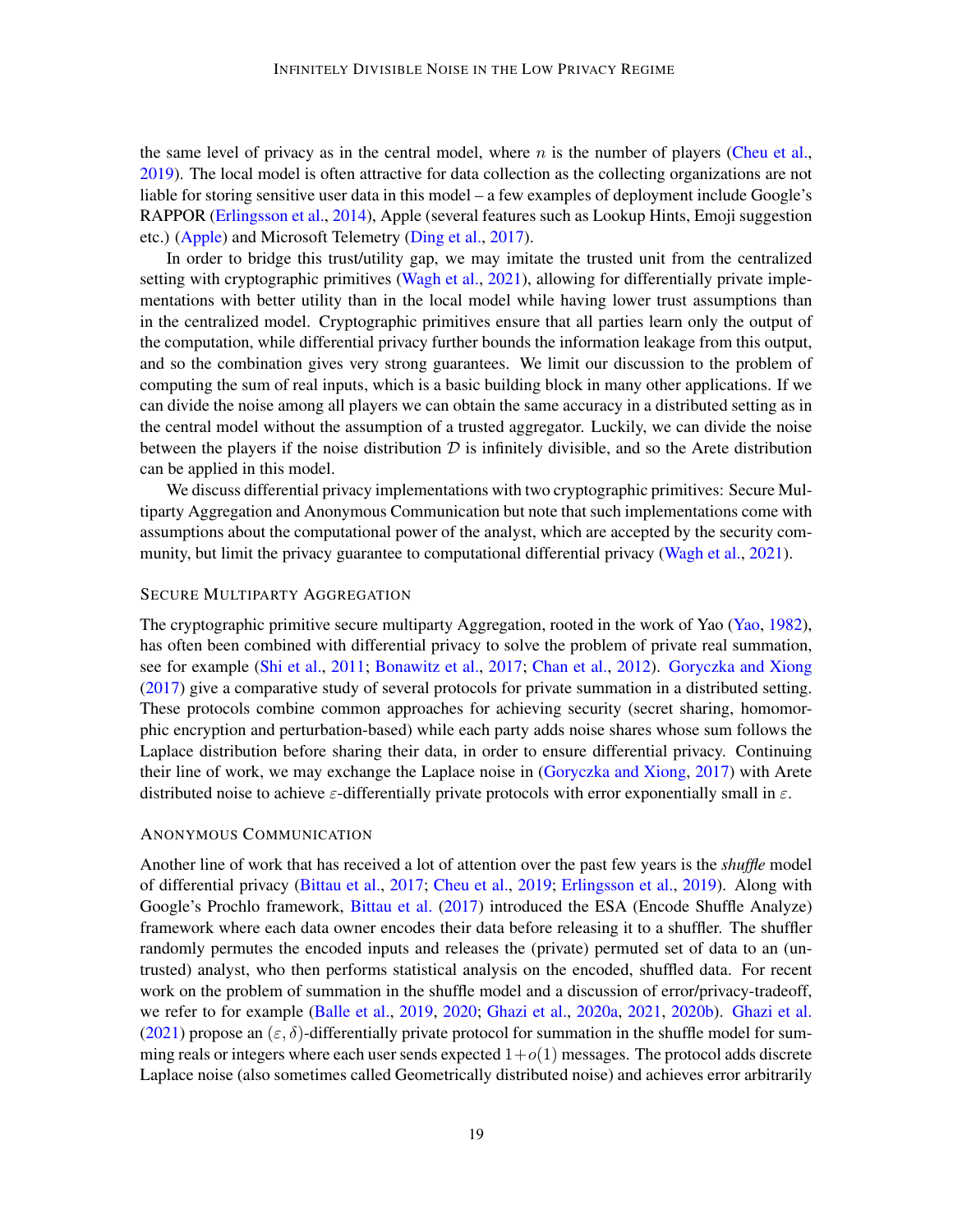close to that of the Laplace mechanism (applied in the central model), but do not address the problem of achieving error exponentially decreasing in  $\varepsilon$  in the shuffle model. The Arete distribution solves this open problem: as it is infinitely divisible, simply exchange the discrete Laplace noise (the "central" noise distribution in the protocol) with the Arete distribution. This yields:

Corollary 23 (Differentially private aggregation in the shuffle model.) *Let* n *be a positive integer, and let*  $\varepsilon$ ,  $\delta$  *be positive real numbers with*  $\varepsilon = O(\ln n)$ *. There is an*  $(\varepsilon, \delta)$ -differentially private  $aggregation$   $protocol$  in the shuffle model for inputs in  $[0,1]$  having absolute error  $\frac{1}{e^{\Omega(\varepsilon)}-1}$  in expectation, using  $O\left(1+\frac{\log(1/\delta)}{\log n}\right)$  messages per party, each consisting of  $O(\log n)$  bits.

Note. By the post-processing property of differential privacy, we still achieve differential privacy if more than  $n$  players participate, and so we only need to choose the noise shares based on a lower bound on the number of players in order to ensure differential privacy. Hence, it is not strictly necessary to know the exact number of players in advance.

### <span id="page-19-1"></span>Appendix B. Basic definitions

#### B.1. Probability Distributions

In this section we state the definitions and basic facts that we need to analyze the Arete distribution. References to further information can be found in [\(Goryczka and Xiong,](#page-16-0) [2017\)](#page-16-0).

Definition 24 (Infinite Divisibility) *A distribution* D *is infinitely divisible if, for any random variable* X *with distribution* D*, then for every positive integer* n *there exist* n *i.i.d. random variables*  $X_1, ..., X_n$  such that  $\sum_{i=1}^n X_i$  has the same distribution as X. The random variables  $X_i$  need not *have distribution* D*.*

We recall the definitions of the distributions that we use to define the Arete distribution and give a formal definition of the latter. Whenever the parameters are implicit we leave them out and simply write  $f_{\Gamma}$ ,  $f_{\Gamma}$ ,  $f_{\Gamma-\Gamma}$  and  $f_{A}$  for the densities of the Γ, Laplace,  $\Gamma-\Gamma$  and Arete distributions, resp.

Definition 25 (The Γ Distribution) *A random variable* X *has Gamma distribution with shape parameter*  $\alpha > 0$  *and scale parameter*  $\theta > 0$ *, denoted*  $X \sim \Gamma(\alpha, \theta)$ *, if its density function is* 

<span id="page-19-0"></span>
$$
f_{\Gamma(\alpha,\theta)}(t) = \frac{e^{-t/\theta}t^{\alpha-1}}{\Gamma(\alpha)\theta^{\alpha}}, \quad t > 0.
$$

*In the special case*  $\alpha = 1$ *, the random variable X has Exponential distribution with parameter*  $\theta$ *.* 

The Γ-distribution is infinitely divisible: For *n* independent random variables  $X_i \sim \Gamma(\alpha_i, \theta)$ , we have  $X = \sum_{i=1}^n X_i \sim \Gamma(\sum_{i=1}^n \alpha_i, \theta)$ . Furthermore, for  $X \sim \Gamma(\alpha, \theta)$  we have  $E[X] = \alpha \theta$  and  $\text{Var}[X] = \alpha \theta^2$ .

Definition 26 (The Laplace Distribution) *A random variable* X *has Laplace distribution with location parameter* µ *and scale parameter* λ > 0*, denoted* X ∼ Laplace(µ, λ)*, if its density function is*

$$
f_{L(\mu,\lambda)}(t) = \frac{e^{-|t-\mu|/\lambda}}{2\lambda}, \quad t \in \mathbb{R}.
$$

*If*  $\mu = 0$  *we just write*  $Laplace(\lambda)$ *.*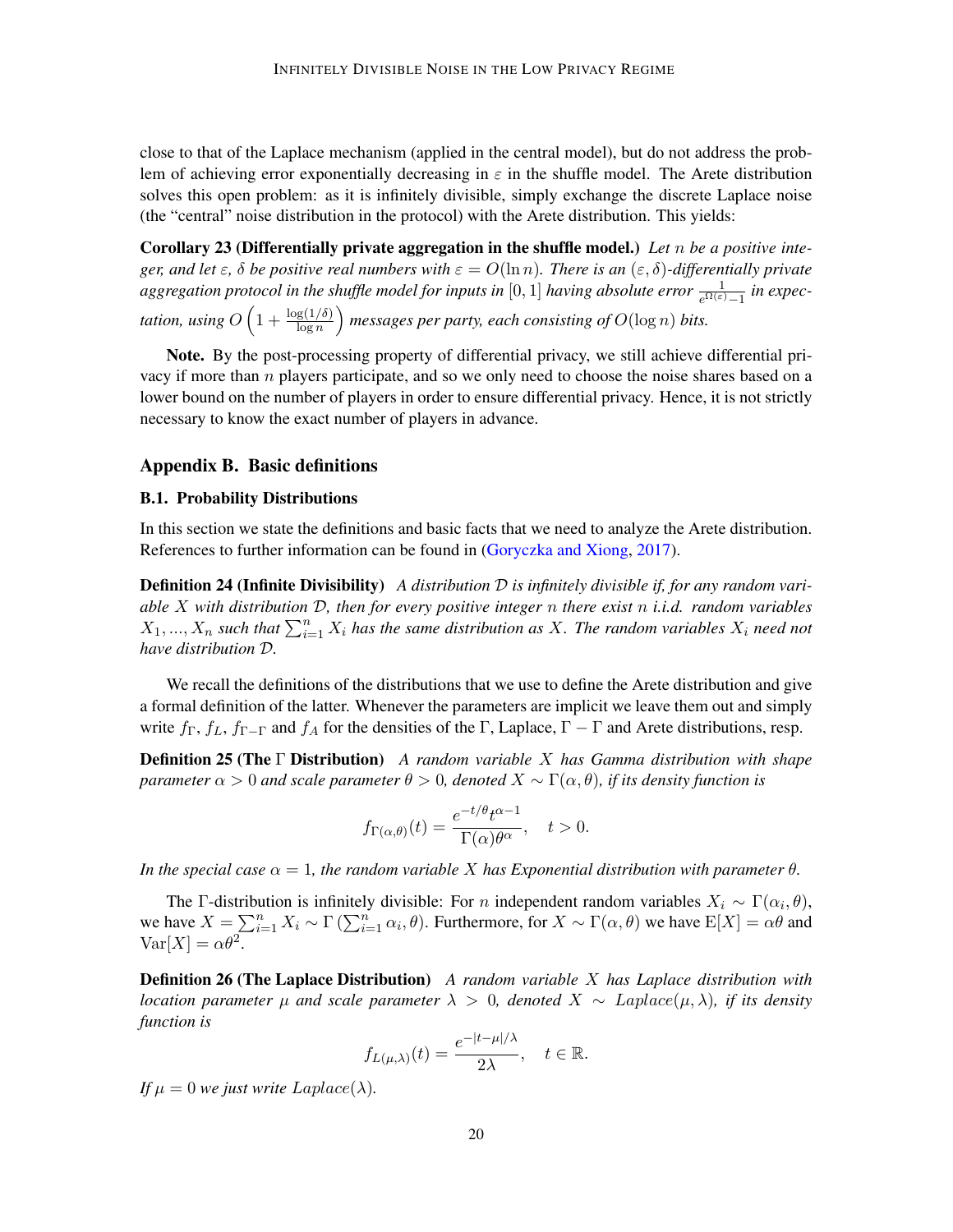If  $X \sim Laplace(\lambda)$ , then  $|X| \sim Exp(\lambda)$  and  $E[X] = 0$  while  $E[|X|] = \lambda$ . Similarly,  $\text{Var}[X] = 2\lambda^2$  while  $\text{Var}[|X|] = \lambda^2$ .

The Laplace distribution is infinitely divisible: For 2n independent random variables  $X_i$ ,  $Y_i \sim \Gamma(1/n, \lambda)$ , we have  $X = \sum_{i=1}^{n} (\mu/n + X_i - Y_i) \sim Laplace (\mu, \lambda)$ .

### <span id="page-20-1"></span>B.2. Differential Privacy

Informally, differential privacy promises that an analyst cannot, given a query answer, decide whether the underlying data contains a specific data record or not, and so differential privacy relies on the notion of *neighboring inputs*: datasets  $x, y \in \mathcal{X}^d$  are neighbors, denoted  $x \doteq y$ , if they differ by one data record. The *sensitivity* of a query quantifies how much the output of the query can differ for neighboring inputs, and so describes how much difference the added noise needs to hide.

**Definition 27 (Sensitivity [\(Dwork et al.,](#page-15-4) [2006b\)](#page-15-4))** For a real-valued query  $q: \mathcal{X}^d \to \mathbb{R}$ , the sen*sitivity of* q *is defined as*  $\max_{x,y\in\mathcal{X}^d\colon x\dot{=}y} |q(x)-q(y)|.$ 

Definition 28 (Differential Privacy [\(Dwork et al.,](#page-15-4) [2006b,](#page-15-4)[a\)](#page-15-5)) *Let* M be a randomized mechanism. *For privacy parameters*  $\epsilon, \delta \geq 0$ , we say that M is  $(\epsilon, \delta)$ -differentially private if, for any neighbor*ing inputs*  $x, y \in \mathcal{X}^d$  *and all*  $S \in Range(\mathcal{M})$  *we have* 

$$
\Pr[\mathcal{M}(x) \in S] \le e^{\varepsilon} \Pr[\mathcal{M}(y) \in S] + \delta.
$$

*If*  $\delta = 0$  *we say that M is*  $\varepsilon$ -differentially private.

For more details about differential privacy, we refer the reader to [\(Dwork,](#page-15-9) [2008;](#page-15-9) [Dwork and Roth,](#page-15-10) [2014;](#page-15-10) [Vadhan,](#page-17-8) [2017\)](#page-17-8).

**Lemma 29 (The Laplace Mechanism [\(Dwork et al.,](#page-15-4) [2006b\)](#page-15-4))** For real-valued query  $q: \mathcal{X}^d \to \mathbb{R}$ *and input*  $x \in \mathcal{X}^d$ , the Laplace mechanism outputs  $q(x) + X$  where  $X \sim Lap(\lambda)$ . If  $\Delta$  is the *sensitivity of q, the Laplace mechanism with parameter*  $\lambda = \Delta/\varepsilon$  *is*  $\varepsilon$ -differentially private.

<span id="page-20-0"></span>**Lemma 30 (The Staircase Mechanism [\(Geng and Viswanath,](#page-15-1) [2016a\)](#page-15-1))** Let  $q : \mathbb{R} \to \mathbb{R}$  be a *real-valued query with sensitivity*  $\Delta$ . Let random variable  $X \sim SC(\gamma, \Delta)$  have Staircase dis*tribution with parameters*  $\gamma \in [0, 1]$  *and*  $\Delta > 0$  *such that the density of* X *is* 

> $f_{SC}(t) =$  $\sqrt{ }$  $\int$  $\overline{\mathcal{L}}$  $a(\gamma)$ ,  $t \in [0, \gamma \Delta)$  $e^{-\varepsilon}a(\gamma),$   $t \in [\gamma \Delta, \Delta)$  $e^{-k\varepsilon}f_{SC}(t - k\Delta), \qquad t \in [k\Delta, (k+1)\Delta), \ k \in \mathbb{N}$  $f_{SC}(-t)$ ,  $t < 0$

where  $a(\gamma) = \frac{1-e^{-\varepsilon}}{2\Delta(\gamma+e^{-\varepsilon}(1-\gamma))}$  *is a normalization factor. Then for input*  $x \in \mathbb{R}$ *, the Staircase mechanism which outputs*  $q(x) + X$  *where*  $X \sim SC(\gamma, \Delta)$  *is*  $\varepsilon$ -differentially private.

For optimal parameter  $\gamma$ , the Staircase mechanism achieves expected absolute error  $\Theta(\Delta e^{-\epsilon/2})$  and variance  $\Theta(\Delta^2 e^{-2\varepsilon/3})$ . We remark that the  $\gamma$  optimizing for expected magnitude of the noise is not the same as the  $\gamma$  optimizing for variance.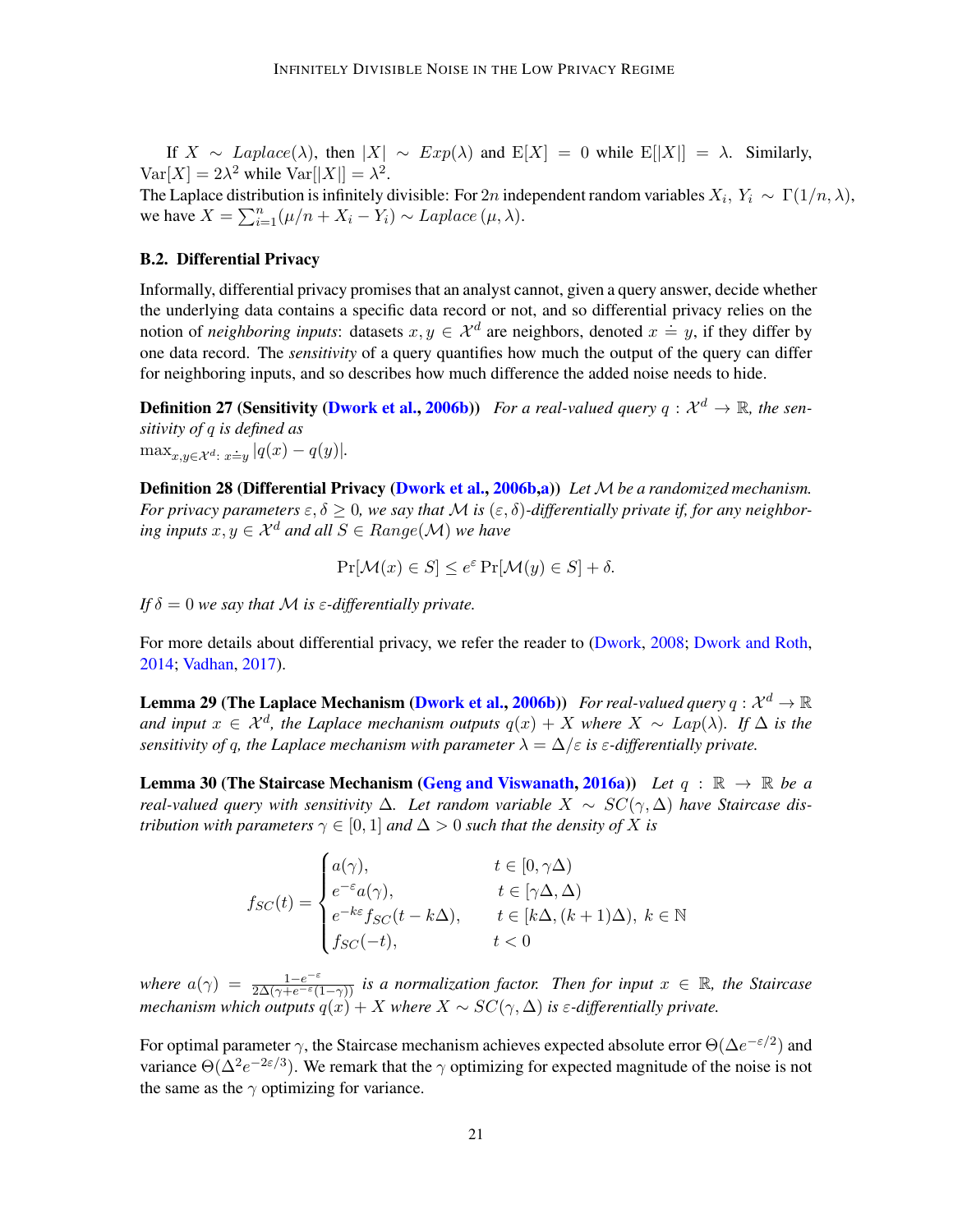## Appendix C. Omitted Proofs for Technical Results

### Supporting lemmas

<span id="page-21-3"></span>**Lemma 31** Let  $\zeta_{\Gamma}$  be as in Lemma [16](#page-9-2) and  $\Delta > 0$ . Assume  $0 < \alpha < 1$ ,  $1/\lambda - 1/\theta \ge \frac{1}{\kappa + \Delta}$  $\frac{1}{\kappa+\Delta+\zeta_\Gamma}.$ *Then*  $\forall t \geq \kappa \geq 0$ 

$$
\frac{(\zeta_{\Gamma}+\Delta+t)^{1-\alpha}}{e^{t(1/\lambda-1/\theta)}}\leq \frac{(\zeta_{\Gamma}+\Delta+\kappa)^{1-\alpha}}{e^{\kappa(1/\lambda-1/\theta)}}.
$$

Proof The function

$$
g(t) = \frac{(\zeta_{\Gamma} + \Delta + t)^{1-\alpha}}{e^{t(1/\lambda - 1/\theta)}}
$$

maximized for

$$
t^* = \frac{1 - \alpha - (1/\lambda - 1/\theta)(\zeta_{\Gamma} + \Delta)}{1/\lambda - 1/\theta} = \frac{1 - \alpha}{1/\lambda - 1/\theta} - (\zeta_{\Gamma} + \Delta), \qquad 1/\lambda - 1/\theta > 0, \quad 0 < \alpha < 1,
$$

and monotonely decreasing for  $t \geq t^*$ . By assumption

$$
\kappa \ge \frac{1}{1/\lambda - 1/\theta} - (\Delta + \zeta_{\Gamma}) \ge t^*.
$$

and so  $g(\kappa) \leq g(t^*)$ . Furthermore, for all  $t \geq \kappa$ 

$$
g(t) = \frac{(\zeta_{\Gamma} + \Delta + t)^{1-\alpha}}{e^{t(1/\lambda - 1/\theta)}} \le \frac{(\zeta_{\Gamma} + \Delta + \kappa)^{1-\alpha}}{e^{\kappa(1/\lambda - 1/\theta)}} = g(\kappa).
$$

<span id="page-21-2"></span><span id="page-21-1"></span>**In the Second** 

#### <span id="page-21-0"></span>C.1. Proof of Lemma [18](#page-11-0)

**Lemma 32** Let  $\zeta_u > 0$  be given and assume  $0 < \alpha \leq 1$ . Let  $\zeta_{\Gamma}, c_{\zeta_{\Gamma}}$  be as in Lemma [16](#page-9-2) and  $c_L$  *as in Lemma [17.](#page-10-1)* Assume  $1/\lambda - 1/\theta \ge 1/(\zeta_u + \Delta + \zeta_{\Gamma})$  and  $\lambda \le \Delta/\ln(2)$  for  $\Delta > 0$ *. For*  $-\Delta/2 < t \in \mathbb{R}$  *with*  $|t| \geq \zeta_u$  *we have* 

$$
\frac{f_A(t)}{f_A(t+\Delta)} \le \frac{e^{(\zeta_{\Gamma} + \Delta)/\theta}}{c_{\zeta_{\Gamma}}} \left( \left( 1 + \frac{\Delta + \zeta_{\Gamma}}{\zeta_u} \right) + \frac{c_{\zeta_u} \Gamma(\alpha) \theta^{\alpha}}{2\lambda c_L} e^{\zeta_u/\theta} (\zeta_{\Gamma} + \Delta + \zeta_u)^{1-\alpha} \right)
$$

*where*  $c_{\zeta_u} := 2 \int_0^{\zeta_u} f_{\Gamma}(x) dx$ .

**Proof** [Proof of Lemma [18\]](#page-11-0) Suppose  $\zeta_u \leq |t|$ . By Lemma [16](#page-9-2)

$$
\frac{f_A(t)}{f_A(t+\Delta)} = \frac{\int_{-\infty}^{\infty} f_{\Gamma-\Gamma}(t-x) f_L(x) dx}{\int_{-\infty}^{\infty} f_{\Gamma-\Gamma}(t+\Delta-x) f_L(x) dx} \le \frac{\int_{-\infty}^{\infty} f_{\Gamma}(|t-x|) f_L(x) dx}{\int_{-\infty}^{\infty} f_{\Gamma}(|t+\Delta-x| + \zeta_{\Gamma}) c_{\zeta_{\Gamma}} f_L(x) dx}.
$$
 (4)

Note that  $|t + \Delta - x| \leq |t - x| + \Delta$  and

$$
|t-x|^{\alpha-1} = (|t-x| + \zeta_{\Gamma} + \Delta)^{\alpha-1} \left(1 + \frac{\Delta + \zeta_{\Gamma}}{|t-x|}\right)^{1-\alpha}.
$$
 (5)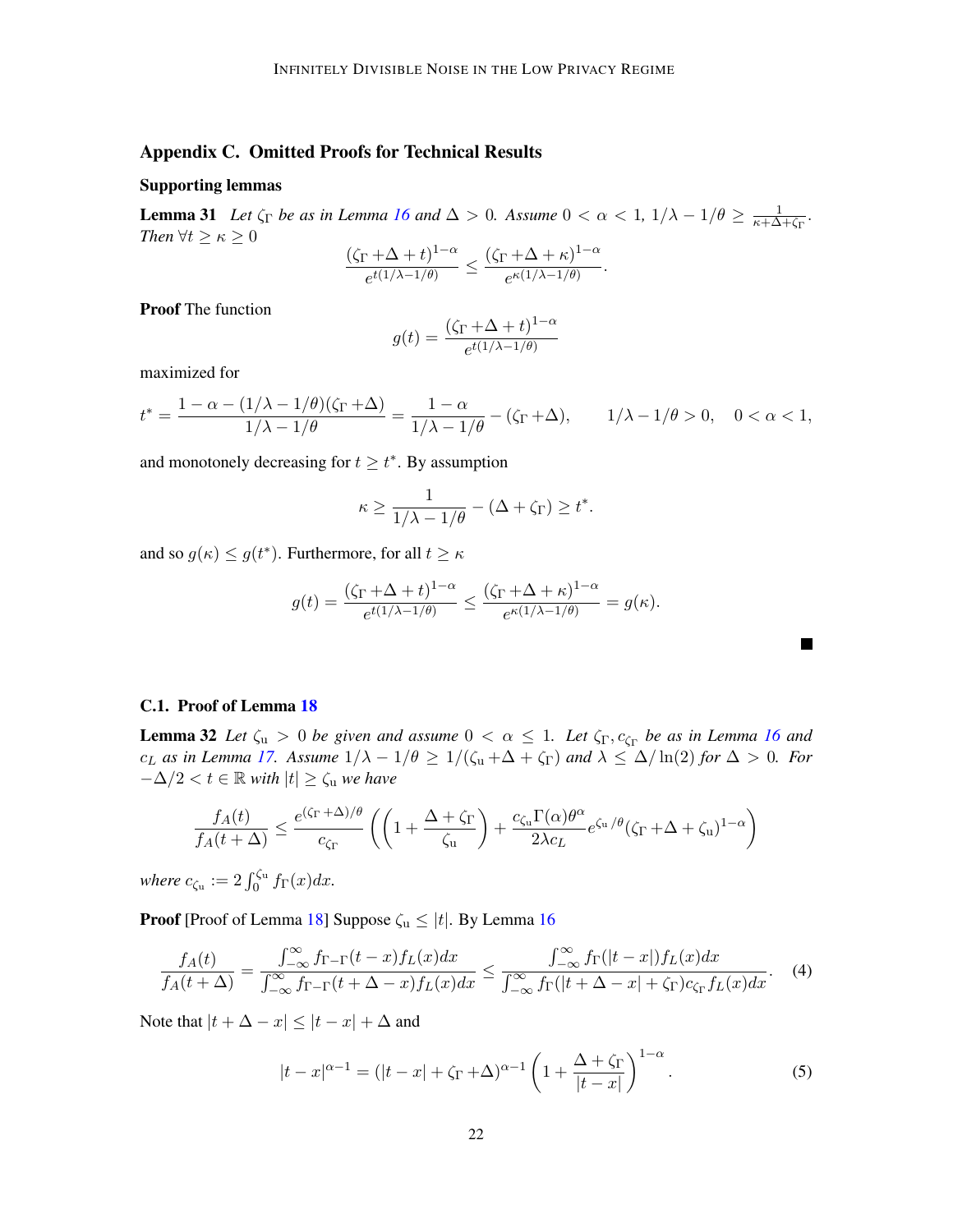So filling in the density  $f_{\Gamma}$  and applying [\(5\)](#page-21-1), we can write [\(4\)](#page-21-2) as

$$
\frac{f_A(t)}{f_A(t+\Delta)} \leq \frac{\int_{-\infty}^{\infty} \frac{1}{\Gamma(\alpha)\theta^{\alpha}} e^{-|t-x|/\theta} (|t-x|+\zeta_{\Gamma}+\Delta)^{\alpha-1} \left(1+\frac{\Delta+\zeta_{\Gamma}}{|t-x|}\right)^{1-\alpha} f_L(x) dx}{c_{\zeta_{\Gamma}} \int_{-\infty}^{\infty} f_{\Gamma}(|t-x|+\Delta+\zeta_{\Gamma}) f_L(x) dx}.
$$

Since  $\left(1+\frac{\Delta+\zeta_{\Gamma}}{|t-x|}\right)^{1-\alpha}$  is maximized for  $x \to t$ , we can bound this term as long as x is not too close to t. Hence, rewind to equation [\(4\)](#page-21-2) and treat the cases where x is far from t and x is close to t separately by splitting the numerator from [\(4\)](#page-21-2) at the intervals  $x \in (-\infty, t - \zeta_u) \cup (t + \zeta_u, \infty)$  and  $x \in (t - \zeta_u, t + \zeta_u)$  (these intervals are well-defined since  $\zeta_u > 0$ ):

$$
\frac{f_A(t)}{f_A(t+\Delta)} \leq \frac{\int_{-\infty}^{t-\zeta_u} f_{\Gamma}(|t-x|) f_L(x) dx + \int_{t+\zeta_u}^{\infty} f_{\Gamma}(|t-x|) f_L(x) dx}{c_{\zeta_{\Gamma}} \int_{-\infty}^{\infty} f_{\Gamma}(|t-x| + \Delta + \zeta_{\Gamma}) f_L(x) dx} \n+ \frac{\int_{t+\zeta_u}^{t+\zeta_u} f_{\Gamma}(|t-x|) f_L(x) dx}{c_{\zeta_{\Gamma}} \int_{-\infty}^{\infty} f_{\Gamma}(|t+\Delta-x| + \zeta_{\Gamma}) f_L(x) dx} \n= \frac{\int_{-\infty}^{t-\zeta_u} e^{-|t-x|/\theta} (|t-x| + \zeta_{\Gamma} + \Delta)^{\alpha-1} \left(1 + \frac{\Delta + \zeta_{\Gamma}}{|t-x|}\right)^{1-\alpha} f_L(x) dx}{c_{\zeta_{\Gamma}} \int_{-\infty}^{\infty} e^{-(|t-x| + \Delta + \zeta_{\Gamma})/\theta} (|t-x| + \Delta + \zeta_{\Gamma})^{\alpha-1} f_L(x) dx} \n+ \frac{\int_{t+\zeta_u}^{\infty} e^{-|t-x|/\theta} (|t-x| + \zeta_{\Gamma} + \Delta)^{\alpha-1} \left(1 + \frac{\Delta + \zeta_{\Gamma}}{|t-x|}\right)^{1-\alpha} f_L(x) dx}{c_{\zeta_{\Gamma}} \int_{-\infty}^{\infty} e^{-(|t-x| + \Delta + \zeta_{\Gamma})/\theta} (|t-x| + \Delta + \zeta_{\Gamma})^{\alpha-1} f_L(x) dx} \n+ \frac{\int_{t+\zeta_u}^{t+\zeta_u} f_{\Gamma}(|t-x|) f_L(x) dx}{c_{\zeta_{\Gamma}} \int_{-\infty}^{\infty} f_{\Gamma}(|t+\Delta-x| + \zeta_{\Gamma}) f_L(x) dx}
$$

where we in the last step again filled in the density function  $f_{\Gamma}$  and applied [\(5\)](#page-21-1) in the first two terms and left the last term as it was. Note that the constant  $\Gamma(\alpha)\theta^{\alpha}$  from the density  $f_{\Gamma}$  cancels out in the fraction.

Now (still leaving the last term alone), for the first two terms upper bound the factor

$$
\left(1 + \frac{\Delta + \zeta_{\Gamma}}{|t - x|}\right)^{1 - \alpha} \le \left(1 + \frac{\Delta + \zeta_{\Gamma}}{\zeta_{\mathbf{u}}}\right)^{1 - \alpha}
$$

and pull out  $e^{(\Delta + \zeta_{\Gamma})/\theta}$  from the denominator, to see that

$$
\frac{f_A(t)}{f_A(t+\Delta)}
$$
\n
$$
\leq e^{(\Delta+\zeta_{\Gamma})/\theta} \left(1+\frac{\Delta+\zeta_{\Gamma}}{\zeta_{\mathbf{u}}}\right)^{1-\alpha} \frac{\left(\int_{-\infty}^{t-\zeta_{\mathbf{u}}} \frac{(|t-x|+\zeta_{\Gamma}+\Delta)^{\alpha-1}}{e^{|t-x|/\theta}} f_L(x) dx + \int_{t+\zeta_{\mathbf{u}}}^{\infty} \frac{(|t-x|+\zeta_{\Gamma}+\Delta)^{\alpha-1}}{e^{|t-x|/\theta}} f_L(x) dx\right)}{c_{\zeta_{\Gamma}} \int_{-\infty}^{\infty} \frac{(|t-x|+\zeta_{\Gamma}+\Delta)^{\alpha-1}}{e^{|t-x|/\theta}} f_L(x) dx}
$$
\n
$$
+ \frac{\int_{t-\zeta_{\mathbf{u}}}^{t+\zeta_{\mathbf{u}}} f_{\Gamma}(|t-x|) f_L(x) dx}{c_{\zeta_{\Gamma}} \int_{-\infty}^{\infty} f_{\Gamma}(|t+\Delta-x|+\zeta_{\Gamma}) f_L(x) dx}
$$
\n
$$
\leq \frac{1}{c_{\zeta_{\Gamma}}} \left(e^{(\Delta+\zeta_{\Gamma})/\theta} \left(1+\frac{\Delta+\zeta_{\Gamma}}{\zeta_{\mathbf{u}}}\right) + \frac{\int_{t-\zeta_{\mathbf{u}}}^{t+\zeta_{\mathbf{u}}} f_{\Gamma}(|t-x|) f_L(x) dx}{\int_{-\infty}^{\infty} f_{\Gamma}(|t+\Delta-x|+\zeta_{\Gamma}) f_L(x) dx}\right)
$$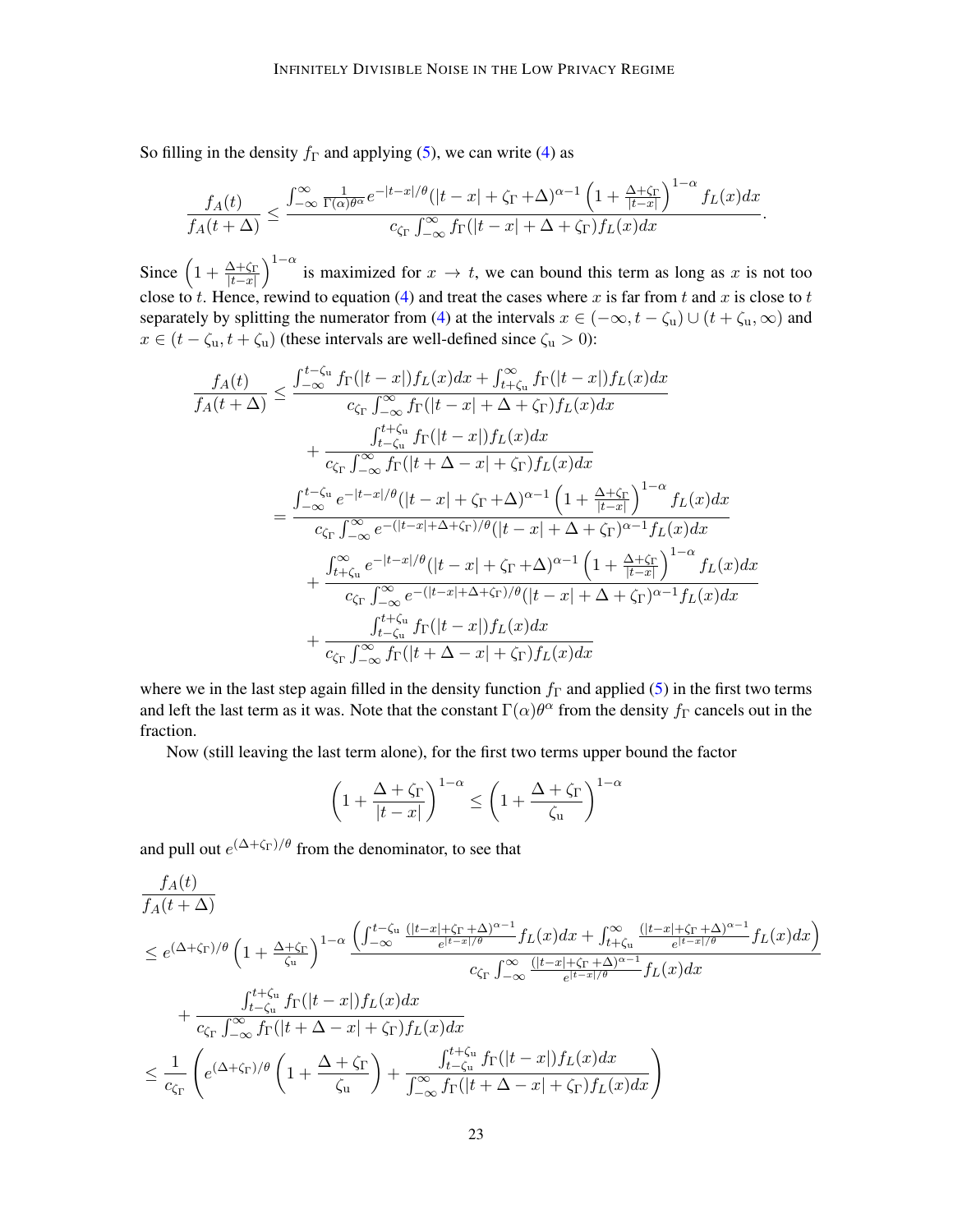where in the last step we upper bounded the fraction in the first term by  $1/c_{\text{Cr}}$  and removed the  $(1 - \alpha)$ -exponent for simpler notation. The following claim handles the last term and finishes the proof:

**Claim 1** Let  $\zeta_u > 0$  be given. Let  $\zeta_{\Gamma}, c_{\zeta_{\Gamma}}$  be as in Lemma [16](#page-9-2) and  $c_L$  as in Lemma [17.](#page-10-1) Assume  $|t| \geq \zeta_u$ ,  $|t| \leq |t + \Delta|$ ,  $\lambda \leq \Delta/\ln(2)$  and  $1/\lambda - 1/\theta \geq 1/(\zeta_\Gamma + \Delta + \zeta_u)$ *. Then* 

$$
\frac{\int_{t-\zeta_u}^{t+\zeta_u} f_{\Gamma}(|t-x|) f_L(x) dx}{\int_{-\infty}^{\infty} f_{\Gamma}(\zeta_{\Gamma} + |t+1-x|) f_L(x) dx} \leq \frac{c_{\zeta_u} \Gamma(\alpha) \theta^{\alpha}}{2\lambda c_L} e^{(\zeta_{\Gamma} + \zeta_u + \Delta)/\theta} (\zeta_{\Gamma} + \Delta + \zeta_u)^{1-\alpha}
$$

*where*

 $\mathbf{r}$ 

$$
c_{\zeta_{\mathfrak{u}}} := 2 \int_0^{\zeta_{\mathfrak{u}}} f_{\Gamma}(x) dx.
$$

**Proof** [Proof of Claim] As  $|t| > \zeta_u$ ,  $\{0\} \notin (t - \zeta_u, t + \zeta_u)$  and so  $f_L(x)$  is maximal at

$$
x = \min\{|t - \zeta_u|, |t + \zeta_u|\} = \min\{|t| + \zeta_u, |t| - \zeta_u\} = |t| - \zeta_u.
$$

Hence

$$
\int_{t-\zeta_u}^{t+\zeta_u} f_{\Gamma}(|t-x|) f_L(x) dx \le f_L(|t|-\zeta_u) \int_{t-\zeta_u}^{t+\zeta_u} f_{\Gamma}(|t-x|) dx = f_L(|t|-\zeta_u) c_{\zeta_u} \tag{6}
$$

<span id="page-23-0"></span>п

**The Second Second** 

where we defined

$$
c_{\zeta_{\mathbf{u}}} := \int_{t-\zeta_{\mathbf{u}}}^{t+\zeta_{\mathbf{u}}} f_{\Gamma}(|t-x|) dx = \int_{-\zeta_{\mathbf{u}}}^{\zeta_{\mathbf{u}}} f_{\Gamma}(|x|) dx = 2 \int_{0}^{\zeta_{\mathbf{u}}} f_{\Gamma}(x) dx.
$$

Now, consider

 $2 + 17$ 

$$
\frac{\int_{t-\zeta_{\mathbf{u}}}^{t+\zeta_{\mathbf{u}}} f_{\Gamma}(|t-x|) f_L(x) dx}{\int_{-\infty}^{\infty} f_{\Gamma}(\zeta_{\Gamma}+|t+\Delta-x|) f_L(x) dx}.
$$

Recalling the assumptions  $|t| \le |t + \Delta|$  and  $\lambda \le \Delta/\ln(2)$ , apply Lemma [17](#page-10-1) in the denominator and [\(6\)](#page-23-0) in the numerator, we get

$$
\frac{\int_{t-\zeta_{\mathrm{u}}}^{t+\zeta_{\mathrm{u}}}f_{\Gamma}(|t-x|)f_{L}(x)dx}{\int_{-\infty}^{\infty}f_{\Gamma}(\zeta_{\Gamma}+|t+\Delta-x|)f_{L}(x)dx} \leq \frac{f_{L}(|t|-\zeta_{\mathrm{u}})c_{\zeta_{\mathrm{u}}}}{f_{\Gamma}(\zeta_{\Gamma}+|t+\Delta|)c_{L}} \leq \frac{c_{\zeta_{\mathrm{u}}}e^{-||t|-\zeta_{\mathrm{u}}|/\lambda}\Gamma(\alpha)\theta^{\alpha}}{2\lambda c_{L}e^{-(\zeta_{\Gamma}+\Delta+|t|)/\theta}(\zeta_{\Gamma}+\Delta+|t|)^{\alpha-1}} \\ \leq \frac{c_{\zeta_{\mathrm{u}}} \Gamma(\alpha)\theta^{\alpha}}{2\lambda c_{L}}e^{\zeta_{\mathrm{u}}/\lambda}e^{(\zeta_{\Gamma}+\Delta)/\theta}\frac{(\zeta_{\Gamma}+\Delta+|t|)^{1-\alpha}}{e^{|t| (1/\lambda-1/\theta)}}
$$

where we at (\*) filled in the density functions  $f_{\Gamma}$  and  $f_L$  and used that  $|t + \Delta| \leq |t| + \Delta$ . In the last step, recall  $|t| > \zeta_u$ , so  $|t| - \zeta_u > 0$ . Applying Lemma [31](#page-21-3) (recall  $0 < \alpha < 1$  and the assumption  $1/\lambda - 1/\theta \ge 1/(\Delta + \zeta_{\Gamma} + \zeta_{\mu})$  with  $\kappa = \zeta_{\mu}$ , we get

$$
\frac{\int_{t-\zeta_u}^{t+\zeta_u} f_{\Gamma}(|t-x|) f_L(x) dx}{\int_{-\infty}^{\infty} f_{\Gamma}(\zeta_{\Gamma}+|t+\Delta-x|) f_L(x) dx} \leq \frac{c_{\zeta_u} \Gamma(\alpha) \theta^{\alpha}}{2\lambda c_L} e^{\zeta_u/\lambda} e^{(\zeta_{\Gamma}+\Delta)/\theta} \frac{(\zeta_{\Gamma}+\Delta+\zeta_u)^{1-\alpha}}{e^{\zeta_u(1/\lambda-1/\theta)}} \\
= \frac{c_{\zeta_u} \Gamma(\alpha) \theta^{\alpha}}{2\lambda c_L} e^{(\zeta_{\Gamma}+\zeta_u+\Delta)/\theta} (\zeta_{\Gamma}+\Delta+\zeta_u)^{1-\alpha}.
$$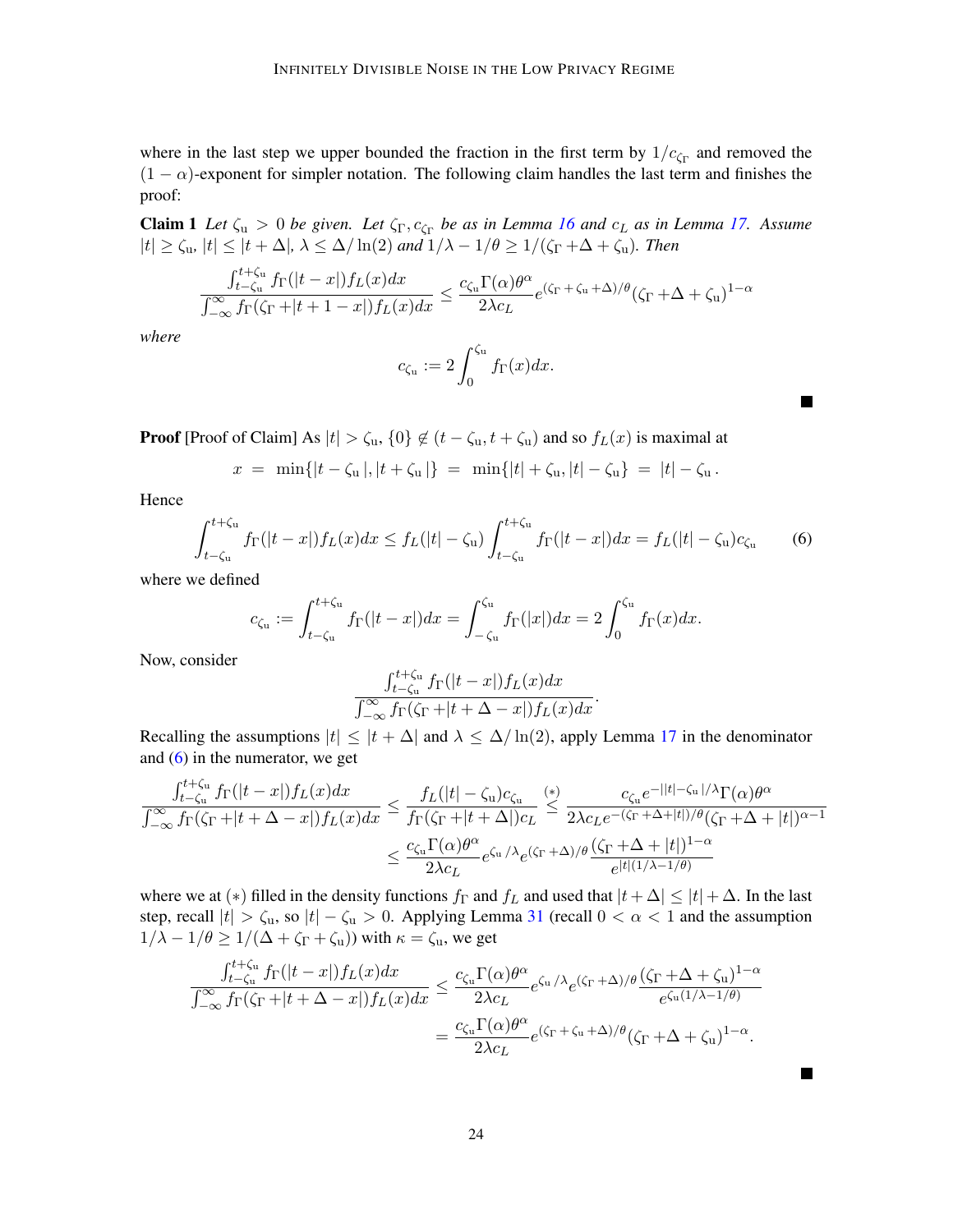## <span id="page-24-0"></span>C.2. Proof of Lemma [19](#page-11-1)

**Lemma 33** Let  $\zeta_u > 0$  be given and assume  $0 < \alpha \leq 1$ . Let  $\zeta_{\Gamma}, c_{\zeta_{\Gamma}}$  be as in Lemma [16](#page-9-2) and  $c_L$  as *in Lemma* [17.](#page-10-1) Assume  $1/\lambda - 1/\theta \ge 1/(\Delta + \zeta_{\Gamma})$  and  $\lambda \le \Delta/\ln(2)$  *for*  $\Delta > 0$ *. For*  $-\Delta/2 < t \in \mathbb{R}$ *such that*  $|t| \leq \zeta_u$  *we have* 

$$
\frac{f_A(t)}{f_A(t+\Delta)} \le \frac{e^{(\zeta_{\Gamma} + \Delta)/\theta}}{c_L c_{\zeta_{\Gamma}} \lambda} \left( \frac{\zeta_{\rm u} + \zeta_{\Gamma} + \Delta}{\alpha} + \Gamma(\alpha) \theta^{\alpha} (\zeta_{\Gamma} + \Delta)^{1-\alpha} \right)
$$

**Proof** [Proof of Lemma [19\]](#page-11-1) Suppose  $|t| < \zeta_u$ . By Lemmas [11](#page-7-0) and [16](#page-9-2) we have

$$
f_A(t) = f_A(|t|) = \int_{-\infty}^{\infty} f_{\Gamma-\Gamma}(x) f_L(|t|-x) dx \le \int_{-\infty}^{\infty} f_{\Gamma}(|x|) f_L(|t|-x) dx.
$$

Note that  $f_L(|t| - x) \le f_L(t)$  when  $||t| - x| \ge |t|$ , which is satisfied whenever  $x \notin (0, 2|t|)$ .

$$
f_{A}(t) = f_{A}(|t|) = \int_{-\infty}^{\infty} f_{\Gamma-\Gamma}(x) f_{L}(|t| - x) dx \le \int_{-\infty}^{\infty} f_{\Gamma}(|x|) f_{L}(|t| - x) dx
$$
  
\n
$$
= \int_{-\infty}^{0} f_{\Gamma}(|x|) f_{L}(|t| - x) dx + \int_{0}^{2|t|} f_{\Gamma}(|x|) f_{L}(|t| - x) dx + \int_{2|t|}^{\infty} f_{\Gamma}(|x|) f_{L}(|t| - x) dx
$$
  
\n
$$
\le f_{L}(t) \left( \int_{-\infty}^{0} f_{\Gamma}(|x|) dx + \int_{2|t|}^{\infty} f_{\Gamma}(|x|) dx \right) + \int_{0}^{2|t|} f_{\Gamma}(|x|) f_{L}(|t| - x) dx
$$
  
\n
$$
\le 2 f_{L}(t) + 2 \int_{0}^{|t|} f_{\Gamma}(|x|) f_{L}(|t| - x) dx
$$
  
\n
$$
= 2 f_{L}(t) + \frac{2}{\Gamma(\alpha) \theta^{\alpha} 2\lambda} \int_{0}^{|t|} e^{-x/\theta} x^{\alpha-1} e^{-||t| - x|/\lambda} dx
$$
  
\n
$$
= 2 f_{L}(t) + \frac{1}{\Gamma(\alpha) \theta^{\alpha} \lambda} e^{-|t|/\lambda} \int_{0}^{|t|} e^{x(1/\lambda - 1/\theta)} x^{\alpha-1} dx
$$
  
\n
$$
\le 2 f_{L}(t) + \frac{1}{\Gamma(\alpha) \theta^{\alpha} \lambda} e^{-|t|/\theta} \int_{0}^{|t|} x^{\alpha-1} dx
$$
  
\n
$$
= 2 f_{L}(t) + \frac{1}{\Gamma(\alpha) \theta^{\alpha} \lambda} e^{-|t|/\theta} \frac{|t|}{\alpha}
$$

At (\*) we use that  $f_{\Gamma}(|x|)$  is smaller on  $(t, 2t)$  than on  $(0, t)$ . In the last step we used that

$$
\int_0^\kappa x^n dx = \frac{\kappa^{n+1}}{n+1}, \qquad n \neq -1.
$$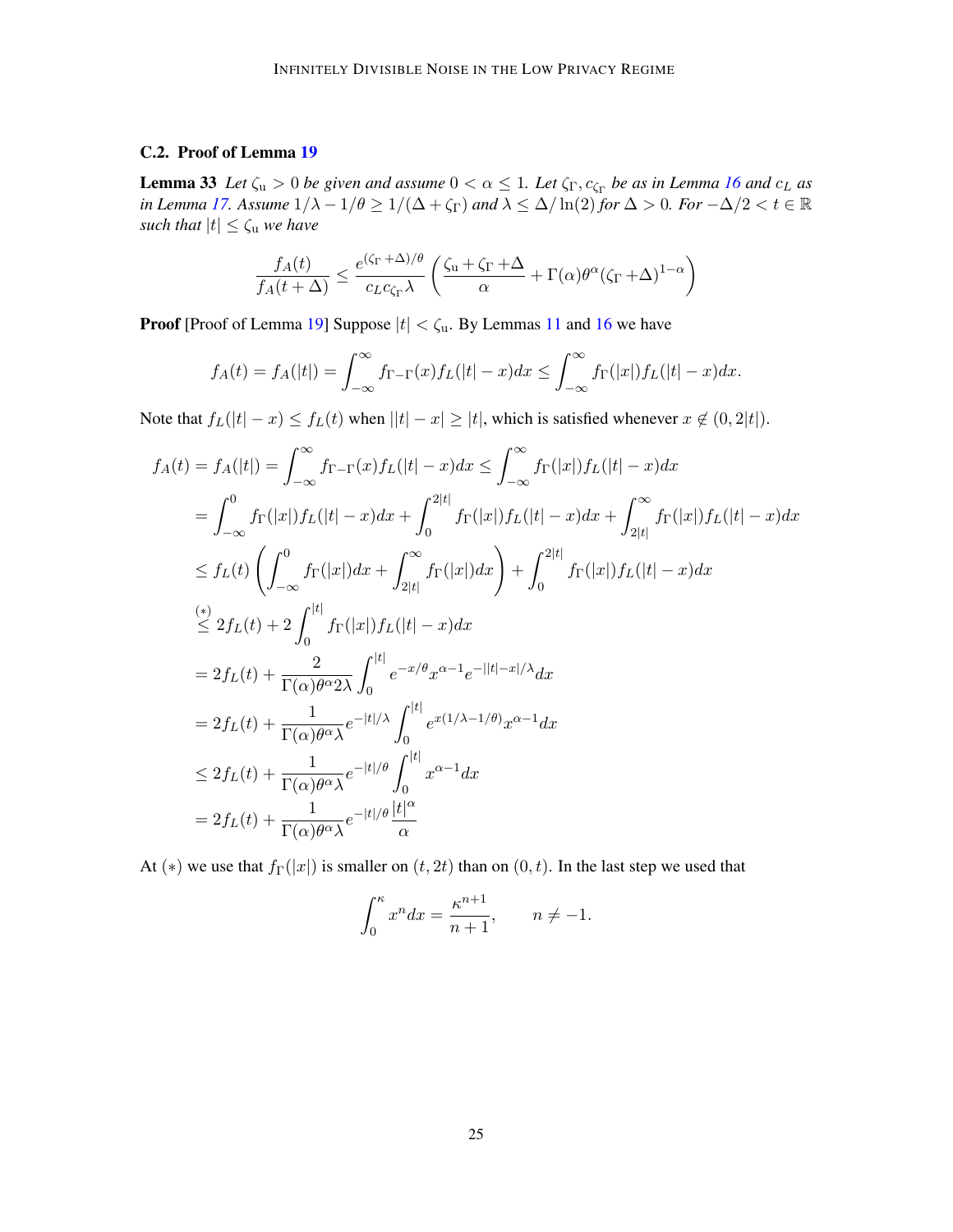Recalling the assumptions  $|t| \le |t + \Delta|$  and  $\lambda \le \Delta / \ln(2)$ , apply Lemma [17](#page-10-1) to get

$$
\begin{split} \frac{f_A(t)}{f_A(t+\Delta)} &\leq \frac{2f_L(t)+\frac{1}{\Gamma(\alpha)\theta^{\alpha}\lambda}e^{-|t|/\theta}\frac{|t|^{\alpha}}{\alpha}}{c_Lc_{\zeta_\Gamma}f_\Gamma(\zeta_\Gamma+|t+\Delta|)} = \frac{1}{c_Lc_{\zeta_\Gamma}}\left(\frac{2f_L(t)}{f_\Gamma(\zeta_\Gamma+|t+\Delta|)}+\frac{1}{\Gamma(\alpha)\theta^{\alpha}\lambda}\frac{e^{-|t|/\theta}\frac{|t|^{\alpha}}{\alpha}}{f_\Gamma(\zeta_\Gamma+|t+\Delta|)}\right)\\ &\stackrel{(*)}{=}\frac{1}{c_Lc_{\zeta_\Gamma}}\left(\frac{2e^{-|t|/\lambda}\Gamma(\alpha)\theta^{\alpha}}{2\lambda e^{-(\zeta_\Gamma+|t+\Delta|)/\theta}(\zeta_\Gamma+|t+\Delta|)^{\alpha-1}}+\frac{\Gamma(\alpha)\theta^{\alpha}}{\Gamma(\alpha)\theta^{\alpha}\lambda}\frac{e^{-|t|/\theta}\frac{|t|^{\alpha}}{\alpha}}{e^{-(\zeta_\Gamma+|t+\Delta|)/\theta}(\zeta_\Gamma+|t+\Delta|)^{\alpha-1}}\right)\\ &\stackrel{(**)}{\leq} \frac{1}{\lambda c_Lc_{\zeta_\Gamma}}\left(\frac{e^{-|t|/\lambda}\Gamma(\alpha)\theta^{\alpha}}{e^{-(\zeta_\Gamma+|t|\Delta)/\theta}(\zeta_\Gamma+|t|+\Delta)^{\alpha-1}}+\frac{e^{-|t|/\theta}\frac{|t|^{\alpha}}{\alpha}}{e^{-(\zeta_\Gamma+|t|\Delta)/\theta}(\zeta_\Gamma+|t|+\Delta)^{\alpha-1}}\right)\\ &=\frac{e^{(\zeta_\Gamma+\Delta)/\theta}}{\lambda c_Lc_{\zeta_\Gamma}}\left(\frac{e^{-|t|/\lambda}\Gamma(\alpha)\theta^{\alpha}}{e^{-|t|/\theta}(\zeta_\Gamma+|t|+\Delta)^{\alpha-1}}+\frac{e^{-|t|/\theta}\frac{|t|^{\alpha}}{\alpha}}{e^{-|t|/\theta}(\zeta_\Gamma+|t|+\Delta)^{\alpha-1}}\right)\\ &=\frac{e^{(\zeta_\Gamma+\Delta)/\theta}}{\lambda c_Lc_{\zeta_\Gamma}}\left(\Gamma(\alpha)\theta^{\alpha}\frac{(\zeta_\Gamma+|t|+\Delta)^{1-\alpha}}{e^{|t|(1/\lambda-1/\theta)}}+(\zeta_\Gamma+|t|+\Delta)^{1-\alpha}\frac{|t|^{\alpha}}{\alpha}\right). \end{split}
$$

where we at (\*) filled in the density functions and at (\*\*) used that  $|t + \Delta| \leq |t| + \Delta$ .

Using the identity  $|t|^{\alpha} = |t|/|t|^{1-\alpha}$  we see that

$$
\frac{f_A(t)}{f_A(t+\Delta)} \le \frac{e^{(\zeta_{\Gamma} + \Delta)/\theta}}{\lambda c_L c_{\zeta_{\Gamma}}} \left( \Gamma(\alpha) \theta^{\alpha} \frac{(\zeta_{\Gamma} + |t| + \Delta)^{1-\alpha}}{e^{|t|(1/\lambda - 1/\theta)}} + \frac{|t|}{\alpha} \left( \frac{\zeta_{\Gamma} + |t| + \Delta}{|t|} \right)^{1-\alpha} \right)
$$
  

$$
\le \frac{e^{(\zeta_{\Gamma} + \Delta)/\theta}}{\lambda c_L c_{\zeta_{\Gamma}}} \left( \Gamma(\alpha) \theta^{\alpha} \frac{(\zeta_{\Gamma} + |t| + \Delta)^{1-\alpha}}{e^{|t|(1/\lambda - 1/\theta)}} + \frac{\zeta_{\Gamma} + |t| + \Delta}{\alpha} \right)
$$
  

$$
\le \frac{e^{(\zeta_{\Gamma} + \Delta)/\theta}}{\lambda c_L c_{\zeta_{\Gamma}}} \left( \Gamma(\alpha) \theta^{\alpha} \frac{(\zeta_{\Gamma} + |t| + \Delta)^{1-\alpha}}{e^{|t|(1/\lambda - 1/\theta)}} + \frac{\zeta_{\Gamma} + \zeta_{\mu} + \Delta}{\alpha} \right),
$$

where in the last two steps, we removed the  $(1-\alpha)$ -exponent on the last term and used that  $|t| \leq \zeta_u$ . Finally applying Lemma [31](#page-21-3) (recall  $0 < \alpha < 1$  and the assumption  $1/\lambda - 1/\theta \ge 1/(\Delta + \zeta_{\Gamma})$ ) with  $\kappa = 0$  finishes the proof:

$$
\frac{f_A(t)}{f_A(t+\Delta)} \le \frac{e^{(\zeta_\Gamma + \Delta)/\theta}}{\lambda c_L c_{\zeta_\Gamma}} \left( \Gamma(\alpha) \theta^\alpha (\zeta_\Gamma + \Delta)^{1-\alpha} + \frac{\zeta_\Gamma + \zeta_\mu + \Delta}{\alpha} \right).
$$

 $\blacksquare$ 

#### <span id="page-25-0"></span>C.3. Proof of Lemma [20](#page-11-2)

**Lemma 34** Let  $\zeta_{\Gamma}, c_{\zeta_{\Gamma}}$  be as in Lemma [16](#page-9-2) and  $c_L$  as in Lemma [17.](#page-10-1) Assume  $0 < \alpha \leq 1$ ,  $\theta \leq \zeta_{\Gamma} + 1$ ,  $\lambda \leq \min\{\theta/2, \Delta/\ln(2)\}\$ and  $\Gamma(\alpha) \leq 1/\alpha$  for  $\Delta > 0$ *. For*  $-\Delta/2 < t \in \mathbb{R}$ 

$$
\frac{f_A(t)}{f_A(t+\Delta)} \le \frac{2e^{(\zeta_{\Gamma} + \Delta)/\theta}e^{\alpha}(\alpha\theta + \zeta_{\Gamma} + \Delta)}{\alpha c_{\zeta_{\Gamma}}c_L\lambda}
$$

Proof We first give the intuition behind the proof: Lemmas [18](#page-11-0) and [19](#page-11-1) give upper bounds on the ratio for certain values of t, assuming  $1/\lambda - 1/\theta \ge \max\{1/(\zeta_{\rm u} + \zeta_{\rm \Gamma} + \Delta), 1/(\zeta_{\rm \Gamma} + \Delta)\} = 1/(\zeta_{\rm \Gamma} + \Delta)$ .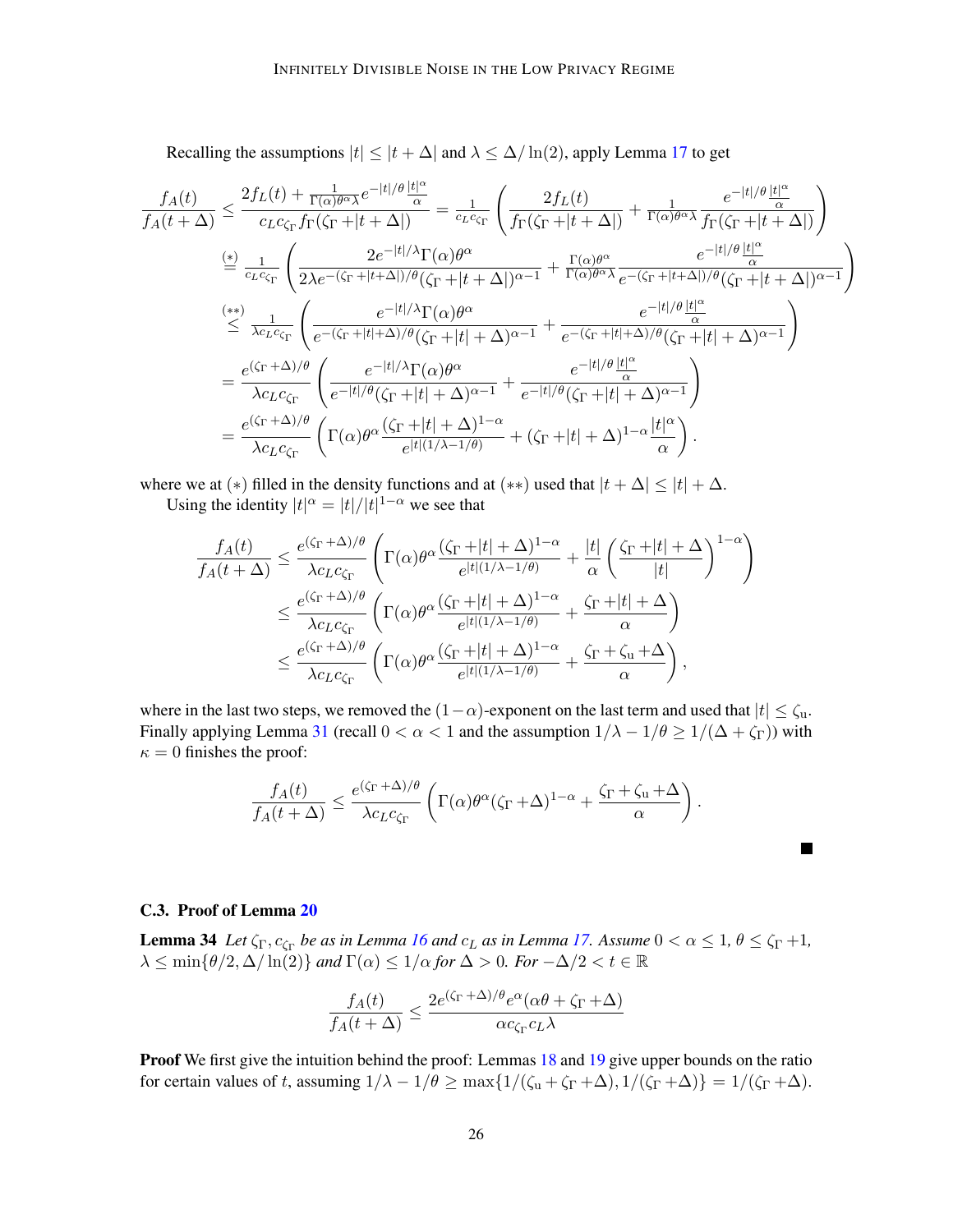An upper bound on both of these bounds simultaneously gives us a bound on the ratio, which holds for general  $t > -\Delta/2$ . We note that

$$
1/\lambda - 1/\theta \ge 1/(\zeta_{\Gamma} + \Delta) \quad \Leftrightarrow \quad \lambda \le \frac{\theta}{\frac{\theta}{\zeta_{\Gamma} + \Delta} + 1},
$$

so if  $\theta \le \zeta_{\Gamma} + \Delta$ , then  $\lambda \le \theta/2$  suffices. Hence, our assumptions  $\lambda \le \theta/2$ ,  $\lambda \le \Delta/\ln(2)$ ,  $\theta \le \zeta_{\Gamma} + \Delta$  and  $t > -\Delta/2$  ensure that we can use Lemmas [18](#page-11-0) and [19.](#page-11-1)

So, by Lemmas [18](#page-11-0) and [19](#page-11-1) we have for  $-\Delta/2 < t \in \mathbb{R}$ 

$$
\frac{f_A(t)}{f_A(t+\Delta)} \le \frac{e^{(\zeta_{\Gamma} + \Delta)/\theta}(\zeta_{\mathbf{u}} + \zeta_{\Gamma} + \Delta)}{c_{\zeta_{\Gamma}}} \max\left\{\frac{1}{\alpha c_L \lambda}, \frac{1}{\zeta_{\mathbf{u}}}\right\} + \frac{e^{(\zeta_{\Gamma} + \Delta)/\theta} \Gamma(\alpha) \theta^{\alpha}}{c_{\zeta_{\Gamma}}} \max\left\{ (\zeta_{\Gamma} + \Delta)^{1-\alpha}, \frac{c_{\zeta_{\mathbf{u}}} e^{\zeta_{\mathbf{u}}/\theta}}{2} (\zeta_{\Gamma} + \Delta + \zeta_{\mathbf{u}})^{1-\alpha}}\right\}.
$$

As, by assumption,  $\theta \le \zeta_{\Gamma} + \Delta$ , we see

$$
\theta^{\alpha}(\zeta_{\Gamma} + \Delta)^{1-\alpha} < \theta^{\alpha}(\zeta_{u} + \zeta_{\Gamma} + \Delta)^{1-\alpha} < \zeta_{u} + \zeta_{\Gamma} + \Delta
$$

and so we may simplify to

$$
\frac{f_A(t)}{f_A(t+\Delta)} \le \frac{e^{(\zeta_{\Gamma}+\Delta)/\theta}}{c_{\zeta_{\Gamma}}} \left( \max\left\{ \frac{1}{\alpha c_L \lambda}, \frac{1}{\zeta_u} \right\} (\zeta_u + \zeta_{\Gamma} + \Delta) + \frac{\Gamma(\alpha)(\zeta_{\Gamma}+\Delta+\zeta_u)}{\lambda c_L} \max\left\{ 1, \frac{c_{\zeta_u} e^{\zeta_u/\theta}}{2} \right\} \right)
$$

$$
= \frac{e^{(\zeta_{\Gamma}+\Delta)/\theta} (\zeta_u + \zeta_{\Gamma} + \Delta)}{c_{\zeta_{\Gamma}}} \left( \max\left\{ \frac{1}{\alpha c_L \lambda}, \frac{1}{\zeta_u} \right\} + \frac{\Gamma(\alpha)}{\lambda c_L} \max\left\{ 1, \frac{c_{\zeta_u} e^{\zeta_u/\theta}}{2} \right\} \right).
$$

Let  $\zeta_u = \alpha \theta$  (i.e., the mean of the Γ-distribution). Recalling that by definition  $c_L = 1/4$  and by assumption  $\lambda \leq \theta/2$ , so  $\alpha c_L \lambda \leq \alpha \theta/8 < \alpha \theta = \zeta_u$ :

$$
\frac{f_A(t)}{f_A(t+\Delta)} \le \frac{e^{(\zeta_{\Gamma} + \Delta)/\theta}(\alpha\theta + \zeta_{\Gamma} + \Delta)}{c_{\zeta_{\Gamma}}} \left(\frac{1}{\alpha c_L \lambda} + \frac{\Gamma(\alpha)}{c_L \lambda} \max\left\{1, \frac{c_{\zeta_u} e^{\alpha}}{2}\right\}\right)
$$

$$
\le \frac{e^{(\zeta_{\Gamma} + \Delta)/\theta}(\alpha\theta + \zeta_{\Gamma} + \Delta)}{c_{\zeta_{\Gamma}} c_L \lambda} \left(\frac{1}{\alpha} + \Gamma(\alpha)e^{\alpha}\right),
$$

where the last step follows from the observation that  $1 \leq c_{\zeta_u} \leq 2$  (recall  $c_{\zeta_u}$  was defined in Lemma [18\)](#page-11-0) and  $e^{\alpha} > 1$  for  $\alpha > 0$ .

By assumption  $\Gamma(\alpha) < 1/\alpha$ , then

$$
1/\alpha+\Gamma(\alpha)e^{\alpha}\leq \frac{2e^{\alpha}}{\alpha}
$$

and so we conclude

$$
\frac{f_A(t)}{f_A(t+\Delta)} \leq \frac{2e^{(\zeta_\Gamma+\Delta)/\theta}e^\alpha(\alpha\theta+\zeta_\Gamma+\Delta)}{\alpha c_{\zeta_\Gamma}c_L\lambda}.
$$

 $\blacksquare$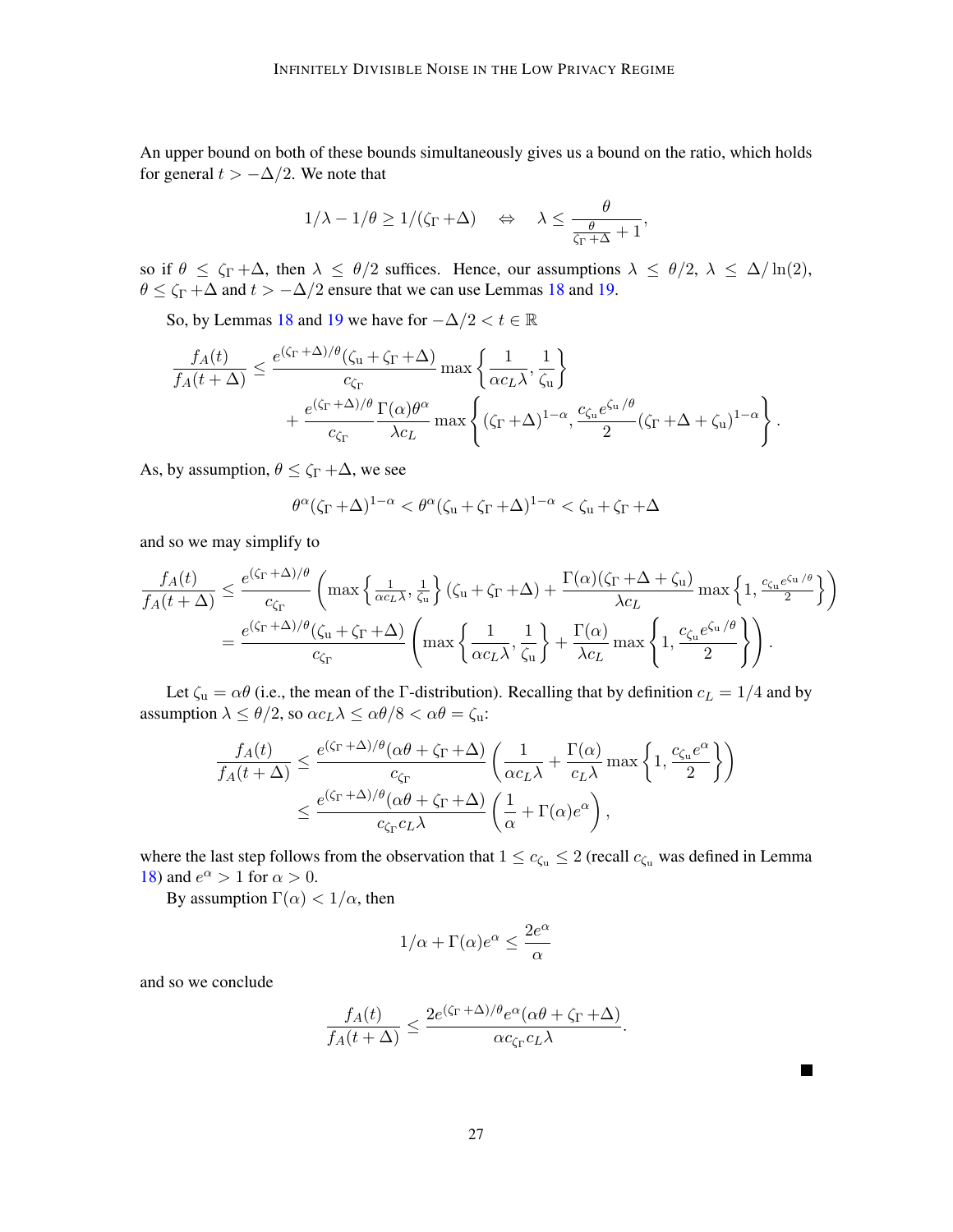## <span id="page-27-0"></span>C.4. Proof of Lemma [21](#page-12-1)

**Lemma 35** *Suppose*  $\varepsilon \geq 20 + 4\ln(\Delta)$  *for*  $\Delta \geq 2/e$ *. Let*  $\alpha = e^{-\varepsilon/4}, \theta = \frac{4\Delta}{\varepsilon}$  $\frac{\Delta}{\varepsilon}$  and  $\lambda = e^{-\varepsilon/4}$ . Then *for*  $t \in \mathbb{R}$  $\theta$  (  $\theta$ )

$$
e^{-\varepsilon} \le \frac{f_A(t)}{f_A(t+\Delta)} \le e^{\varepsilon}.
$$

**Proof** Suppose  $|t| \leq |t + \Delta|$ . The first inequality is satisfied as  $f_A(t) \geq f_A(t + \Delta)$ . Let  $\zeta_{\Gamma}$  be as in Lemma [16.](#page-9-2) We turn to prove the latter inequality: In order to apply Lemma [20](#page-11-2) we make the following assumptions:

$$
\theta \le \zeta_{\Gamma} + \Delta, \quad \lambda \le \theta/2, \quad \lambda \le \Delta/\ln(2) \quad \text{and} \quad \Gamma(\alpha) \le 1/\alpha. \tag{7}
$$

We choose parameters satisfying these assumptions towards the end of the proof.

If  $\zeta_{\Gamma}$  is at least the median of the Γ-distribution then  $c_{\zeta_{\Gamma}} \geq 1/2$ . So let  $\zeta_{\Gamma} = \alpha \theta$  be the mean of the Γ-distribution (the mean is an upper bound on the median of the Γ-distribution [\(Chen and](#page-14-8) [Rubin,](#page-14-8) [1986\)](#page-14-8)), to see

$$
\frac{f_A(t)}{f_A(t+\Delta)} \stackrel{\text{(Lemma 20)}}{\leq} \frac{2e^{(\Delta+\zeta_{\Gamma})/\theta}e^{\alpha}(\alpha\theta+\zeta_{\Gamma}+\Delta)}{\alpha c_{\zeta_{\Gamma}}c_L\lambda} \leq \frac{2\cdot(2\alpha\theta+\Delta)}{1/2\cdot 1/4}\frac{e^{\Delta/\theta}e^{2\alpha}}{\alpha\lambda}.
$$
 (8)

Suppose  $\alpha \leq 1/2$  and recall by assumption  $\theta \leq \zeta_{\Gamma} + \Delta = \alpha \theta + \Delta$ , so  $\theta \leq \Delta/(1 - \alpha)$ . Then  $\theta \leq \Delta/(1-\alpha) \leq \Delta/\alpha$  and so  $\alpha\theta \leq \Delta$ . We revise our set of assumptions, to also ensure that  $\alpha\theta \leq \Delta$ , and so our set of assumptions is:

$$
\theta \le \frac{\Delta}{1-\alpha}, \quad \lambda \le \min\{\theta/2, \Delta/\ln(2)\}, \quad \alpha \le 1/2 \quad \text{and} \quad \Gamma(\alpha) \le 1/\alpha. \tag{9}
$$

Under these assumptions we have  $2\alpha\theta + \Delta \leq 3\Delta$  and inserting into [\(8\)](#page-27-1), we conclude

<span id="page-27-2"></span><span id="page-27-1"></span>
$$
\frac{f_A(t)}{f_A(t+\Delta)} \le 48\Delta \frac{e^{\Delta/\theta} e^{2\alpha}}{\alpha\lambda}.
$$

Now define

$$
\alpha = 1/e^{\varepsilon/k_{\alpha}}, \quad \theta = \frac{k_{\theta} \Delta}{\varepsilon} \quad \text{and} \quad \lambda = 1/e^{\varepsilon/k_{\lambda}}
$$

Observing  $2\alpha \leq 1$  and  $\ln(48e) < 4.9$ 

$$
\frac{f_A(t)}{f_A(t+\Delta)} \le 48e^{2\alpha} \Delta e^{\varepsilon (1/k_{\theta}+1/k_{\alpha}+1/k_{\lambda})} < e^{\varepsilon (1/k_{\theta}+1/k_{\alpha}+1/k_{\lambda})+4.9+\ln(\Delta)}.
$$

Hence, we ensure that

<span id="page-27-3"></span>
$$
\frac{f_A(t)}{f_A(t+\Delta)} \le e^{\varepsilon}
$$

when the assumptions in  $(9)$  are satisfied and

$$
\varepsilon(1/k_{\theta} + 1/k_{\alpha} + 1/k_{\lambda}) + 5 + \ln(\Delta) \le \varepsilon \quad \Leftrightarrow \quad 1/k_{\theta} + 1/k_{\alpha} + 1/k_{\lambda} \le 1 - \frac{5 + \ln(\Delta)}{\varepsilon}.
$$
 (10)